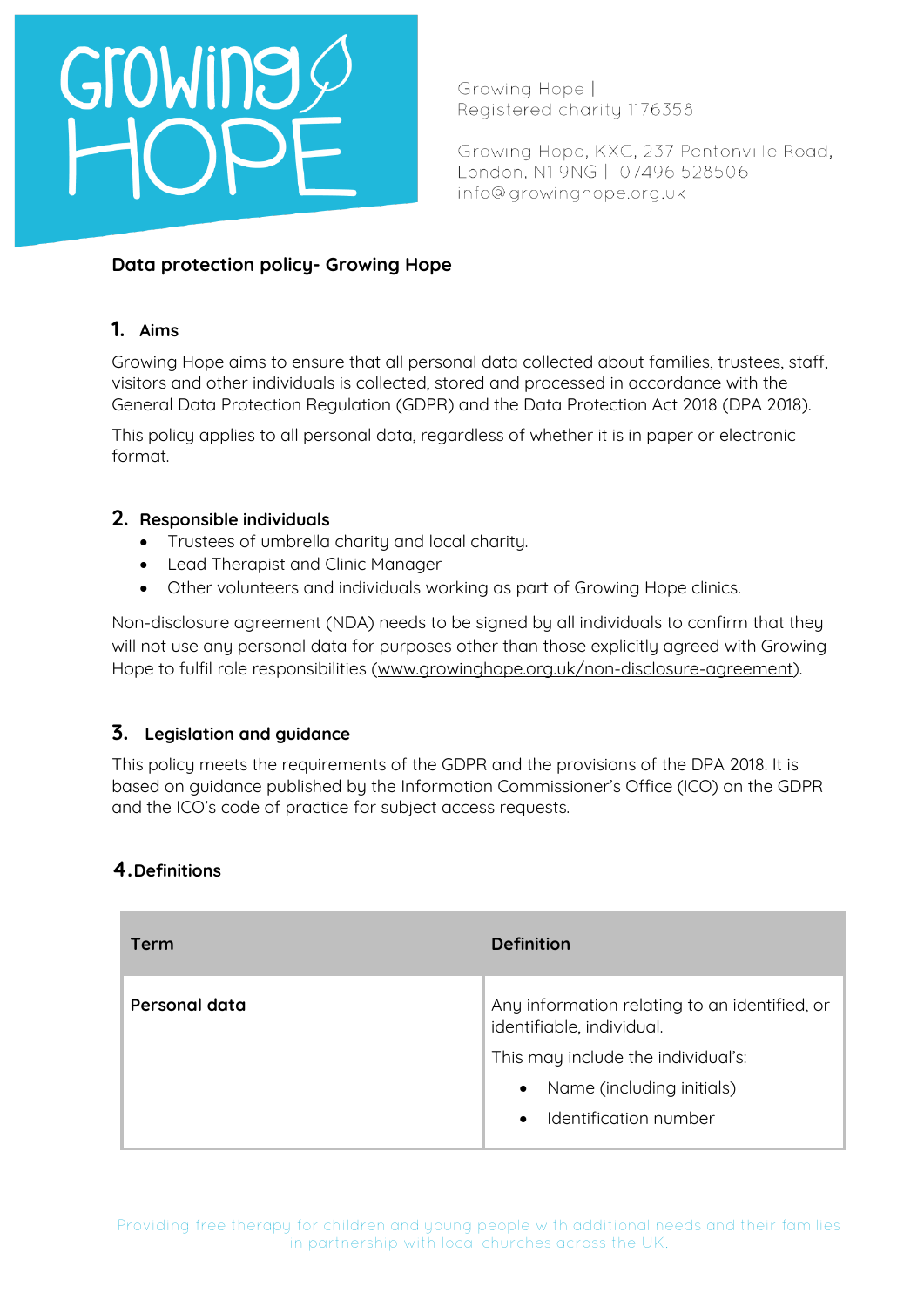Growing Hope | Registered charity 1176358

Growing Hope, KXC, 237 Pentonville Road, London, N1 9NG | 07496 528506 info@growinghope.org.uk

|                                     | Location data<br>Online identifier, such as a username<br>It may also include factors specific to the<br>individual's physical, physiological, genetic,<br>mental, economic, cultural or social identity.                                                                                                                                                                                                                                                        |
|-------------------------------------|------------------------------------------------------------------------------------------------------------------------------------------------------------------------------------------------------------------------------------------------------------------------------------------------------------------------------------------------------------------------------------------------------------------------------------------------------------------|
| Special categories of personal data | Personal data which is more sensitive and<br>so needs more protection, including<br>information about an individual's:<br>Racial or ethnic origin<br>Political opinions<br>Religious or philosophical beliefs<br>$\bullet$<br>Trade union membership<br>Genetics<br>Biometrics (such as fingerprints,<br>$\bullet$<br>retina and iris patterns), where used<br>for identification purposes<br>Health - physical or mental<br>٠<br>Sex life or sexual orientation |
| Processing                          | Anything done to personal data, such as<br>collecting, recording, organising,<br>structuring, storing, adapting, altering,<br>retrieving, using, disseminating, erasing or<br>destroying.<br>Processing can be automated or manual.                                                                                                                                                                                                                              |
| Data subject                        | The identified or identifiable individual<br>whose personal data is held or processed.                                                                                                                                                                                                                                                                                                                                                                           |
| Data controller                     | A person or organisation that determines<br>the purposes and the means of processing<br>of personal data.                                                                                                                                                                                                                                                                                                                                                        |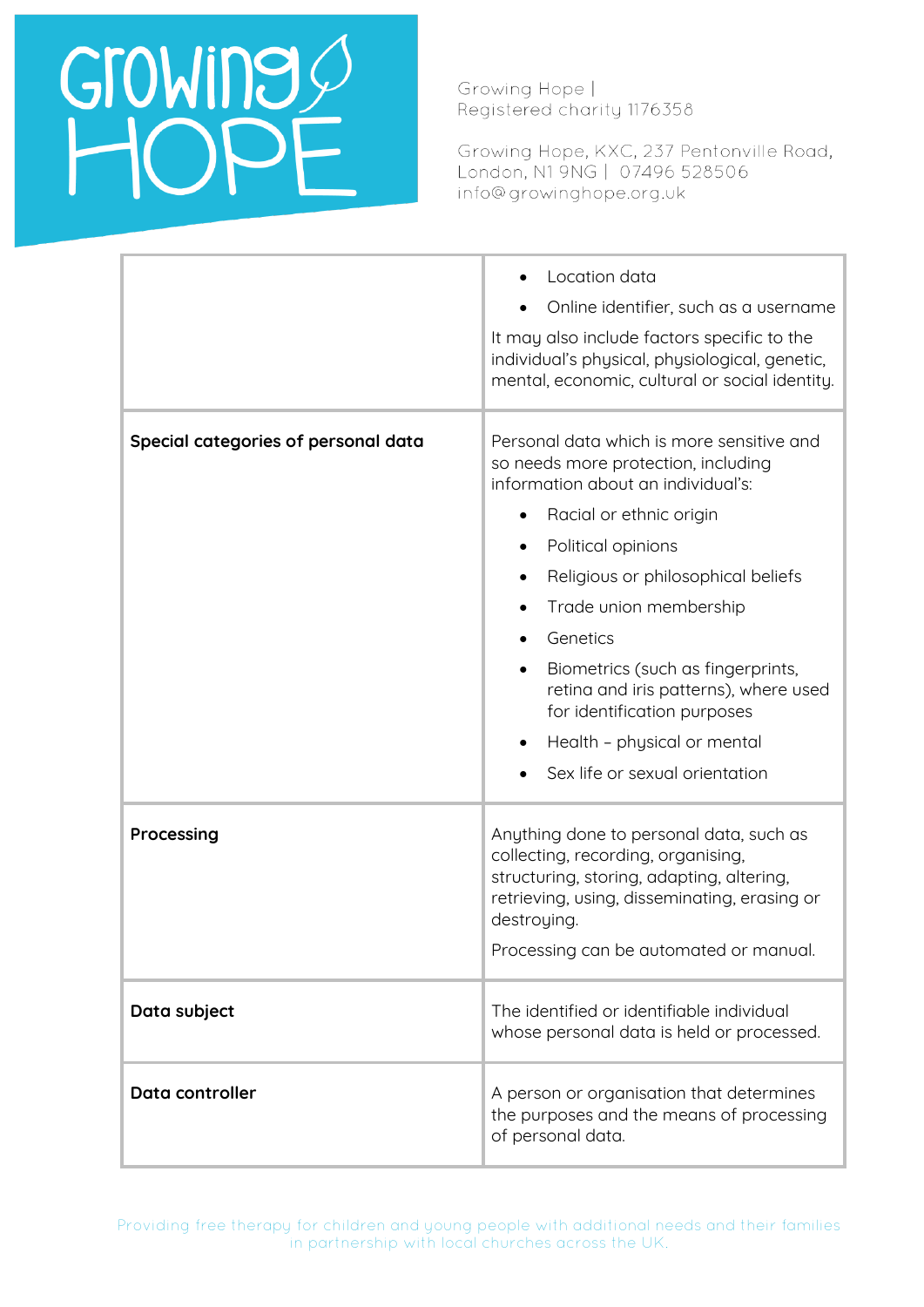Growing Hope | Registered charity 1176358

Growing Hope, KXC, 237 Pentonville Road, London, N1 9NG | 07496 528506 info@growinghope.org.uk

| Data processor       | A person or other body, other than an<br>employee of the data controller, who<br>processes personal data on behalf of the<br>data controller.              |
|----------------------|------------------------------------------------------------------------------------------------------------------------------------------------------------|
| Personal data breach | A breach of security leading to the<br>accidental or unlawful destruction, loss,<br>alteration, unauthorised disclosure of, or<br>access to personal data. |

### **4. The data controller**

Growing Hope (umbrella CIO) and Growing Hope local clinics (local CIO's) process personal data relating to families, trustees, staff, visitors and others, and therefore are data controllers.

As not-for-profit organisations Growing Hope CIO's are exempt from registering and paying the ICO as data controllers.

### **5. Roles and responsibilities**

This policy applies to **all staff** employed by Growing Hope, and to external organisations, volunteers and other individuals working on our behalf. Staff who do not comply with this policy may face disciplinary action.

### **5.1 Growing Hope Trustees**

Growing Hope Trustees have overall responsibility for ensuring that all Growing Hope clinics comply with all relevant data protection obligations.

### **5.2 Data Protection Officer**

The data protection officer (DPO) is responsible for providing advice and guidance to the local Growing Hope clinics in order to assist them in implementing this policy and monitoring compliance with data protection law.

The DPO will carry out an annual review of data protection procedures across Growing Hope local clinics in order to ensure this policy is being adequately followed.

The DPO is: Paul Nye, [paul.nye@growinghope.org.uk](mailto:paul.nye@growinghope.org.uk) / 07496528506

### **5.3 All staff and volunteers**

All members of staff are responsible for:

• Collecting, storing and processing any personal data in accordance with this policy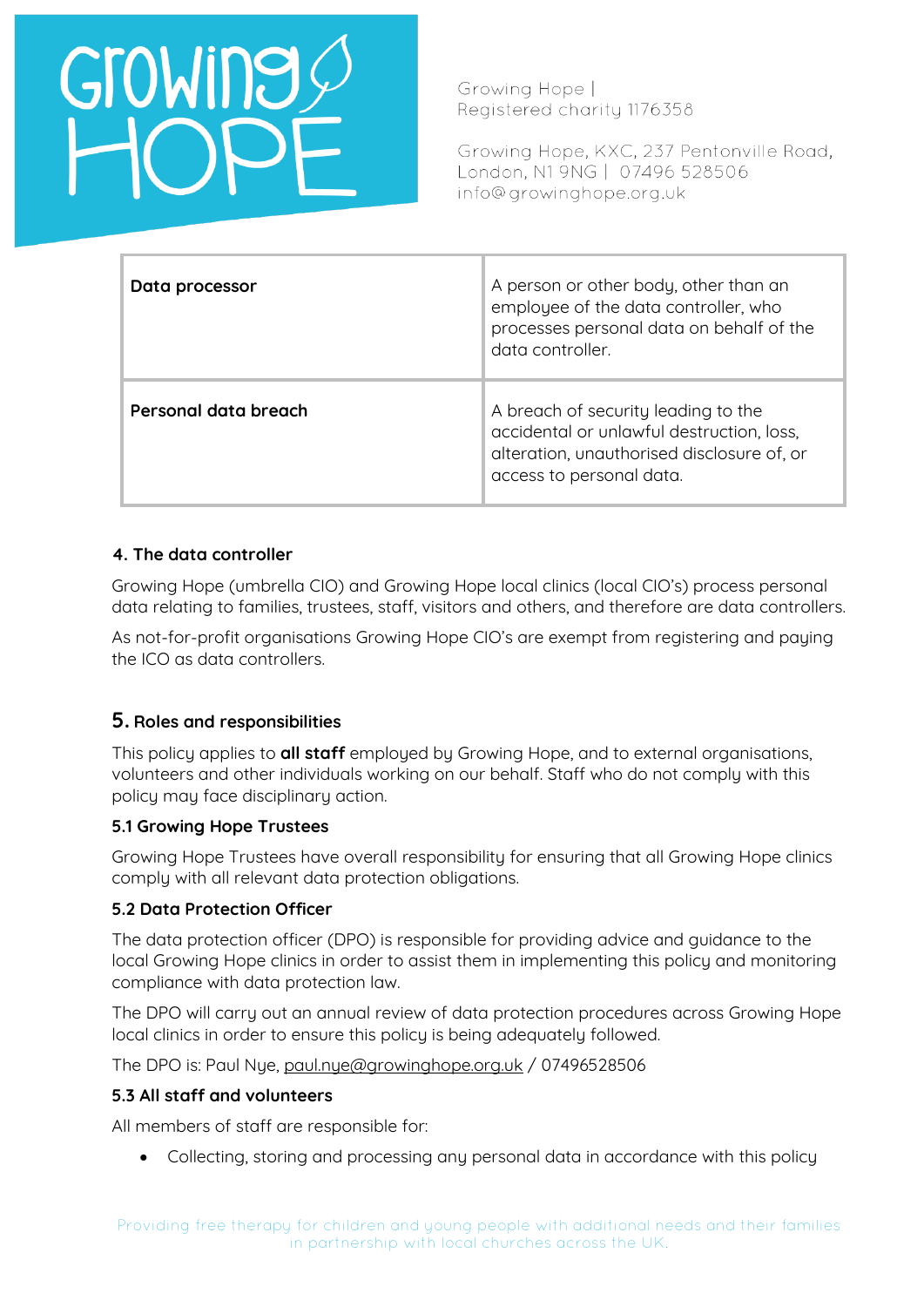## GroWing

Growing Hope | Registered charity 1176358

Growing Hope, KXC, 237 Pentonville Road, London, N1 9NG | 07496 528506 info@growinghope.org.uk

- Informing the charity of any changes to their personal data, such as a change of address
- Contacting the designated Data Protection Officer in the following circumstances:
	- o With any questions about the operation of this policy, data protection law, retaining personal data or keeping personal data secure
	- o If they have any concerns that this policy is not being followed
	- o If they are unsure whether or not they have a lawful basis to use personal data in a particular way
	- o If they need to rely on or capture consent, draft a privacy notice, deal with data protection rights invoked by an individual, or transfer personal data outside the European Economic Area
	- o If there has been a data breach
	- o Whenever they are engaging in a new activity that may affect the privacy rights of individuals
	- o If they need help with any contracts or sharing personal data with third parties

### **6. Data Protection Principles**

The GDPR is based on data protection principles that Growing Hope (CIOs) must comply with.

Growing Hope has adopted these principles to underpin its Data Protection Policy:

The principles require that all personal data shall be:

(1) processed lawfully, fairly and in a transparent manner ('lawfulness, fairness and transparency');

(2) used for specified, explicit and legitimate purposes ('purpose limitation');

(3) used in a way that is adequate, relevant and limited to what is necessary ('data minimisation');

(4) accurate and, where necessary, kept up to date; every reasonable step must be taken to ensure that personal data that are inaccurate, are erased or rectified without delay ('accuracy');

(5) kept no longer than is necessary ('storage limitation');

(6) processed in a manner that ensures it is safe and secure, ensuring that measures against unauthorised or unlawful processing and against accidental loss, destruction or damage are in place ('integrity and confidentiality').

This policy sets out how Growing Hope aims to comply with these principles.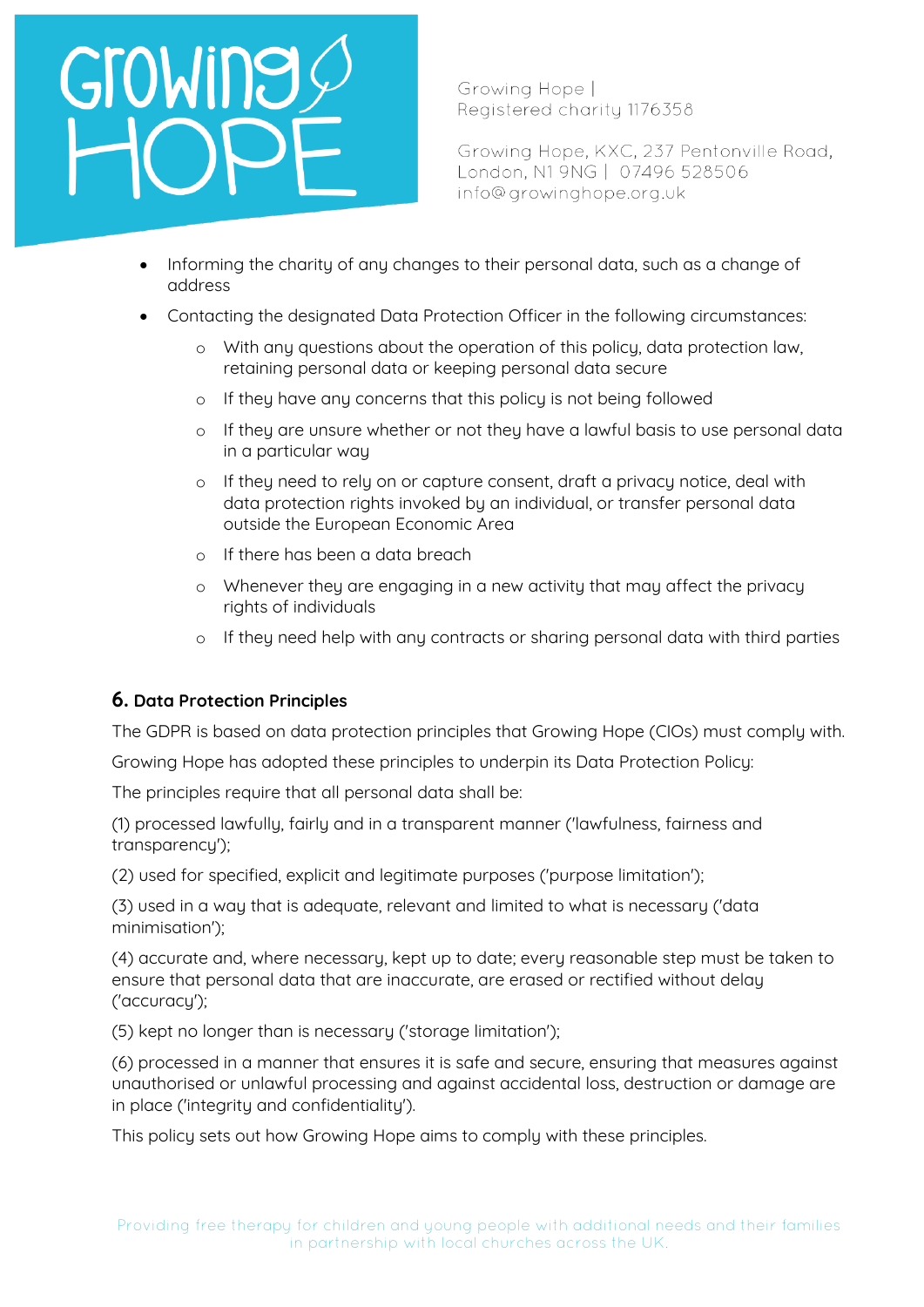## GroWine

Growing Hope | Registered charity 1176358

Growing Hope, KXC, 237 Pentonville Road, London, N1 9NG | 07496 528506 info@growinghope.org.uk

### **7. Collecting personal data**

### **7.1 Lawfulness, fairness and transparency**

Growing Hope shall only process personal data where it has one of 5 'lawful bases' (legal reasons) available under data protection law:

- The data needs to be processed so that Growing Hope can **fulfil a contract** with the individual, or the individual has asked the Clinic to take specific steps before entering into a contract
- The data needs to be processed so that Growing Hope can **comply with a legal obligation**
- The data needs to be processed to ensure the **vital interests** of the individual e.g. to protect someone's life
- The data needs to be processed so that Growing Hope can perform a task **in the public interest,** and carry out its official functions
- The individual (or their parent/carer when appropriate in the case of a child) has freely given clear **consent**

For special category data (health information) we follow the following lawful reasons when collecting data:

- Gaining **explicit consent** for the data we collect
- We process health care data in order to run our therapy clinics- this is considered a **legitimate activity with appropriate safeguards by a not-for-profit body with a religious aim.**
- We process data as **necessary for preventive medicine** in order to form appropriate clinical assessment and intervention.

### **7.2 Limitation, minimisation and accuracy**

We will only collect personal data for specified, explicit and legitimate reasons. We will explain these reasons to the individuals when we first collect their data.

If we want to use personal data for reasons other than those given when we first obtained it, we will inform the individuals concerned before we do so, and seek consent where necessary.

Staff and volunteers must only process personal data where it is necessary in order to do their jobs.

When staff or volunteers no longer need the personal data they hold, they must ensure it is deleted or anonymised as per the data-mapping section at the end of this policy.

### **7.3. Data Gathering**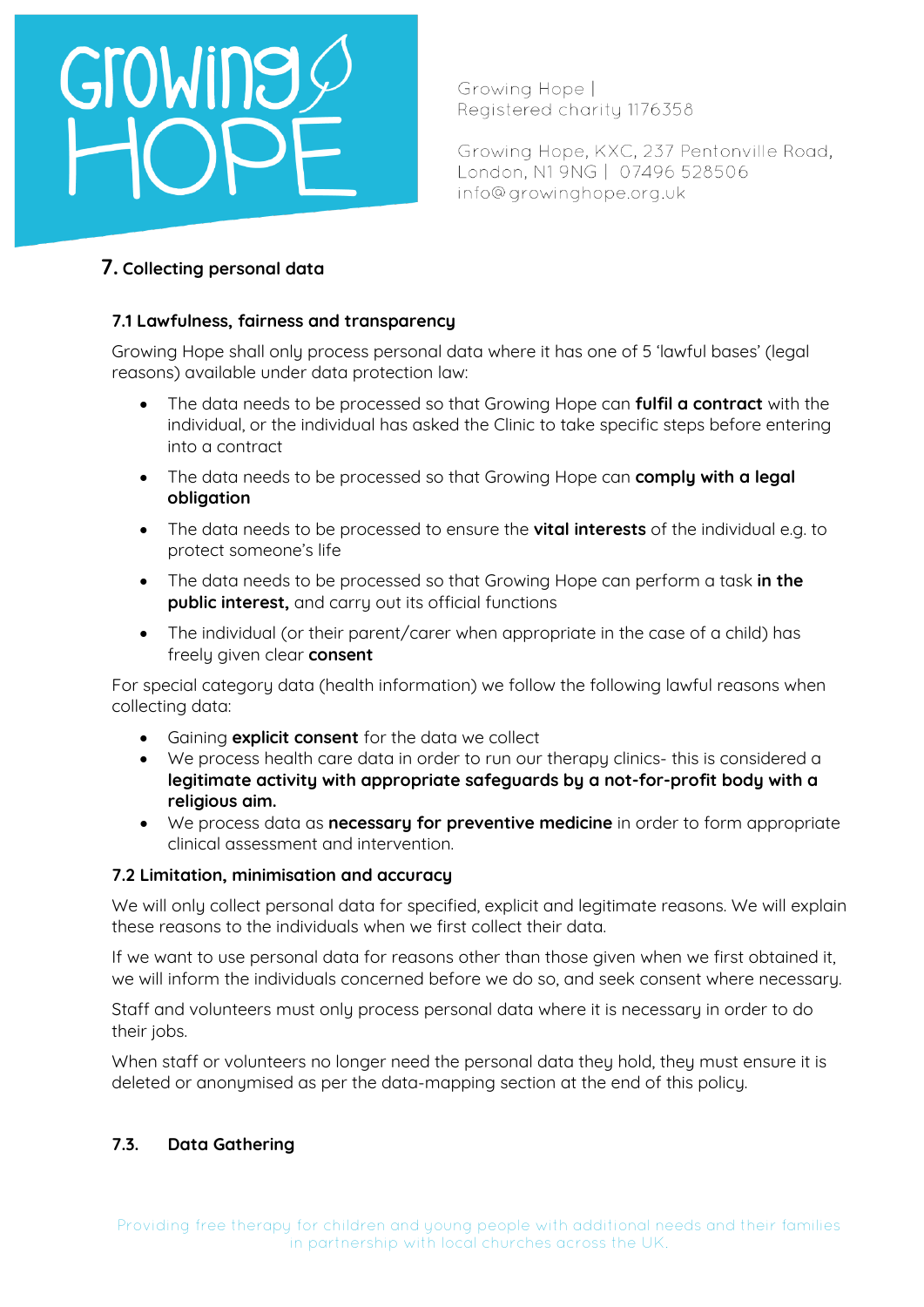Growing Hope | Registered charity 1176358

Growing Hope, KXC, 237 Pentonville Road, London, N1 9NG | 07496 528506 info@growinghope.org.uk

We will collect the data that individuals share when communicating with us. This could be in the course of making a donation or signing up to an email newsletter. However, we won't search for data such as personal telephone numbers or email addresses if individuals haven't supplied them to us.

We may also receive data about individuals when they interact with third parties with whom we work, for example if they've made a donation to us through a third-party website (such as JustGiving) and given them permission to share their data with us.

We also collect general information about visitors to our website using cookies, including which web pages they look at and for how long. This helps us make our website better and more relevant for visitors. This information is anonymous and cannot be used to identify people. We take a similar approach with the emails we send, tracking how many are opened, and how many people click through to our website.

### **8. Sharing personal data**

We will not normally share personal data with anyone else. GDPR and the DPA 2018 also allow information to be shared where:

- There is a safeguarding reason that puts a child, family or staff member at risk (as per our safeguarding policy).
- We need to liaise with other agencies we will seek consent as necessary before doing this
- Our suppliers or contractors need data to enable us to provide services to our families – for example, IT companies. When doing this, we will:
	- o Only appoint suppliers or contractors which can provide sufficient guarantees that they comply with data protection law
	- o Establish a data sharing agreement with the supplier or contractor, either in the contract or as a standalone agreement, to ensure the fair and lawful processing of any personal data we share
	- o Only share data that the supplier or contractor needs to carry out their service, and information necessary to keep them safe while working with us

We will also share personal data with law enforcement and government bodies where we are legally required to do so, including for:

- The prevention or detection of crime and/or fraud
- The apprehension or prosecution of offenders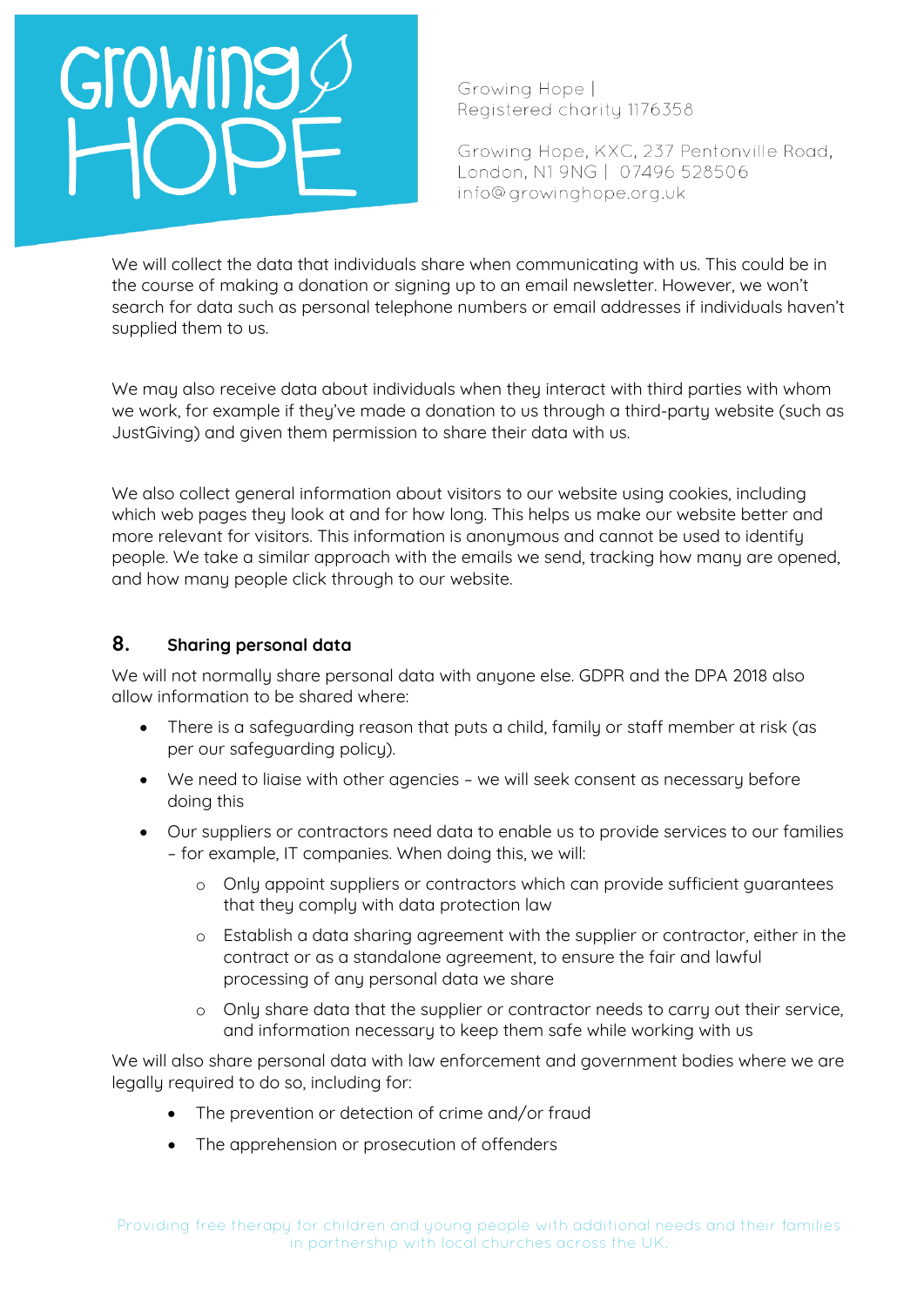Growing Hope | Registered charity 1176358

Growing Hope, KXC, 237 Pentonville Road, London, N1 9NG | 07496 528506 info@growinghope.org.uk

- The assessment or collection of tax owed to HMRC
- In connection with legal proceedings
- Where the disclosure is required to satisfy our safeguarding obligations
- Research and statistical purposes, as long as personal data is sufficiently anonymised or consent has been provided

We may also share personal data with emergency services and local authorities to help them to respond to an emergency situation that affects any of the families that we work with or staff.

Where we transfer personal data to a country or territory outside the European Economic Area, we will do so in accordance with data protection law.

### **9. Subject access requests and other rights of individuals**

### **9.1 Subject access requests**

Individuals have a right to make a 'subject access request' to gain access to personal information that the Clinic holds about them. This includes:

- Confirmation that their personal data is being processed
- Access to a copy of the data
- The purposes of the data processing
- The categories of personal data concerned
- Who the data has been, or will be, shared with
- How long the data will be stored for, or if this isn't possible, the criteria used to determine this period
- The source of the data, if not the individual
- Whether any automated decision-making is being applied to their data, and what the significance and consequences of this might be for the individual

Subject access requests must be submitted in writing, either by letter or email to the Data Protection Officer. They should include:

- Name of individual
- Name of the local Growing Hope
- Correspondence address
- Contact number and email address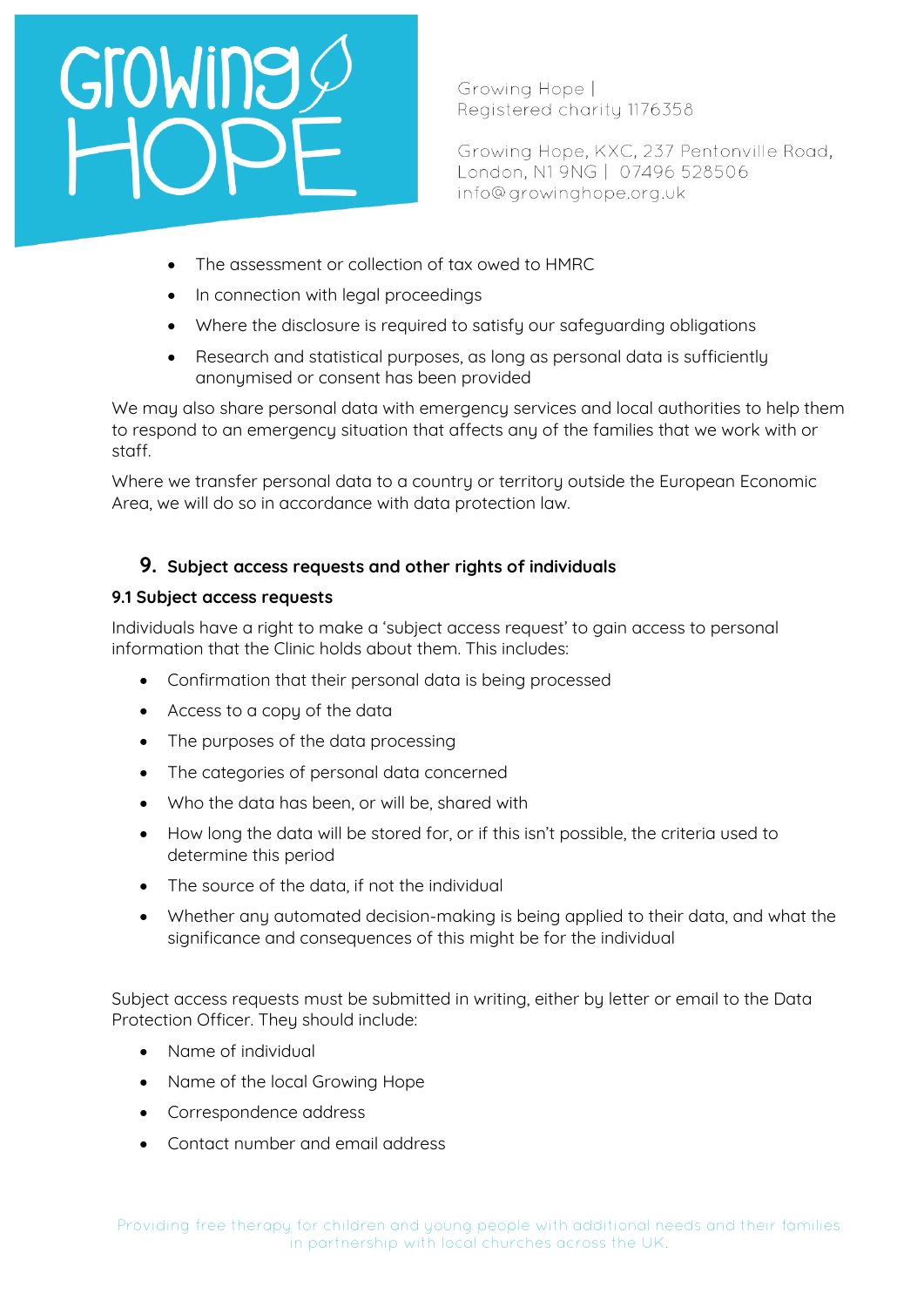Growing Hope | Registered charity 1176358

Growing Hope, KXC, 237 Pentonville Road, London, N1 9NG | 07496 528506 info@growinghope.org.uk

• Details of the information requested

The DPO will send the subject access request to the Lead Therapist and Clinic Manager for that clinic. If staff receive a subject access request they must immediately ensure that the DPO is informed.

Information to be released will be collated by the Lead Therapist and Clinic Manager and then sent to the DPO for checking and sending out to the applicant.

### **9.2 Children and subject access requests**

Personal data about a child belongs to that child, and not the child's parents or carers. For a parent or carer to make a subject access request with respect to their child, the person should have parental responsibility for the child, and the child must either be unable to understand their rights and the implications of a subject access request, or have given their consent.

Children aged 13 and above are generally regarded to be mature enough to understand their rights and the implications of a subject access request. Therefore, subject access requests from those with parental responsibility for young people in clinic aged 13 and above may not be granted without the express permission of the young person

### For all Clinics:

Children below the age of 13 are generally not regarded to be mature enough to understand their rights and the implications of a subject access request. Therefore, subject access requests from those with parental responsibility for children in clinic [aged under 13] will in general be granted without requiring the express permission of the child.

These are not fixed rules and a child's ability to understand their rights will always be judged on a case-by-case basis.

### **9.3 Responding to subject access requests**

When responding to requests, we:

- May ask the individual to provide 2 forms of identification
- May contact the individual via phone to confirm the request was made
- Will respond without delay and within 1 month of receipt of the request
- Will provide the information free of charge
- May tell the individual we will comply within 3 months of receipt of the request, where a request is complex or numerous, or where it is impractical to comply within a month due to Clinic closure. We will inform the individual of this within 1 month, and explain why the extension is necessary

We will not disclose information if it: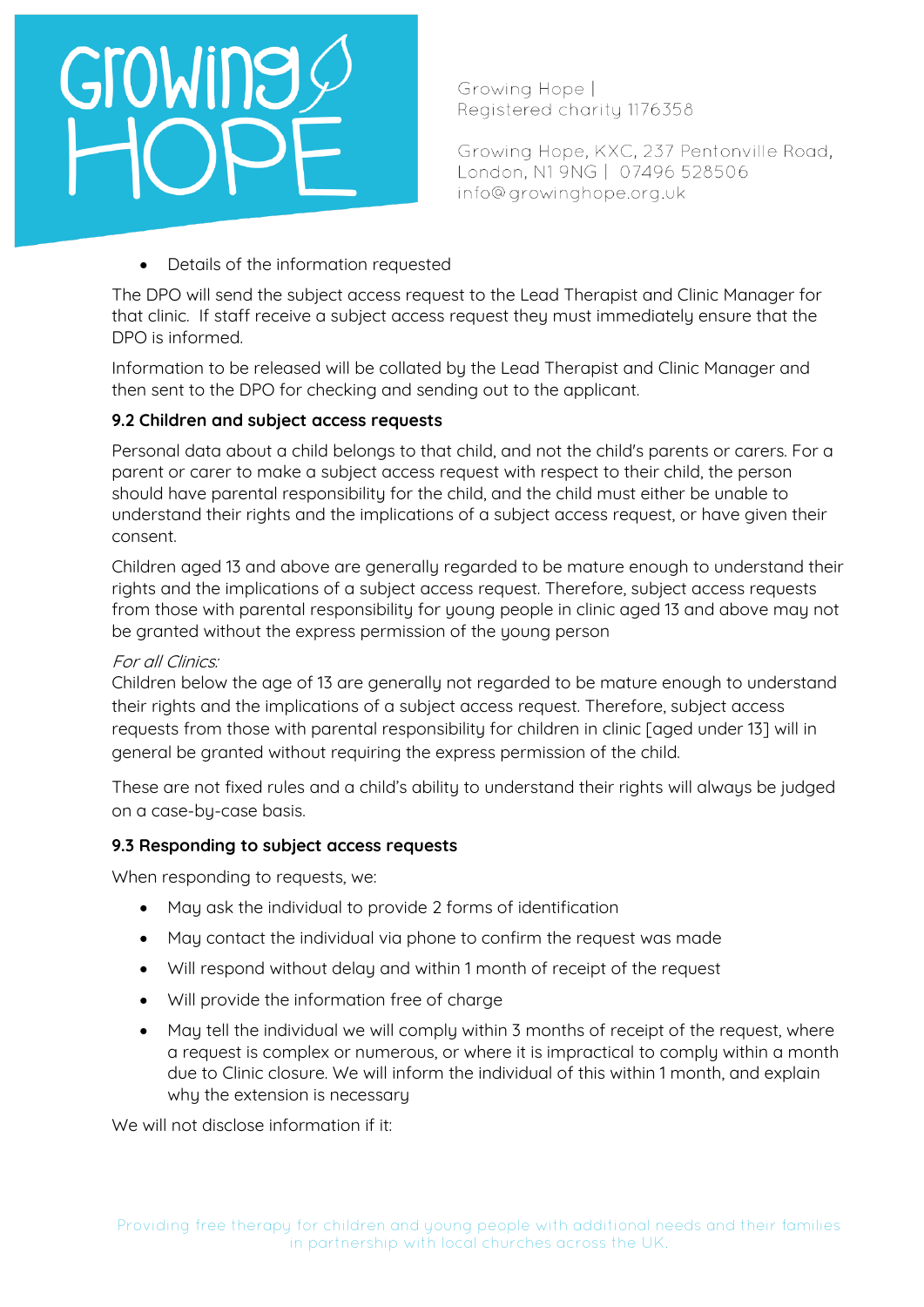## GroWine

Growing Hope | Registered charity 1176358

Growing Hope, KXC, 237 Pentonville Road, London, N1 9NG | 07496 528506 info@growinghope.org.uk

- Might cause serious harm to the physical or mental health of the child or another individual
- Would reveal that the child is at risk of abuse, where the disclosure of that information would not be in the child's best interests
- Is contained in adoption or parental order records
- Is given to a court in proceedings concerning the child

If the request is unfounded or excessive, we may refuse to act on it, or charge a reasonable fee which takes into account administrative costs.

A request will be deemed to be unfounded or excessive if it is repetitive, or asks for further copies of the same information.

When we refuse a request, we will tell the individual why, and tell them they have the right to complain to the ICO.

### **9.4 Other data protection rights of the individual**

In addition to the right to make a subject access request (see above), and to receive information when we are collecting their data about how we use and process it (see section 7), individuals also have the right to:

- Withdraw their consent to processing at any time, where processing is based on the consent of the child or parent
- Ask us to rectify, erase or restrict processing of their personal data, or object to the processing of it (in certain circumstances)
- Prevent use of their personal data for direct marketing
- Challenge processing which has been justified on the basis of public interest
- Request a copy of agreements under which their personal data is transferred outside of the European Economic Area
- Object to decisions based solely on automated decision making or profiling (decisions taken with no human involvement, that might negatively affect them)
- Prevent processing that is likely to cause damage or distress
- Be notified of a data breach in certain circumstances
- Make a complaint to the ICO
- Ask for their personal data to be transferred to a third party in a structured, commonly used and machine-readable format (in certain circumstances)

Individuals should submit any request to exercise these rights to the DPO. If staff or volunteers receive such a request, they must immediately forward it to the Lead Therapist and Clinic Manager who will forward it to the DPO.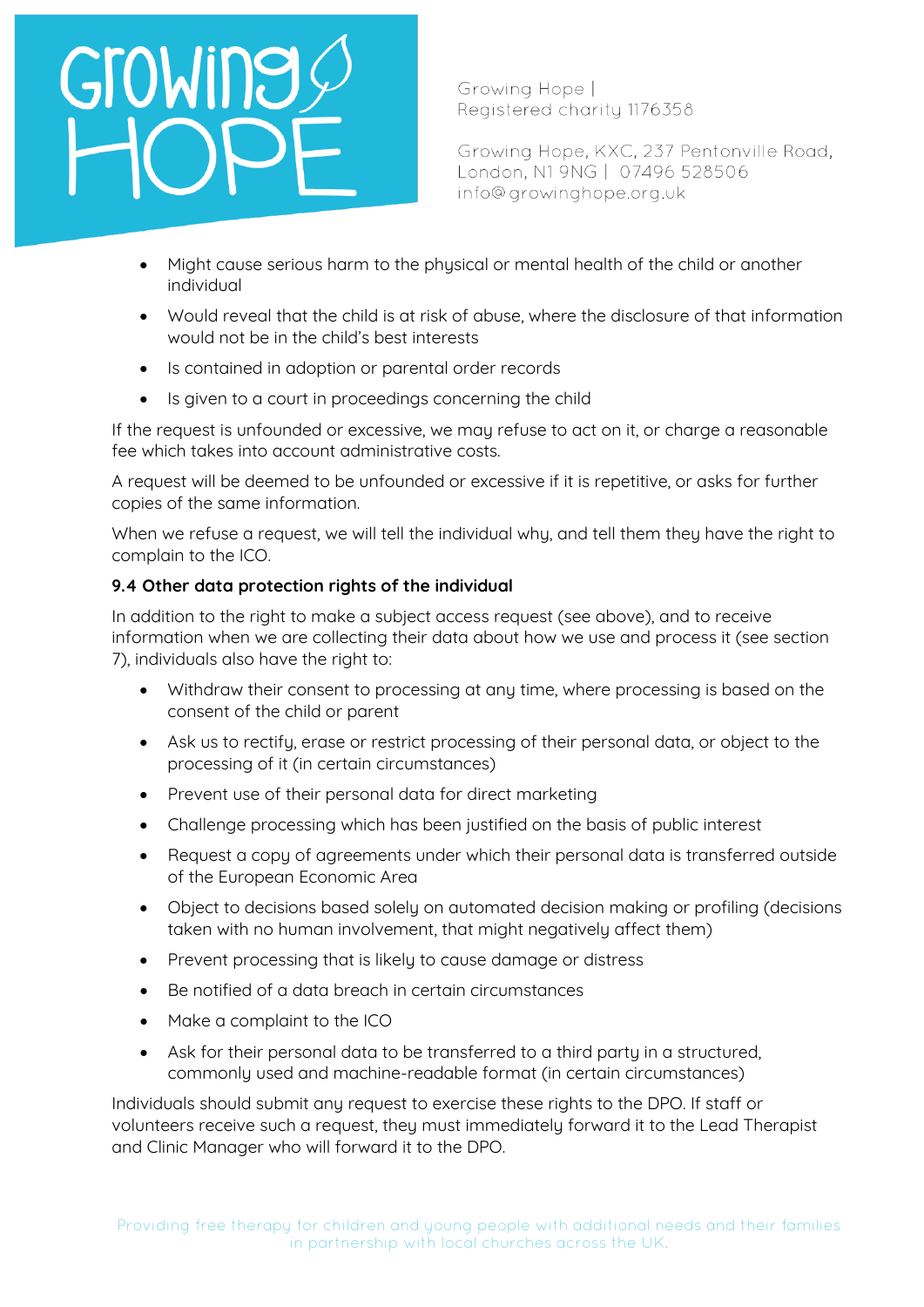## GroWing

Growing Hope | Registered charity 1176358

Growing Hope, KXC, 237 Pentonville Road, London, N1 9NG | 07496 528506 info@growinghope.org.uk

### **10.Data protection by design and default**

Growing Hope will ensure that data protection is considered in it's processes through the following:

- Appointing a suitably qualified DPO, and ensuring they have the necessary resources to fulfil their duties and maintain their expert knowledge
- Only processing personal data that is necessary for each specific purpose of processing, and always in line with the data protection principles set out in relevant data protection law (see section 6)
- Completing privacy impact assessments where the Clinic's processing of personal data presents a high risk to rights and freedoms of individuals, and when introducing new technologies (the DPO will advise on this process)
- Integrating data protection into internal documents including this policy, any related policies and privacy notices
- Annual training members of staff on data protection law, this policy, any related policies and any other data protection matters; we will also keep a record of attendance
- Regularly conducting reviews and audits to test our privacy measures and make sure we are compliant
- Maintaining records of our processing activities, including:
	- o For the benefit of data subjects, making available the name and contact details of our local clinics and DPO and all information we are required to share about how we use and process their personal data.
	- o For all personal data that we hold, maintaining an internal record of the type of data, data subject, how and why we are using the data, any third-party recipients, how and why we are storing the data, retention periods and how we are keeping the data secure

### **11. Data security and storage of records**

Growing Hope will protect personal data and keep it safe from unauthorised or unlawful access, alteration, processing or disclosure, and against accidental or unlawful loss, destruction or damage. Please see the data mapping section below for an outline of how data is used, stored and destroyed.

### **12. Personal data breaches**

Growing Hope will take all reasonable steps to ensure that there are no personal data breaches.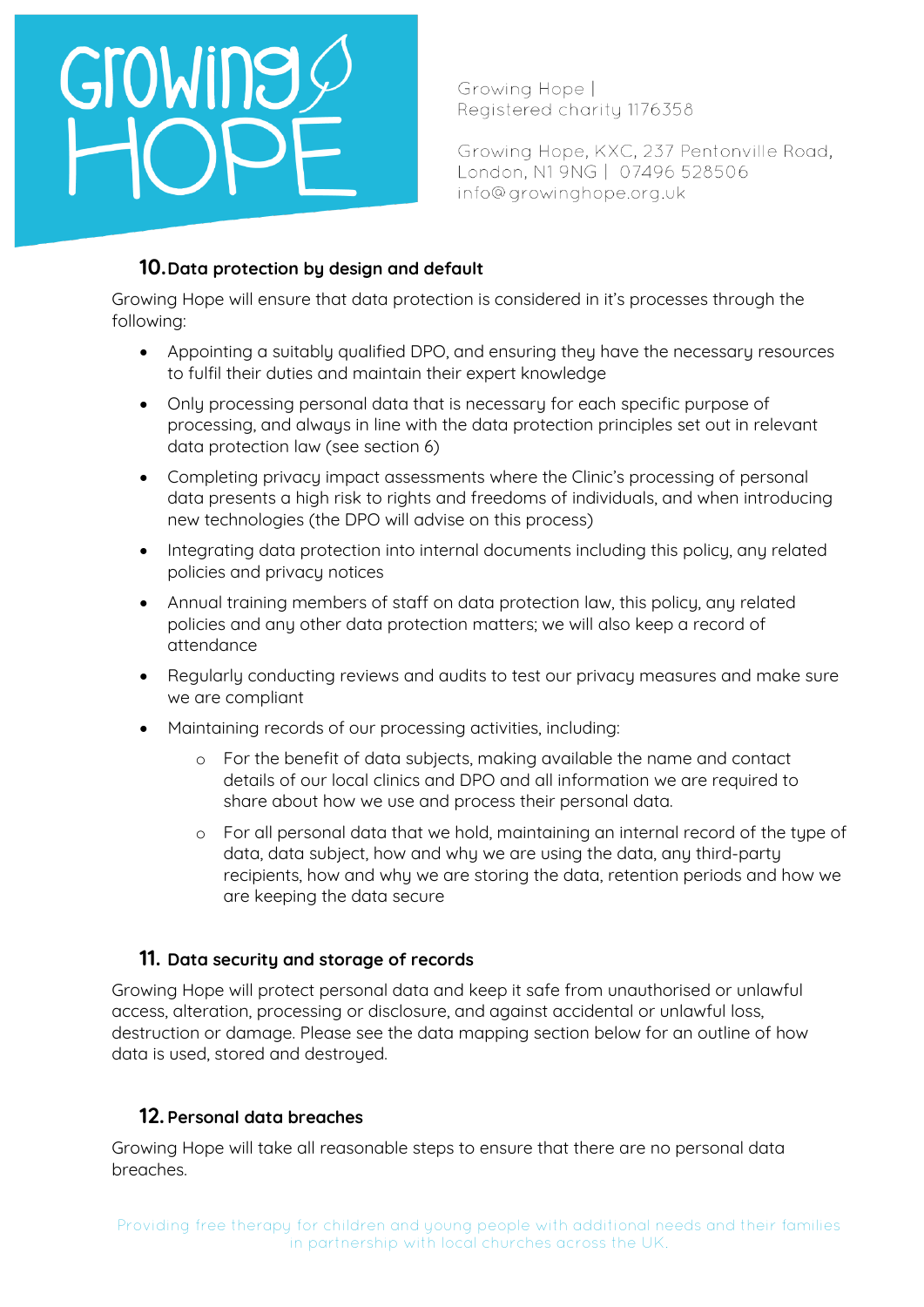Growing Hope | Registered charity 1176358

Growing Hope, KXC, 237 Pentonville Road, London, N1 9NG | 07496 528506 info@growinghope.org.uk

In the unlikely event of a suspected data breach, we will follow the steps as advised by the ICO to understand the severity of the breech and the action needed.

When appropriate, and following discussion with the DPO, the local Growing Hope shall report the data breach to the ICO within 72 hours. Such breaches in a Growing Hope context may include, but are not limited to:

- Safeguarding information being made available to an unauthorised person
- The theft of a Growing Hope laptop containing non-encrupted personal data about children and families
- The loss of a piece of paper or diary containing personal information.

### **13. Training**

All staff and trustees are provided with data protection training as part of their induction process and on an annual basis.

Data protection will also form part of continuing professional development, where changes to legislation, guidance or Growing Hope's processes make it necessary.

### **14. Telephone calls**

- Ensure that you are talking to who you think you are speaking with by verifying their details. It may be appropriate to call them back to verify their credentials.
- If it becomes necessary to leave the phone for any reason, put the caller on hold so that they cannot hear other potentially confidential conversations that may be going on in the office.
- If the call received or being made is of a confidential or sensitive nature, consider who else may be listening to the conversation.
- If a message needs to be taken and left on someone's desk, ensure that these messages do not themselves contain confidential information.
- Do not leave confidential messages on an answer machine as these can be reviewed by people other than the intended person.

### **15.Conversations**

- Staff should remember that even though they may be in clinic or a church office there may be visitors around.
- When having a meeting or interview with someone where confidential information will be discussed, ensure that there is sufficient privacy. Check that the room is suitable.
- Confidential information should only be discussed with colleagues who need to know the information in order to carry out their job.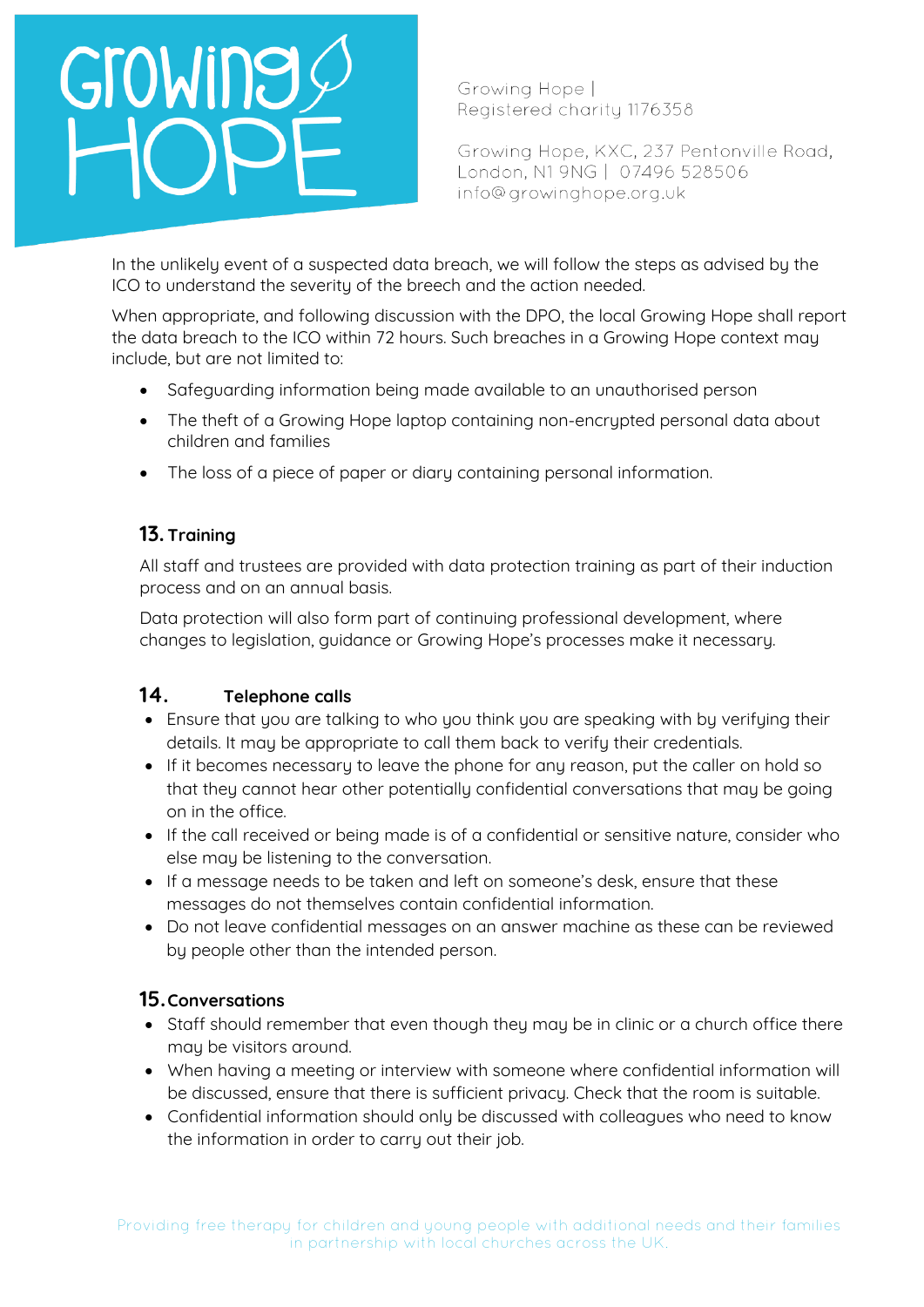Growing Hope | Registered charity 1176358

Growing Hope, KXC, 237 Pentonville Road, London, N1 9NG | 07496 528506 info@growinghope.org.uk

- Alwaus consider your surroundings and the proximity of others who may be able to hear in public places.
- Parents and others who do not want to discuss their private matters with a member of staff in a public area should be offered the opportunity to be seen elsewhere

### **16. Information sharing/processing**

When confidential or personal data is shared with other agencies, for example with local authorities or external providers, then arrangements must be made for that information sharing to be done in a controlled way that meets ethical and legal obligations in one of two ways:

1. If a service is commissioned with an external provider that needs confidential information to operate then the contract must contain clauses that list the commissioned organisation's responsibilities for confidential and personal data, including data protection and security. This must include whether the organisation is processing personal data on behalf Growing Hope or has sole or joint responsibilities for the personal data with Growing Hope. All staff involved in such data commissioning/sharing must be aware of the details of any existing information sharing agreements/contractual agreements and the obligations that it places on them.

2. If information has to be shared with another organisation on a regular basis for legal reasons then this should be done under an information sharing agreement that sets out how the sharing will operate and the standards of management that all parties to the agreement must comply with. Such an agreement will define exactly what information will be shared and how, including the method, transmission or communication between agencies or any shared access security arrangements. The aim is to ensure that appropriate arrangements operate in the participant agencies and ensure the continued confidentiality of shared information. If staff are unclear on what basis information is being shared with another agency, whether an information agreement exists and what obligations that might place on them, it should be clarified with their manager.

### **17.Working Away from Clinic**

The purpose of this section is to ensure that information assets and information processing facilities, used to access personal and confidential information, are adequately protected with logical, physical and environmental controls.

This includes working away from the clinic, at home and use of own devices to access personal and confidential information.

Work-related information must not be kept permanently at home. Wherever staff are working on, or in possession of, work-related information they are responsible for it, e.g.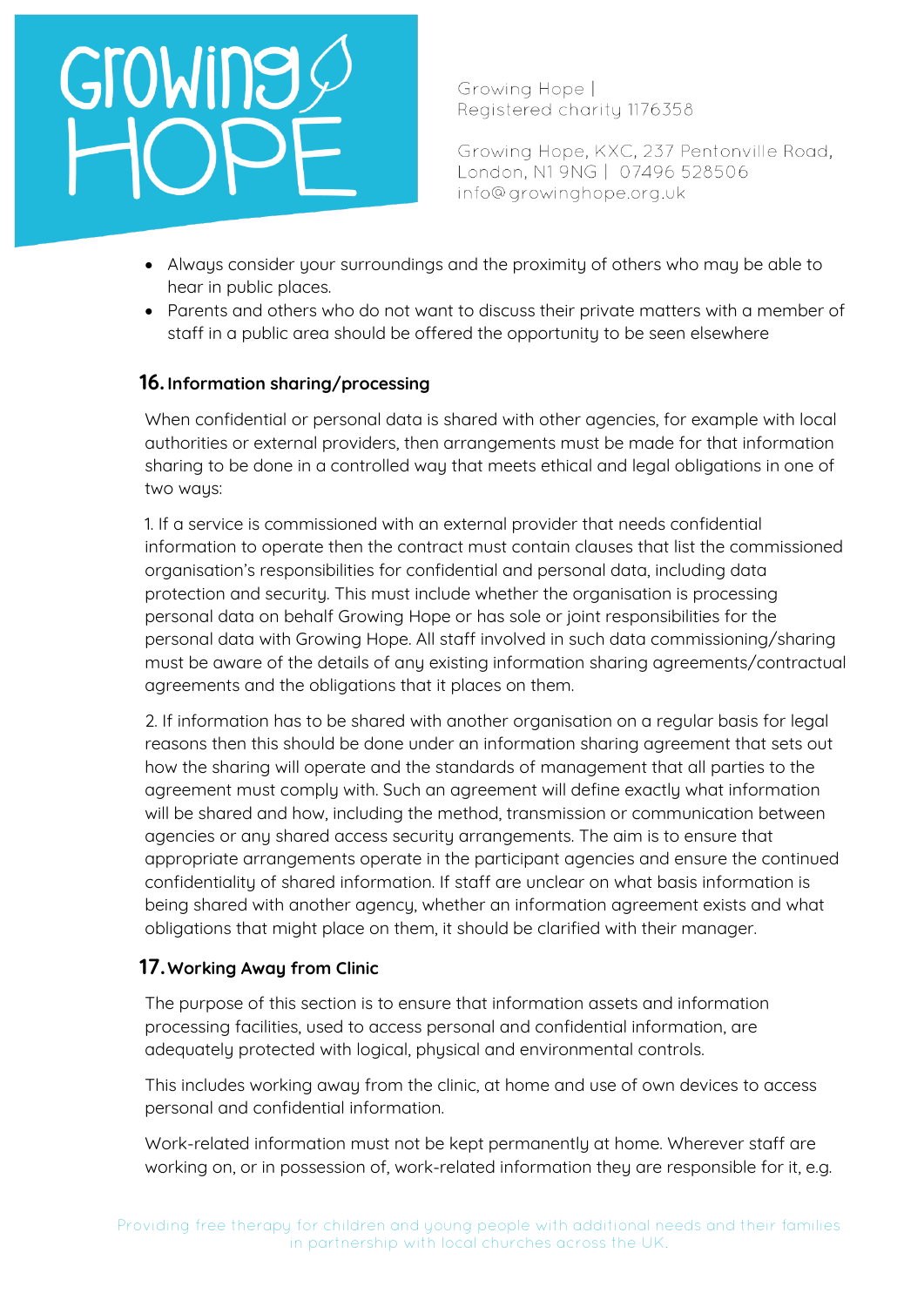Growing Hope | Registered charity 1176358

Growing Hope, KXC, 237 Pentonville Road, London, N1 9NG | 07496 528506 info@growinghope.org.uk

in clinic, on the phone, at home, en route to or from clinic or home, at meetings, conferences, etc. If confidential information is handed out in conferences or meetings, the same person is responsible for collecting it back in at the end, or ensuring it is only in the hands of those authorised to keep it.

- Take only the confidential papers/files with you that you need and keep out of sight in a bag, do not carry around loose or in clear folder.
- Managers must ensure a log is kept of which confidential paper case files/records staff are taking from clinic and when they are returned.
- Store confidential paper files/records securely in an envelope or bag. Try to use electronic files on an encrypted device or access via secure connection to the network or approved storage location instead.
- Keeping information in cars: lock away paper files and equipment (laptop/notebook) in the boot, do not leave overnight. Take only the equipment/papers/files with you that you need, leave rest locked away.
- Travelling by public transport: make sure you take all information and equipment when leaving. Be aware of conversations on mobile phone about personal and confidential information.
- Use of Laptops: Do not write down passwords/pin numbers. You must not use the 'remember me' option to save user and password details on your device when accessing any of the Growing Hope systems. Make sure these are unticked and sign out/logout after using a system. Do not save login or passwords if asked. Remember any confidential files opened may be downloaded before closing down your device, so delete them from 'downloads'. If files are not accessed directly (e.g. GoogleDrive format files), then all confidential files must stored and accessed locally via Growing Hope approved encrypted media.
- Working at home: Store paper and equipment securely after use, as you would your own personal valuables. Don't leave open confidential files on a table. Lock screen on laptop/tablet and close down after use. All confidential information must be safeguarded from access, no matter how unintentional, by anyone who has no need to know such as family and friends. This would be an unauthorised disclosure. Don't leave equipment or information in a car overnight at home, bring into the house and secure. Don't bin confidential information at home, bring back into an office for confidential waste disposal. Use strong security on a home WiFi connection.

### **18.Premises security**

Make sure that all visitors sign in and out at all times and disclose who they are coming to see. Visitors should be supervised at all times and display a visitor/contractor ID badge.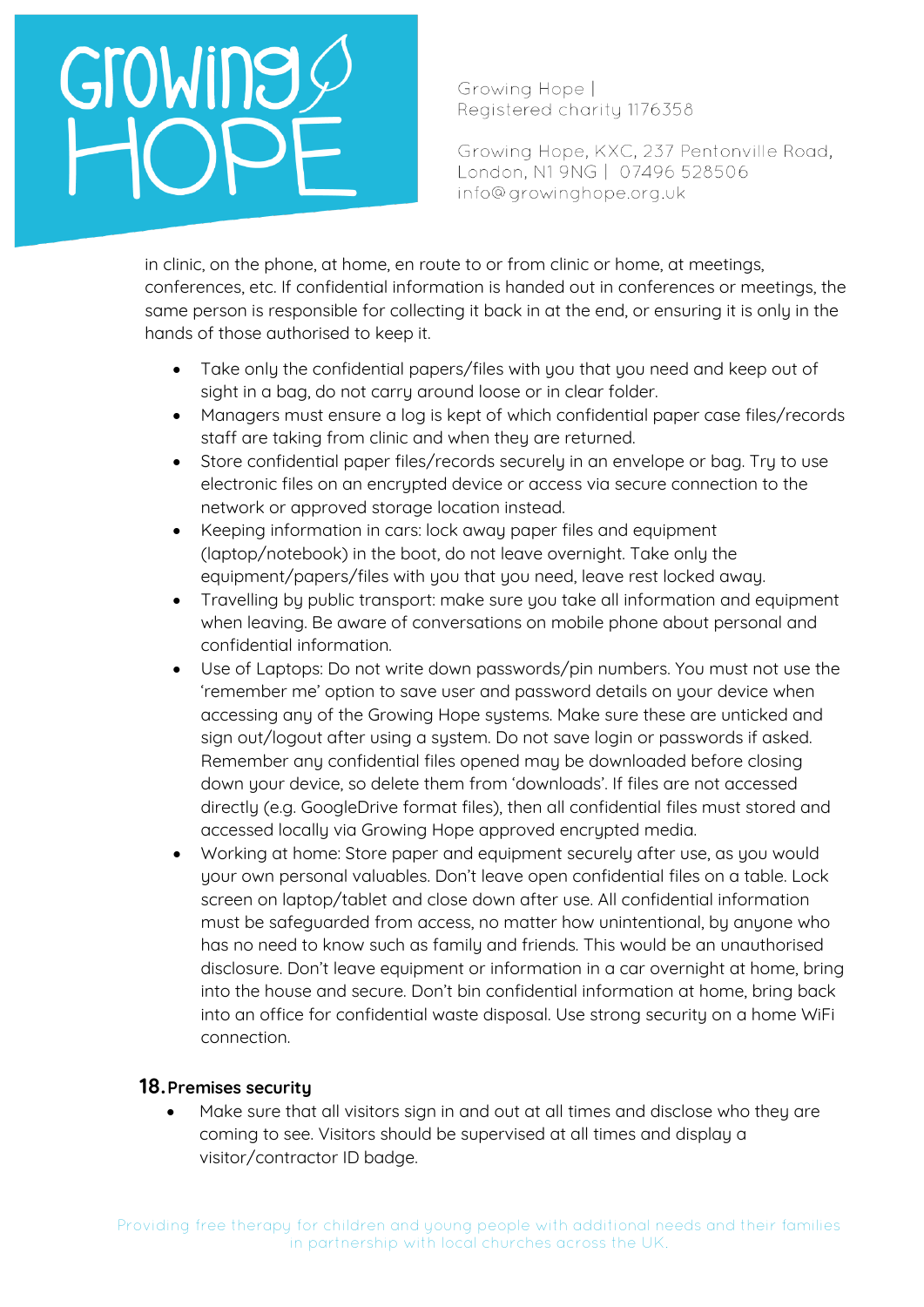Growing Hope | Registered charity 1176358

Growing Hope, KXC, 237 Pentonville Road, London, N1 9NG | 07496 528506 info@growinghope.org.uk

- Staff should be encouraged to challenge anyone in the clinic if they do not know who they are, e.g. if they are not accompanied by a member of staff or they are not wearing an ID badge.
- Staff should be aware of anyone they do not know attempting to follow them through a security door and if appropriate be prepared to escort them back to reception if necessary.
- Managers should ensure that all paper based records and any records held on computers are adequately protected. Risk assessments should identify any potential threats and an appropriate risk management strategy should be produced

### **19. Data processing**

The ways in which data is processed is outlined within the data mapping section below. This includes the processing of the following kinds of data:

- Emails
- Texts
- Post
- **Photocopies**
- Photos

This policy should be read alongside other Growing Hope policies.

Version: 2

Approved: **October 2020**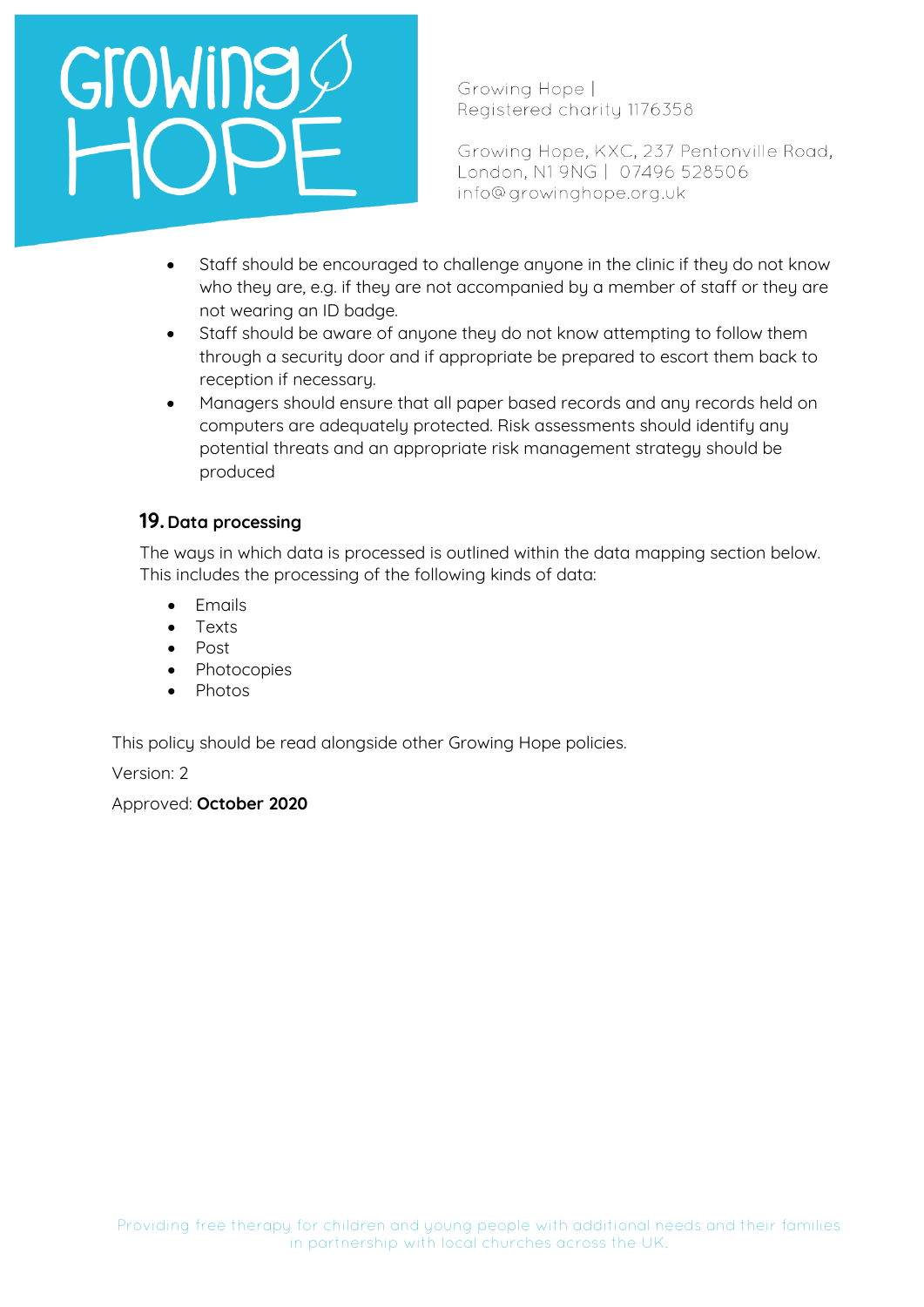

Growing Hope | Registered charity 1176358

Growing Hope, KXC, 237 Pentonville Road, London, N1 9NG | 07496 528506 info@growinghope.org.uk

**Types of data and who has access?**

| Type of data                                             | Who has<br>access?                                                              | What is the<br>purpose of this<br>access?                                                                    | How is this data kept safe?                                                                                                                                                                                                                                                                                                   | How long will we<br>keep this data?                                             | How and when is this<br>data destroyed?                                                                                                                                                                                                                                                                                                                                                               |
|----------------------------------------------------------|---------------------------------------------------------------------------------|--------------------------------------------------------------------------------------------------------------|-------------------------------------------------------------------------------------------------------------------------------------------------------------------------------------------------------------------------------------------------------------------------------------------------------------------------------|---------------------------------------------------------------------------------|-------------------------------------------------------------------------------------------------------------------------------------------------------------------------------------------------------------------------------------------------------------------------------------------------------------------------------------------------------------------------------------------------------|
| Names,<br>addresses, DOB,<br>proof of ID for<br>trustees | Trustees of<br>the Umbrella<br>charity.<br>Trustees of<br>the local<br>charity. | In order that<br>application forms<br>for banking, charity<br>commission etc.<br>can be easily<br>completed. | Within the Growing Hope<br>GoogleDrive (in the local trustee<br>folder- only accessible by local<br>trustees and umbrella trustees).<br>A central list of this information will<br>be kept in the folder only accessed<br>by trustees.<br>Any copies of ID used for DBS<br>checks will be kept in a locked filing<br>cabinet. | This data will be<br>kept as long as the<br>trustee is serving<br>Growing Hope. | At the point that a<br>trustee finishes their<br>term their data will be<br>deleted from the<br>central list. This is the<br>responsibility of the<br>chair of trustees.<br>The paper copies of ID<br>will be shredded as<br>soon as DBS checks<br>are completed.<br>Digital copies of ID will<br>be saved within the<br>GoogleDrive and<br>deleted at the point a<br>trustee finishes their<br>term. |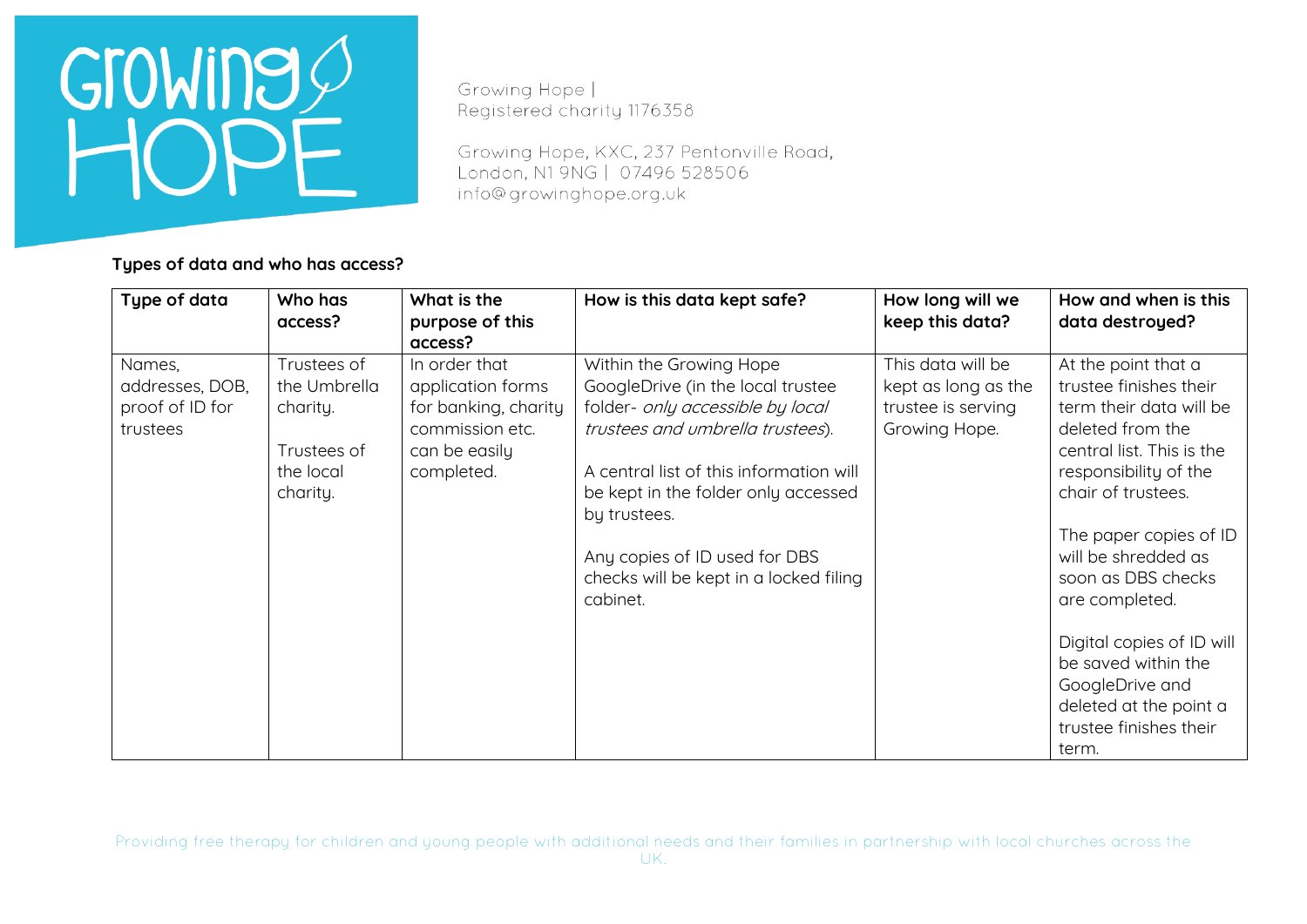Growing Hope | Registered charity 1176358

Growing Hope, KXC, 237 Pentonville Road, London, N1 9NG | 07496 528506 info@growinghope.org.uk

| Type of data                                          | Who has<br>access?                                                              | What is the<br>purpose of this<br>access?                                                                      | How is this data kept safe?                                                                                                          | How long will we<br>keep this data?                                                                                                                                                               | How and when is this<br>data destroyed?                                                                                                                                                                                                                                              |
|-------------------------------------------------------|---------------------------------------------------------------------------------|----------------------------------------------------------------------------------------------------------------|--------------------------------------------------------------------------------------------------------------------------------------|---------------------------------------------------------------------------------------------------------------------------------------------------------------------------------------------------|--------------------------------------------------------------------------------------------------------------------------------------------------------------------------------------------------------------------------------------------------------------------------------------|
| Copies of signed<br>or completed<br>forms by trustees | Trustees of<br>the Umbrella<br>charity.<br>Trustees of<br>the local<br>charity. | In order that forms<br>can be kept up to<br>date and<br>overviewed by the<br>trustees of the local<br>charity. | Within the Growing Hope<br>GoogleDrive (in the local trustee<br>folder- only accessible by local<br>trustees and umbrella trustees). | Data will be kept<br>indefinitely as it<br>forms a record of<br>the process of the<br>charity set up<br>through which<br>trustees can refer<br>back to should they<br>need to at a later<br>date. | This data will be kept<br>indefinitely as it<br>provides a record of<br>the charity set up and<br>important documents<br>completed.<br>Paper copies of forms<br>will be shredded once<br>they have been<br>approved and a digital<br>copy will be kept<br>within the<br>GoogleDrive. |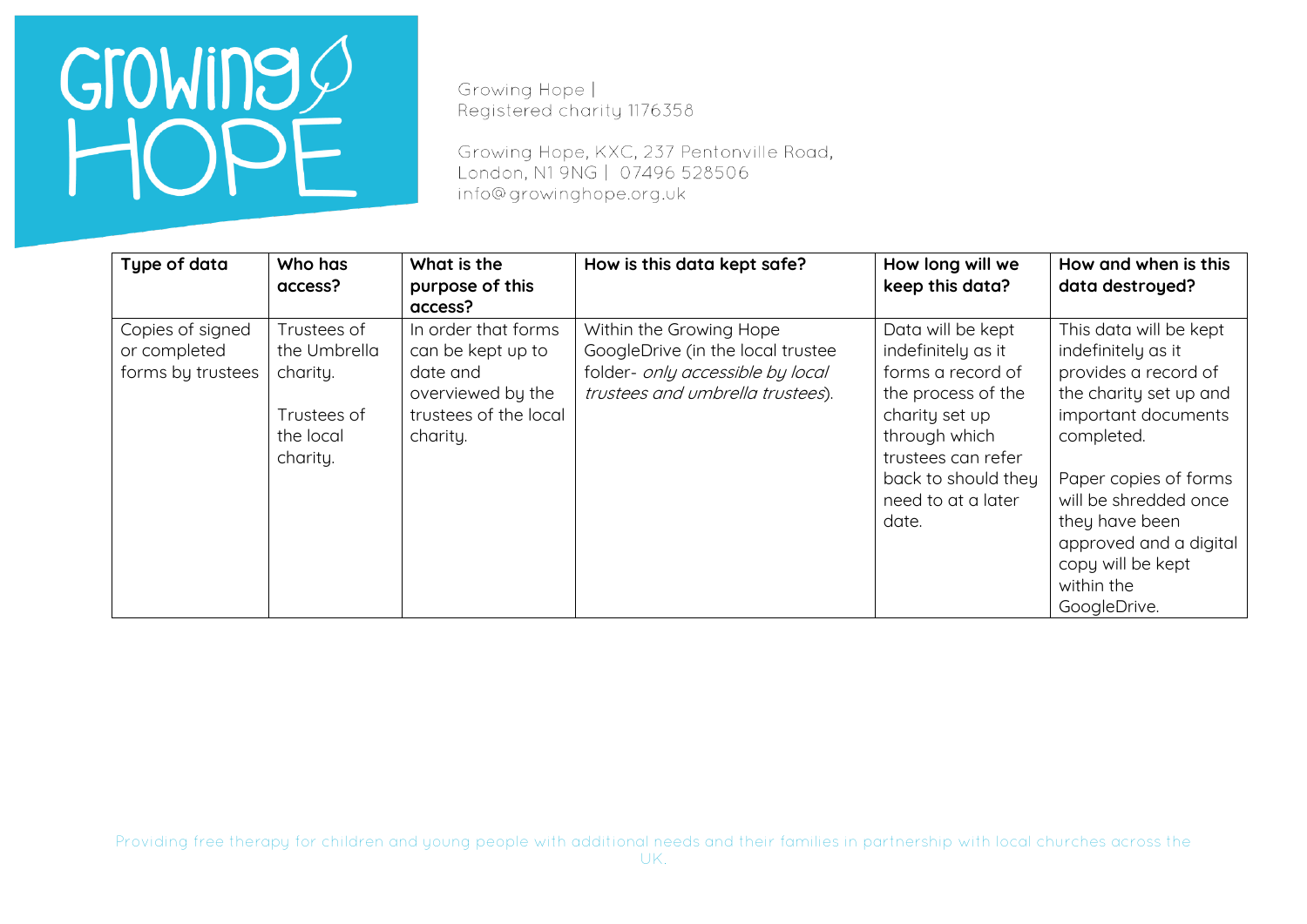Growing Hope | Registered charity 1176358

Growing Hope, KXC, 237 Pentonville Road, London, N1 9NG | 07496 528506 info@growinghope.org.uk

| Type of data                                                                                                | Who has<br>access?                                                                                                             | What is the<br>purpose of this<br>access?                                                                                                                                                                                                                                | How is this data kept safe?                                                                                                                                                                                                                                             | How long will we<br>keep this data?                                                                  | How and when is this<br>data destroyed?                                                                                                                                                                                                                                                                                                                                                                                                                                 |
|-------------------------------------------------------------------------------------------------------------|--------------------------------------------------------------------------------------------------------------------------------|--------------------------------------------------------------------------------------------------------------------------------------------------------------------------------------------------------------------------------------------------------------------------|-------------------------------------------------------------------------------------------------------------------------------------------------------------------------------------------------------------------------------------------------------------------------|------------------------------------------------------------------------------------------------------|-------------------------------------------------------------------------------------------------------------------------------------------------------------------------------------------------------------------------------------------------------------------------------------------------------------------------------------------------------------------------------------------------------------------------------------------------------------------------|
| Names,<br>addresses,<br>contact<br>information and<br>professional<br>information<br>regarding<br>employees | Lead<br>Therapist and<br>Clinic<br>Manager.<br>Trustees of<br>the local<br>charity.<br>Trustees of<br>the umbrella<br>charity. | In order that the<br>employee can be<br>contacted if and<br>when necessary<br>outside of work. In<br>order that payslips<br>and any<br>information related<br>to employment can<br>be sent.<br>Local trustees may<br>need at times to be<br>able to contact<br>trustees. | Within the Canopy admin software<br>system under the staff name.<br>Within the local trustees<br>GoogleDrive and personal drive of<br>the Lead Therapist and Clinic<br>Manager (sent as a password<br>protected document from the Lead<br>Therapist and Clinic Manager) | This data will be<br>kept indefinitely as<br>it forms a record of<br>the employees of<br>the charity | Data will be deleted<br>from the personal<br>account of the Lead<br>Therapist and Clinic<br>Manager if their<br>employment is<br>terminated.<br>If the new employee<br>provides the<br>information through a<br>paper form or email<br>this will be transferred<br>into a password<br>protected document<br>which will then be sent<br>to the trustees and<br>stored within the<br>GoogleDrive system.<br>Any paper copies or<br>the form or emails will<br>be deleted. |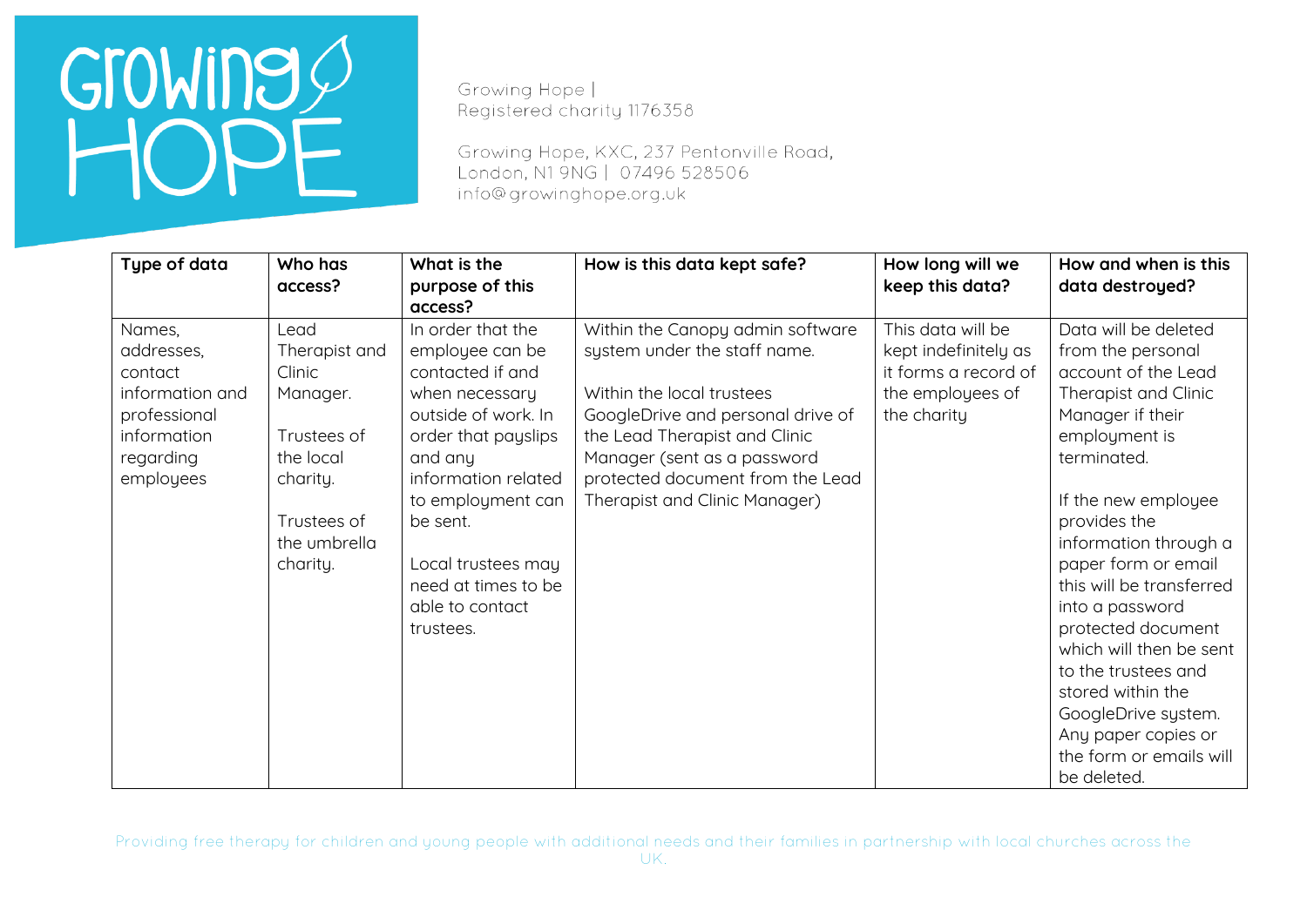Growing Hope | Registered charity 1176358

Growing Hope, KXC, 237 Pentonville Road, London, N1 9NG | 07496 528506 info@growinghope.org.uk

| NI numbers,     | Lead          | In order that the  | Stored within the 'mydrive' section | This data will be    | Data will be deleted     |
|-----------------|---------------|--------------------|-------------------------------------|----------------------|--------------------------|
| addresses and   | Therapist and | individual who has | of the GoogleDrive for the lead     | kept indefinitely as | from the personal        |
| bank details of | Clinic        | completed work for | therapist and shared with the       | it forms a record of | account of the Lead      |
| employees and   | Manager.      | Growing Hope can   | accounts email and finance trustee  | the financial        | Therapist and Clinic     |
| freelancers for |               | be paid.           | email address.                      | outgoings of the     | Manager if their         |
| payment         | Finance       |                    | (This keeps the data safe as the    | charity              | employment is            |
| purposes.       | trustee and   |                    | folder can only be accessed         |                      | terminated and will be   |
|                 | accounts      |                    | through password protected          |                      | transferred to the new   |
|                 | volunteer     |                    | accounts and is only shared with    |                      | lead clinician and       |
|                 | (both via     |                    | those that need the information).   |                      | manager.                 |
|                 | Growing Hope  |                    |                                     |                      |                          |
|                 | email         |                    | Any freelance invoices will be      |                      | If the new employee      |
|                 | addresses)    |                    | stored within this folder to keep a |                      | provides the             |
|                 |               |                    | record of what has been spent.      |                      | information through a    |
|                 |               |                    |                                     |                      | paper form or email      |
|                 |               |                    |                                     |                      | this will be transferred |
|                 |               |                    |                                     |                      | into a password          |
|                 |               |                    |                                     |                      | protected document       |
|                 |               |                    |                                     |                      | which will then be sent  |
|                 |               |                    |                                     |                      | to the trustees and      |
|                 |               |                    |                                     |                      | stored within the        |
|                 |               |                    |                                     |                      | GoogleDrive system.      |
|                 |               |                    |                                     |                      | Any paper copies or      |
|                 |               |                    |                                     |                      | the form or emails will  |
|                 |               |                    |                                     |                      | be deleted.              |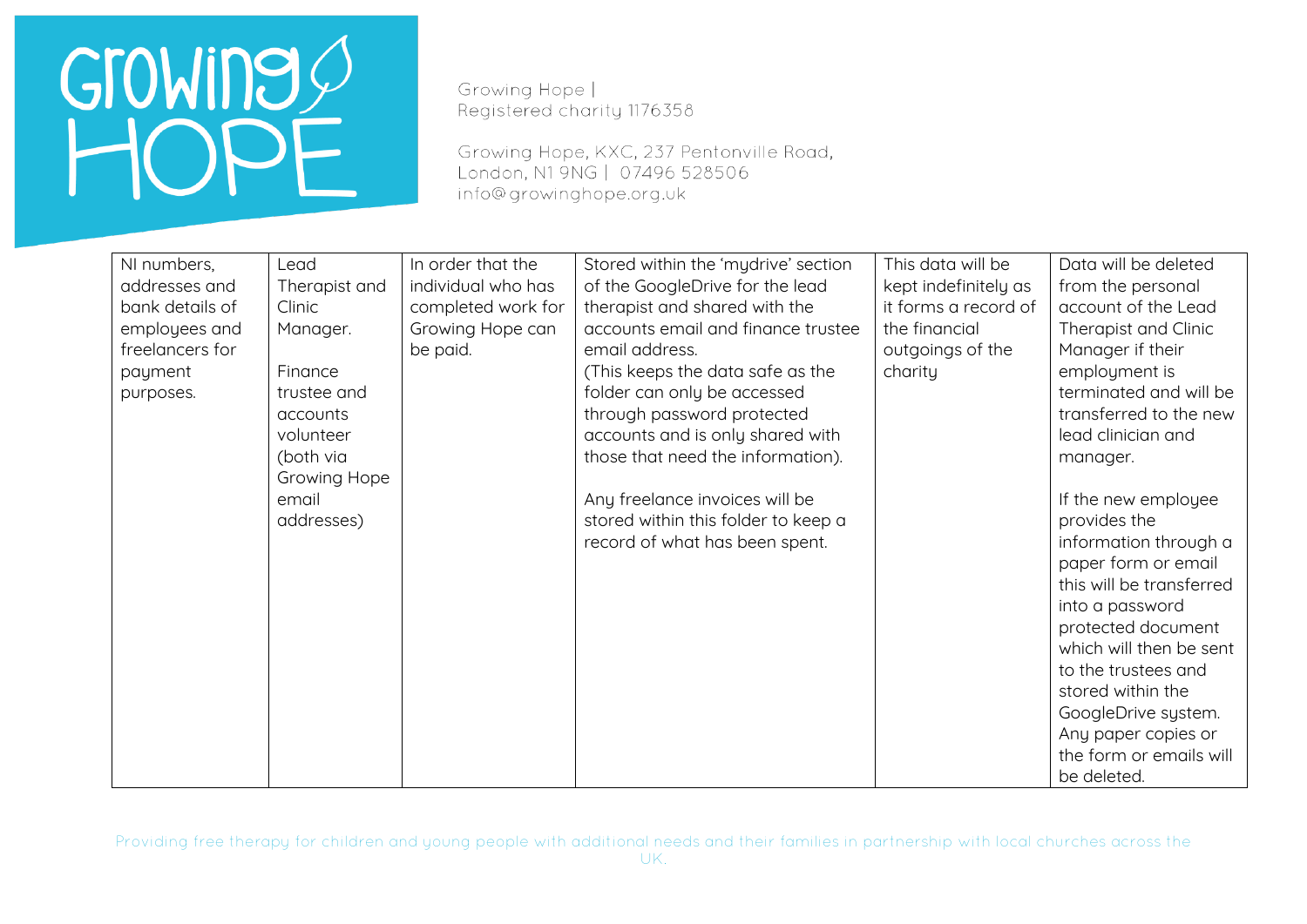Growing Hope | Registered charity 1176358

Growing Hope, KXC, 237 Pentonville Road, London, N1 9NG | 07496 528506 info@growinghope.org.uk

| Type of data                                                                                                           | Who has<br>access?                                                                                           | What is the<br>purpose of this<br>access?                                 | How is this data kept safe?                                                                                                                                                                                                                                                                                                                                                                                                                                                               | How long will we<br>keep this data?                                                                                                                              | How and when is this<br>data destroyed?                                                                                                         |
|------------------------------------------------------------------------------------------------------------------------|--------------------------------------------------------------------------------------------------------------|---------------------------------------------------------------------------|-------------------------------------------------------------------------------------------------------------------------------------------------------------------------------------------------------------------------------------------------------------------------------------------------------------------------------------------------------------------------------------------------------------------------------------------------------------------------------------------|------------------------------------------------------------------------------------------------------------------------------------------------------------------|-------------------------------------------------------------------------------------------------------------------------------------------------|
| Contact details<br>and information<br>with regards to<br>therapists who<br>may potentially<br>work for Growing<br>Hope | Growing Hope<br>Umbrella<br>trustees                                                                         | In order that the<br>potential for new<br>clinic set up can be<br>tracked | This data will be stored within the<br>Growing Hope Umbrella trustee<br>folder of the GoogleDrive                                                                                                                                                                                                                                                                                                                                                                                         | In order that the<br>progress and<br>potential of new<br>clinic set up can be<br>tracked this will be<br>kept indefinitely.                                      | If an individual or<br>church requests their<br>removal from the<br>Growing Hope system<br>data will be deleted<br>from the electronic<br>file. |
| Referrals from<br>potential families                                                                                   | Info@growing<br>hope.org.uk<br>email address<br>Administrator/<br>Lead<br>Therapist and<br>Clinic<br>Manager | In order that<br>potential referrals<br>can be processed                  | This data is kept within password<br>protected email accounts and is<br>received via an online form<br>completed on the<br>growinghope.org.uk website.<br>All referral forms go to the<br>info@growinghope.org.uk account<br>and will then be forwarded on to<br>the appropriate local clinic lead<br>therapist or clinic manager in order<br>that they can be processed<br>(individuals will select which clinic<br>they want the referral to be sent to<br>when they complete the form) | In order that the<br>journey of<br>individuals<br>accessing Growing<br>Hope can be<br>processed this<br>information will be<br>kept within the<br>email systems. | If an individual<br>requests their data is<br>removed from the<br>Growing Hope system<br>their referral email will<br>be deleted.               |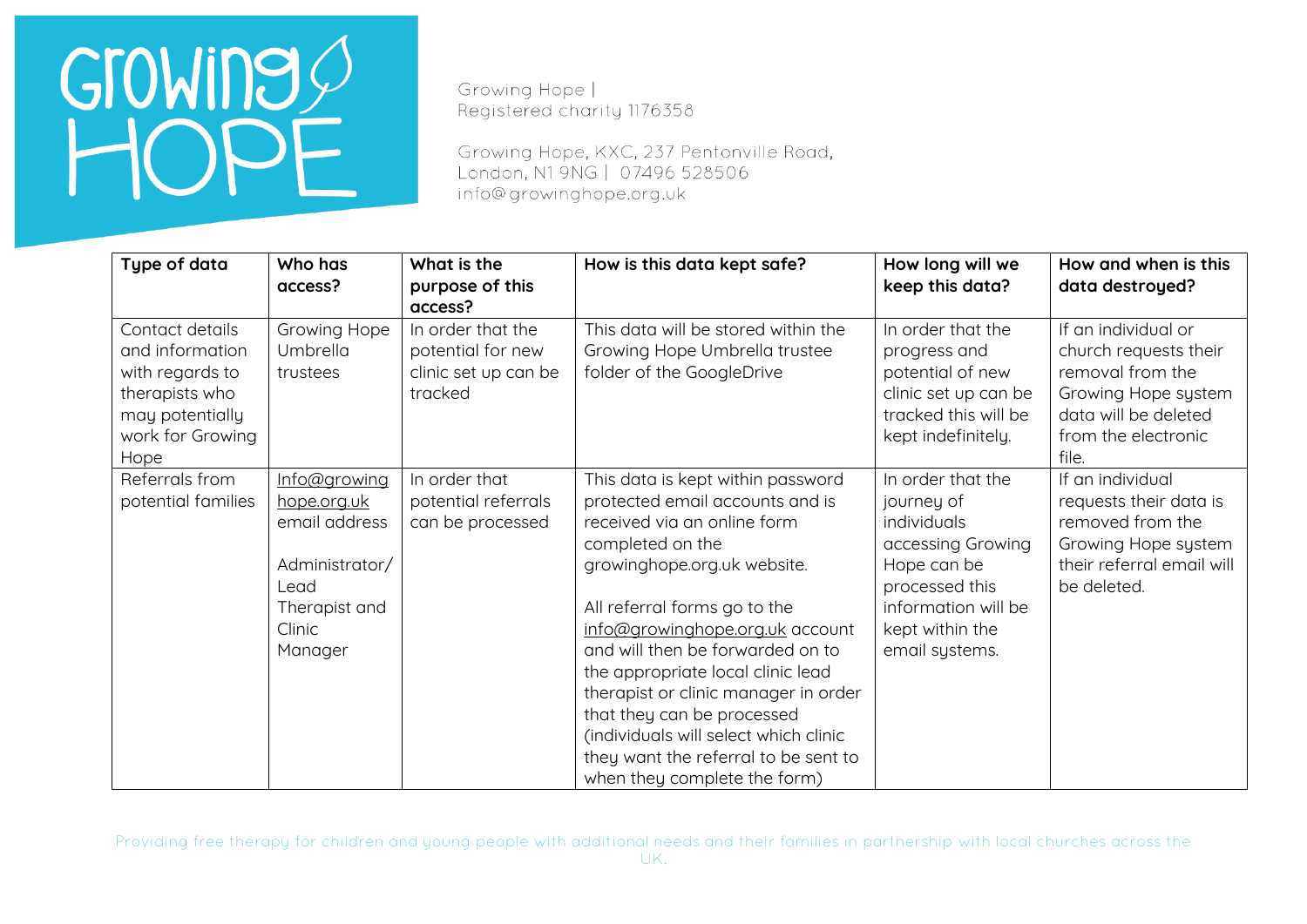Growing Hope | Registered charity 1176358

Growing Hope, KXC, 237 Pentonville Road, London, N1 9NG | 07496 528506 info@growinghope.org.uk

| Type of data                                                                                                    | Who has<br>access?                                                                                                                                                        | What is the<br>purpose of this<br>access?                                                                                                                                                     | How is this data kept safe?                                                                                                                                                                                                                                                                                                                                                                                                                                      | How long will we<br>keep this data?                                                     | How and when is this<br>data destroyed?                                                                                                       |
|-----------------------------------------------------------------------------------------------------------------|---------------------------------------------------------------------------------------------------------------------------------------------------------------------------|-----------------------------------------------------------------------------------------------------------------------------------------------------------------------------------------------|------------------------------------------------------------------------------------------------------------------------------------------------------------------------------------------------------------------------------------------------------------------------------------------------------------------------------------------------------------------------------------------------------------------------------------------------------------------|-----------------------------------------------------------------------------------------|-----------------------------------------------------------------------------------------------------------------------------------------------|
| Client data<br>including child<br>name, parent<br>name, child DOB,<br>clinical notes,<br>letters and<br>reports | <b>Health</b><br>professionals<br>working within<br>the local<br><b>Growing Hope</b><br>clinic<br><b>Administrators</b><br>processing<br>clients within a<br>local clinic | In order that the<br>clinic can run and<br>client data can be<br>used to accurately<br>inform their<br>therapy.<br>In order that<br>accurate records<br>can be kept of<br>client information. | This data is all stored within the<br>Canopy admin software system<br>(https://canopyadminsoftware.com<br>) see further notes below.<br>The system encrypts all data and is<br>only accessed via a password.<br>All client consent forms, clinical<br>notes, reports and information are<br>stored within this system.<br>Each Growing Hope local charity<br>will have their own Canopy folder<br>so client details will not be shared<br>between Growing Hopes. | Clinical data will be<br>kept indefinitely in<br>line with health<br>data requirements. | Clinical data will not<br>be destroyed in order<br>that a record of health<br>intervention is kept<br>securely for each<br>individual client. |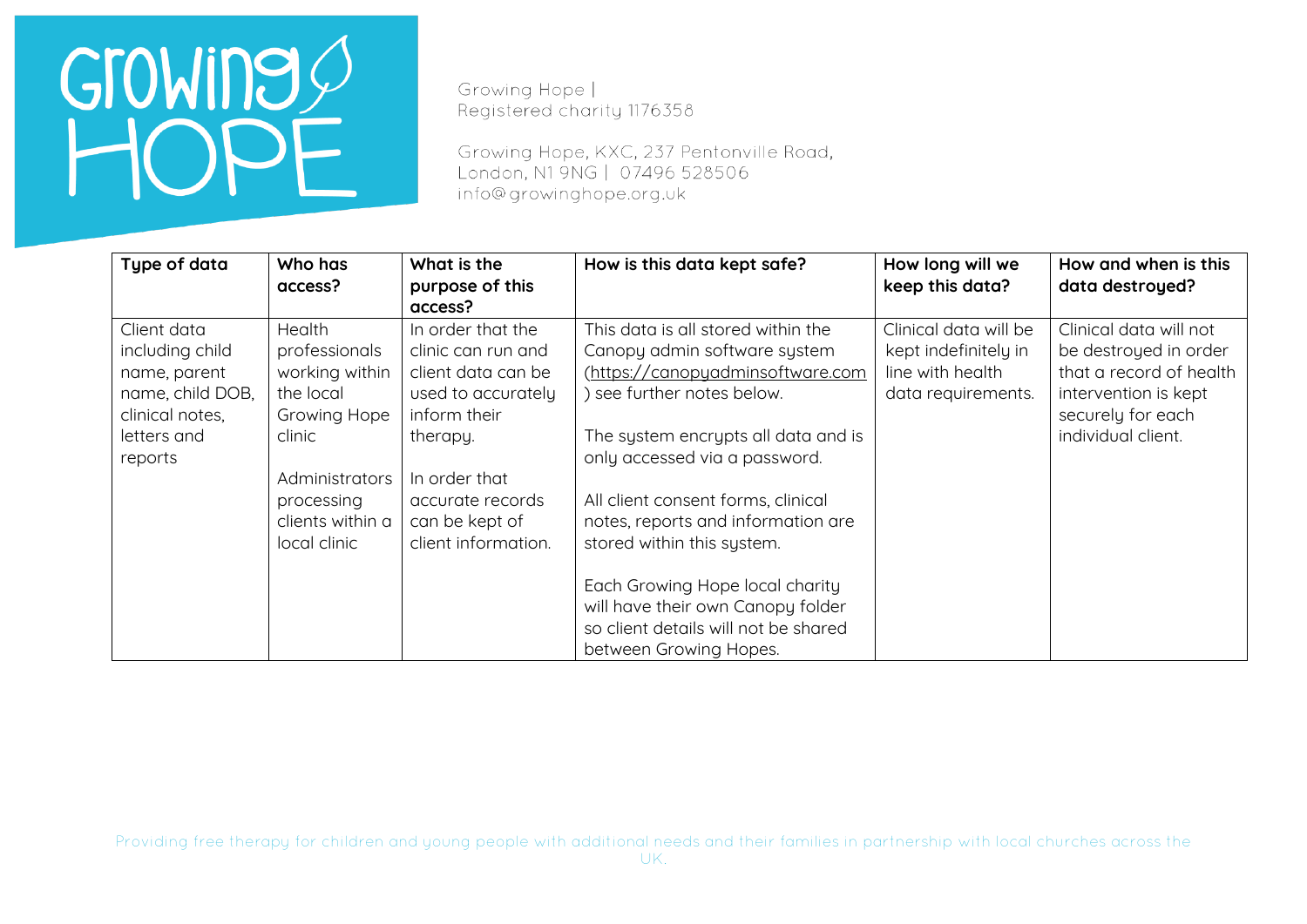Growing Hope | Registered charity 1176358

Growing Hope, KXC, 237 Pentonville Road, London, N1 9NG | 07496 528506 info@growinghope.org.uk

| Type of data                                                                | Who has<br>access?                                                               | What is the<br>purpose of this<br>access?                                                                                   | How is this data kept safe?                                                                                                                                                            | How long will we<br>keep this data?                                                     | How and when is this<br>data destroyed?                                                                                                    |
|-----------------------------------------------------------------------------|----------------------------------------------------------------------------------|-----------------------------------------------------------------------------------------------------------------------------|----------------------------------------------------------------------------------------------------------------------------------------------------------------------------------------|-----------------------------------------------------------------------------------------|--------------------------------------------------------------------------------------------------------------------------------------------|
| Letters received<br>with regards to<br>children being<br>seen within clinic | Health<br>professionals<br>working within<br>the local<br>Growing Hope<br>clinic | In order that a<br>joined up approach<br>between local<br>professionals is<br>encouraged and<br>enabled by<br>Growing Hope. | Letters should be kept in a locked<br>cabinet once they have been<br>received.<br>As soon as possible clinicians<br>should scan or take a photo of<br>these and then add them onto the | Clinical data will be<br>kept indefinitely in<br>line with health<br>data requirements. | Once the letter is on<br>the Canopy system<br>the hard copy should<br>be shredded.<br>This letter will then be<br>kept indefinitely in its |
|                                                                             |                                                                                  |                                                                                                                             | Canopy system.                                                                                                                                                                         |                                                                                         | digital format.                                                                                                                            |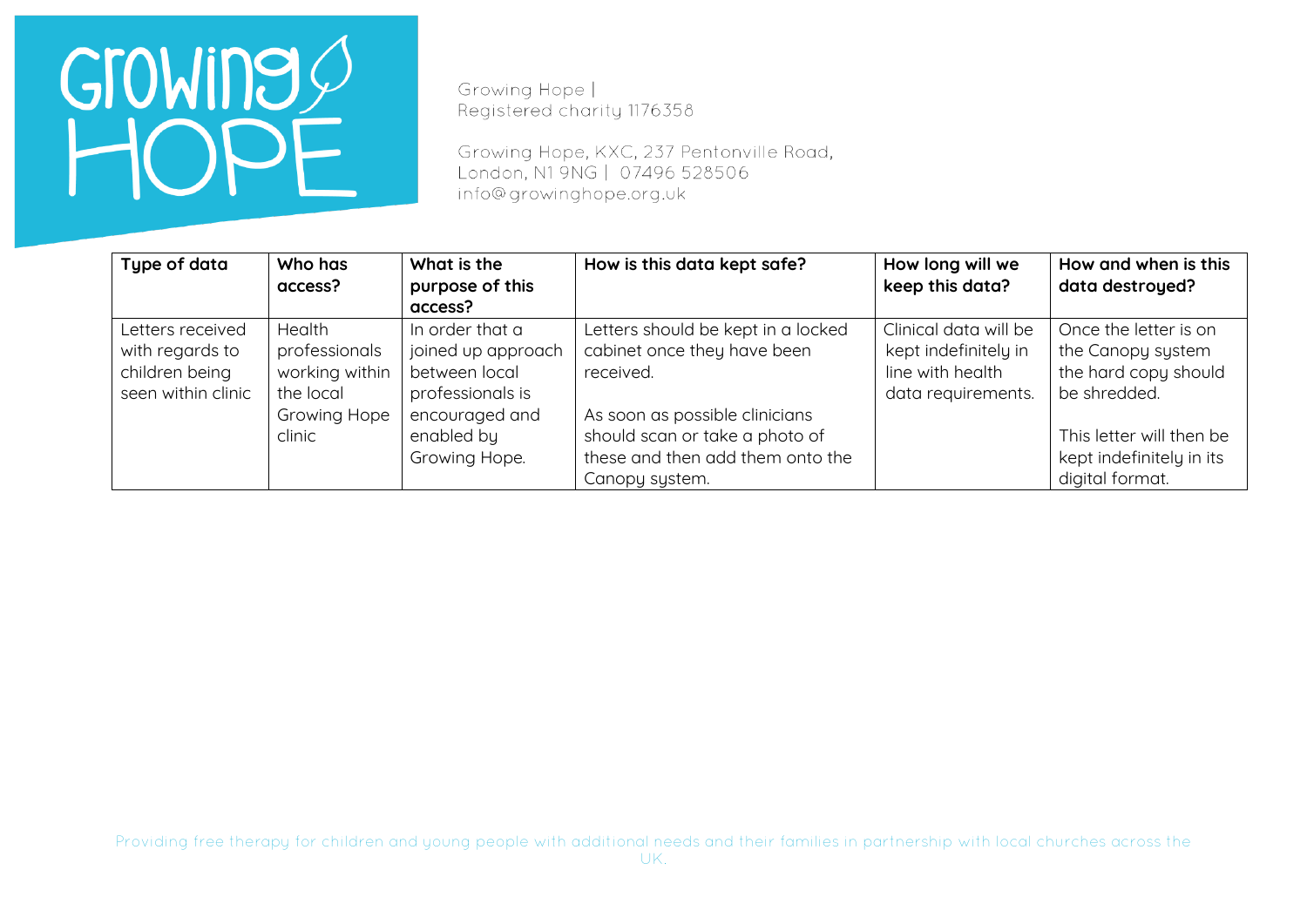Growing Hope | Registered charity 1176358

Growing Hope, KXC, 237 Pentonville Road, London, N1 9NG | 07496 528506 info@growinghope.org.uk

| Consent forms    | Clinicians          | So that clinicians    | Consent forms are kept within the    | Clinical data will be | Once the form is on      |
|------------------|---------------------|-----------------------|--------------------------------------|-----------------------|--------------------------|
| including        | working with        | know that             | encrypted Canopy system which        | kept indefinitely in  | the Canopy system        |
| informed consent | <b>Growing Hope</b> | individuals have      | each individual clinician needs a    | line with health      | the hard copy should     |
| and              | (to consent         | given informed        | password to login to.                | data requirements.    | be shredded.             |
| demographic      | forms)              | consent for the use   |                                      |                       |                          |
| data collection  |                     | of their data and     | Demographic information is           | Demographic           | This form will then be   |
|                  |                     | for their             | recorded by clinicians through input | information will be   | kept indefinitely in its |
|                  | Trustees,           | participation within  | to a spreadsheet in the local clinic | collated and used     | digital format.          |
|                  | donors and          | the clinic setting.   | GoogleDrive.                         | anonymously           |                          |
|                  | public (to          |                       |                                      | indefinitely to       | If the form is placed    |
|                  | collated and        | Demographic           | Trustees will be given this          | inform impact         | onto canopy through      |
|                  | anonymised          | information is        | information on request.              | statistics.           | a photo being taken      |
|                  | demographic         | collated on this      |                                      |                       | on a mobile phone this   |
|                  | information)        | form in order that it |                                      |                       | should be deleted as     |
|                  |                     | can be completed      |                                      |                       | soon as possible.        |
|                  |                     | at a time that is     |                                      |                       |                          |
|                  |                     | easy for the client.  |                                      |                       |                          |
|                  |                     | This information is   |                                      |                       |                          |
|                  |                     | then put into an      |                                      |                       |                          |
|                  |                     | anonymous             |                                      |                       |                          |
|                  |                     | database and used     |                                      |                       |                          |
|                  |                     | to inform             |                                      |                       |                          |
|                  |                     | fundraising and       |                                      |                       |                          |
|                  |                     | impact statistics.    |                                      |                       |                          |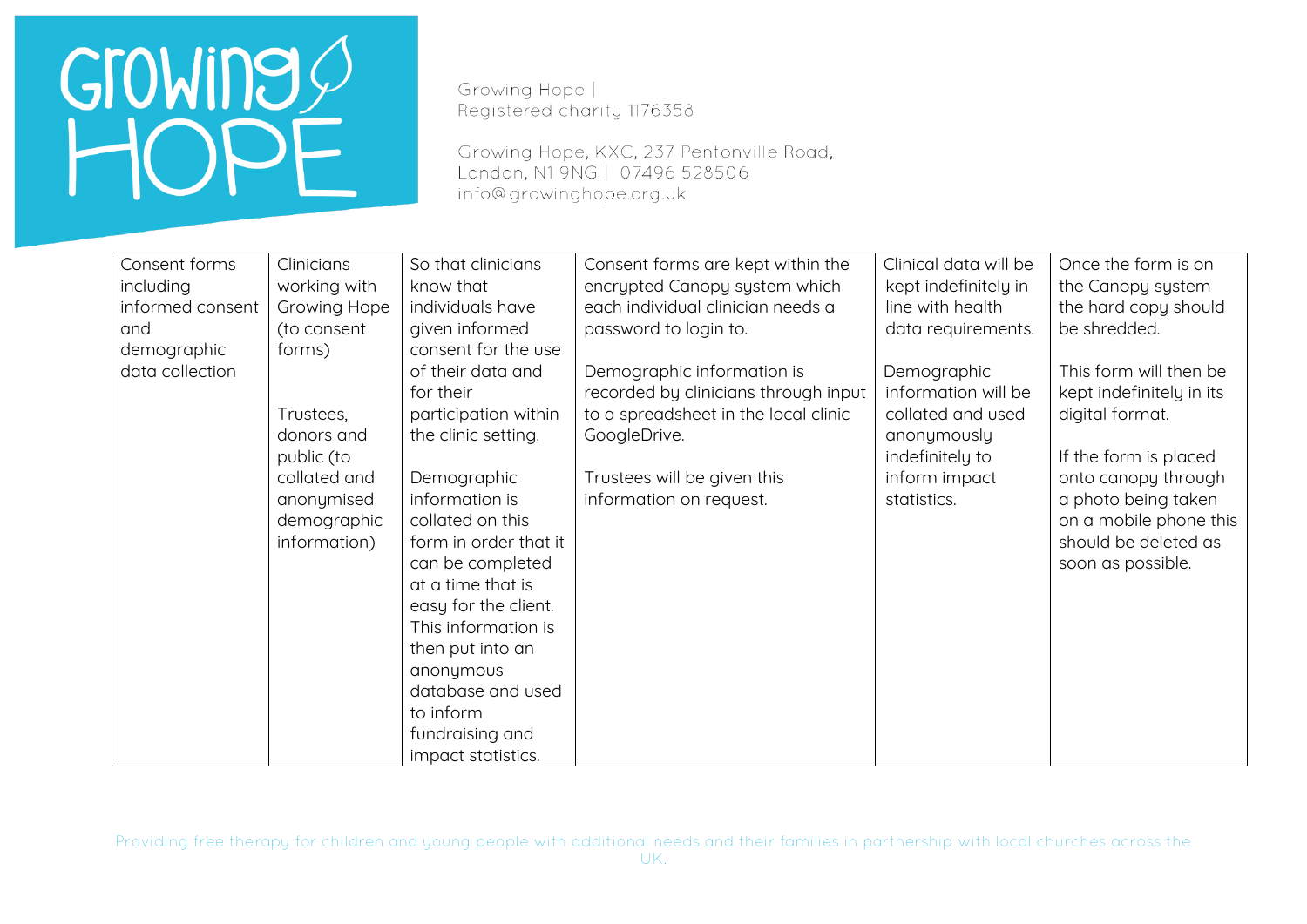Growing Hope | Registered charity 1176358

Growing Hope, KXC, 237 Pentonville Road, London, N1 9NG | 07496 528506 info@growinghope.org.uk

| Type of data                                                  | Who has<br>access?                                                                                                     | What is the<br>purpose of this<br>access?                                                                                                                                        | How is this data kept safe?                                                                                                                                                                                                                                                                                                                                                  | How long will we<br>keep this data?                                                                      | How and when is this<br>data destroyed?                                                                                                                                                                                                                 |
|---------------------------------------------------------------|------------------------------------------------------------------------------------------------------------------------|----------------------------------------------------------------------------------------------------------------------------------------------------------------------------------|------------------------------------------------------------------------------------------------------------------------------------------------------------------------------------------------------------------------------------------------------------------------------------------------------------------------------------------------------------------------------|----------------------------------------------------------------------------------------------------------|---------------------------------------------------------------------------------------------------------------------------------------------------------------------------------------------------------------------------------------------------------|
| Feedback forms<br>including<br>demographic<br>data collection | Clinicians<br>working with<br><b>Growing Hope</b><br>Trustees of<br>local clinic<br>Trustees of<br>umbrella<br>charity | Feedback and<br>demographic data<br>is collated in order<br>to provide impact<br>and outcome<br>information to<br>members of the<br>public and potential<br>grant providers etc. | Data will be added onto a<br>spreadsheet within the local clinic<br>folder and shared with the trustees<br>on request.<br>Data will be kept anonymously and<br>names will only be recorded and<br>used where individuals have<br>consented to this on their feedback<br>form.<br>Until the paper form is shredded it<br>must be kept securely in a locked<br>filing cabinet. | This data will be<br>kept indefinitely in<br>order to inform the<br>impact reporting of<br>Growing Hope. | Once the information<br>on the form has been<br>inputted electronically<br>the paper form must<br>be shredded.<br>If individuals request<br>that their quotes or<br>feedback is not used<br>by Growing Hope this<br>will be deleted from<br>the system. |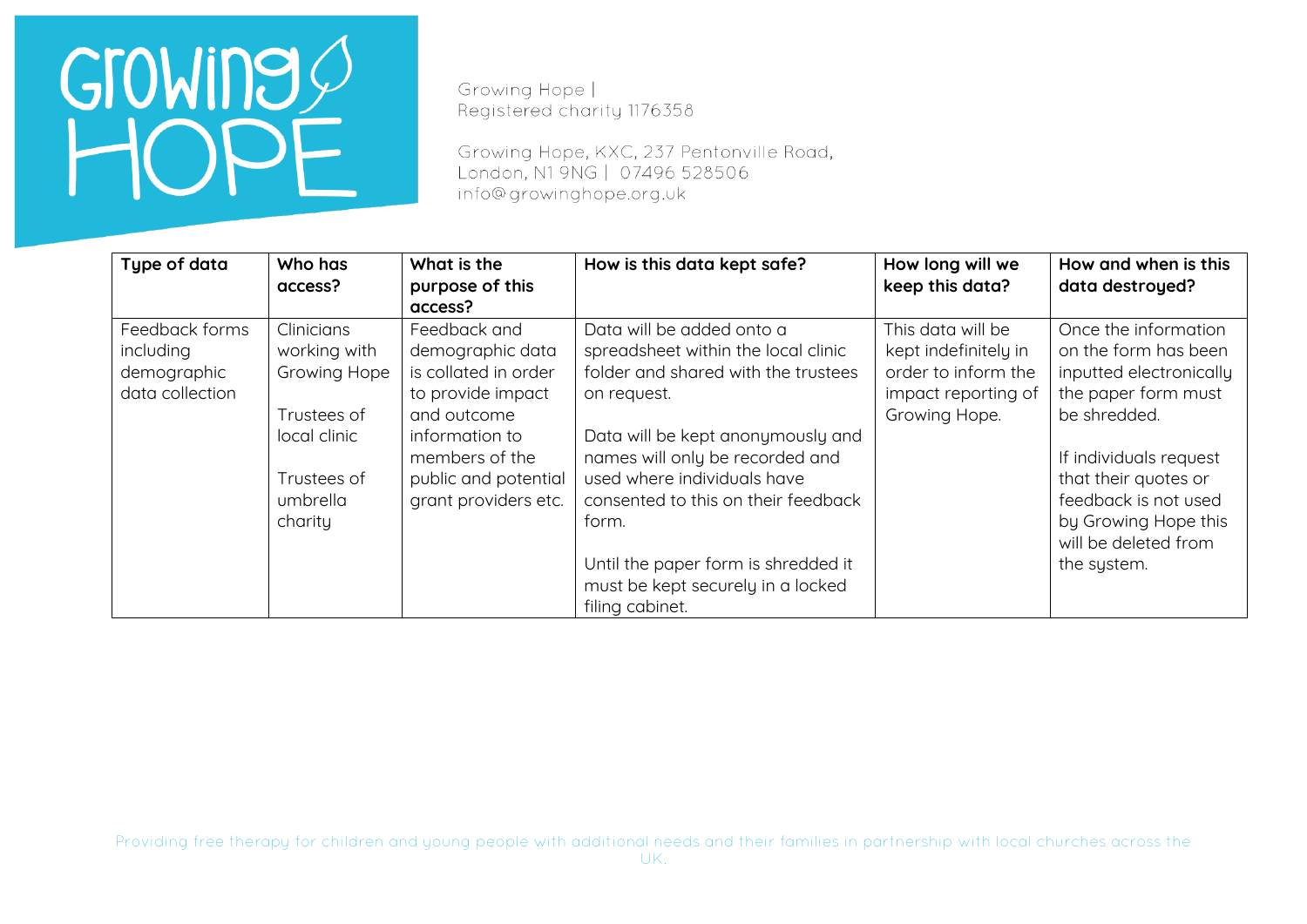Growing Hope | Registered charity 1176358

Growing Hope, KXC, 237 Pentonville Road, London, N1 9NG | 07496 528506 info@growinghope.org.uk

| Type of data                                                               | Who has<br>access?                           | What is the<br>purpose of this                                                                                             | How is this data kept safe?                                                                                                                                                                                                                                                                                                                                                                                                                                                                                                                                                                                                                                                                         | How long will we<br>keep this data?                                                                                                                                                                                                                            | How and when is this<br>data destroyed?                                                                                                                                                                                                                                    |
|----------------------------------------------------------------------------|----------------------------------------------|----------------------------------------------------------------------------------------------------------------------------|-----------------------------------------------------------------------------------------------------------------------------------------------------------------------------------------------------------------------------------------------------------------------------------------------------------------------------------------------------------------------------------------------------------------------------------------------------------------------------------------------------------------------------------------------------------------------------------------------------------------------------------------------------------------------------------------------------|----------------------------------------------------------------------------------------------------------------------------------------------------------------------------------------------------------------------------------------------------------------|----------------------------------------------------------------------------------------------------------------------------------------------------------------------------------------------------------------------------------------------------------------------------|
|                                                                            |                                              | access?                                                                                                                    |                                                                                                                                                                                                                                                                                                                                                                                                                                                                                                                                                                                                                                                                                                     |                                                                                                                                                                                                                                                                |                                                                                                                                                                                                                                                                            |
| Paper based<br>assessments and<br>notes taken<br>within client<br>sessions | Clinicians<br>working within<br>Growing Hope | In order that<br>assessments can<br>take place and<br>clinicians can<br>record notes to<br>inform their report<br>writing. | Paper assessments should only be<br>kept as long as necessary to write<br>reports. This should be kept in a<br>locked filing cabinet until the data is<br>processed or destroyed.<br>Where possible paper assessments<br>should be completed with coded<br>information (e.g. clients initials<br>rather than full names)<br>Clinicians should only transport this<br>paperwork when necessary and<br>should be vigilant with their bags. If<br>the information is taken out of the<br>clinic or office in order to work from<br>home or be transported in between<br>it should be returned to a locked<br>cabinet as soon as possible. This<br>data should not be left in an<br>unattended vehicle. | The assessment<br>reports informed<br>by this information<br>are to be kept<br>indefinitely. Where<br>information from<br>these assessments<br>may be needed in<br>the future the<br>clinician should<br>upload a photo<br>onto the canopy<br>clinic software. | If assessment forms<br>can be reused they<br>should be completed<br>in pencil and rubbed<br>out as soon as<br>possible.<br>Where notes or forms<br>are obsolete these<br>should be shredded as<br>soon as possible<br>following the<br>completion of the<br>client report. |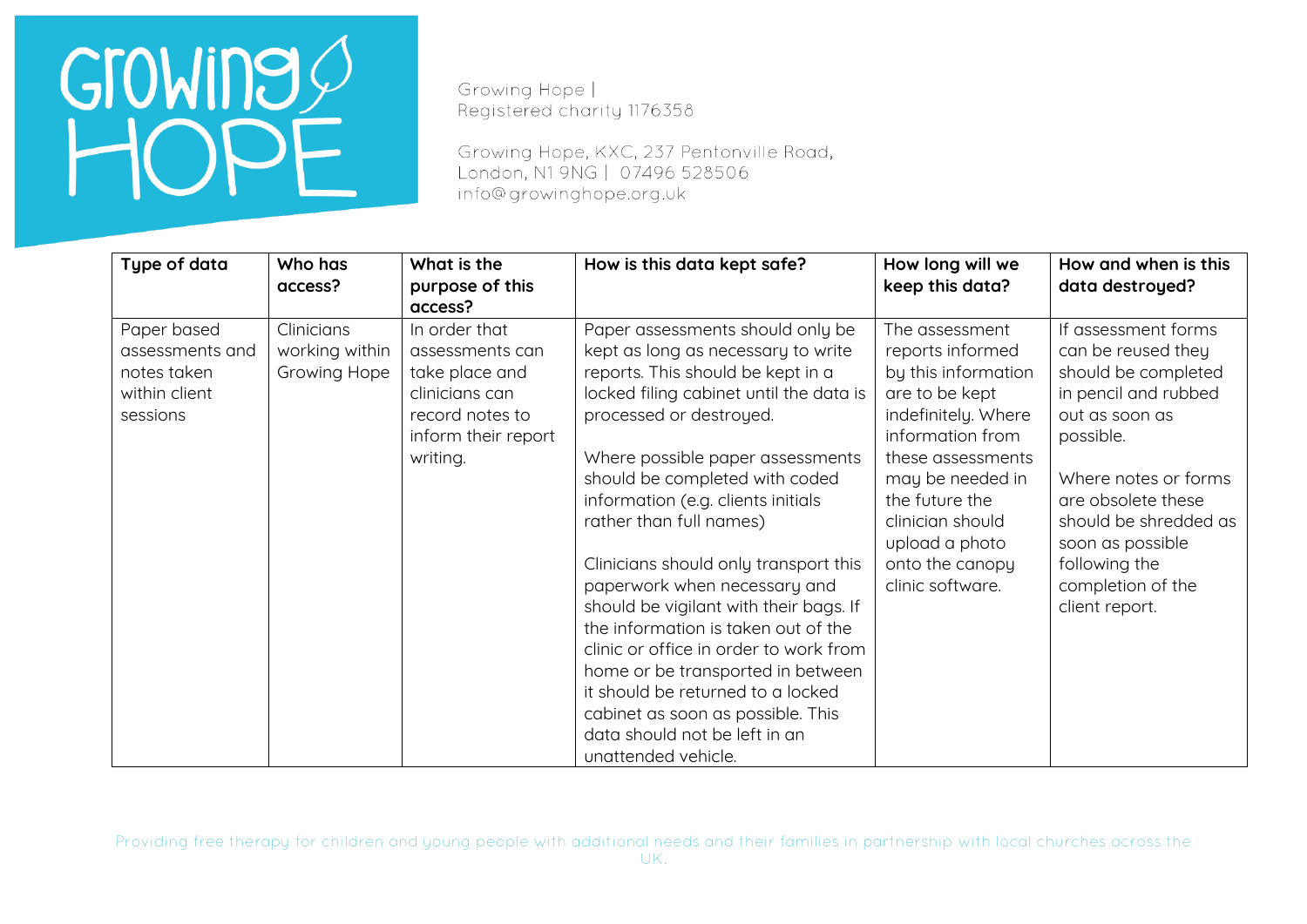Growing Hope | Registered charity 1176358

Growing Hope, KXC, 237 Pentonville Road, London, N1 9NG | 07496 528506 info@growinghope.org.uk

| Type of data                                              | Who has<br>access?                           | What is the<br>purpose of this<br>access?                                                            | How is this data kept safe?                                                                                                                                                                                                                                                                                                                                                                                                                                                                            | How long will we<br>keep this data?                                                                                                                                                                               | How and when is this<br>data destroyed?                                                                                                                                                                        |
|-----------------------------------------------------------|----------------------------------------------|------------------------------------------------------------------------------------------------------|--------------------------------------------------------------------------------------------------------------------------------------------------------------------------------------------------------------------------------------------------------------------------------------------------------------------------------------------------------------------------------------------------------------------------------------------------------------------------------------------------------|-------------------------------------------------------------------------------------------------------------------------------------------------------------------------------------------------------------------|----------------------------------------------------------------------------------------------------------------------------------------------------------------------------------------------------------------|
| Clinical notes<br>completed by<br>freelance<br>therapists | Clinicians<br>working within<br>Growing Hope | In order that<br>freelance therapists<br>can work<br>effectively and<br>record clinical<br>progress. | Personal notes should be kept in a<br>safe place within a locked private<br>property or within a secure filing<br>cabinet in the clinic.<br>By preference freelancers will have<br>access to Canopy via a windows<br>computer. If they do not have<br>personal access to a windows<br>computer they should send their<br>notes password protected at the<br>end of an intervention block of<br>therapy to the Lead Therapist and<br>Clinic Manager. These will then be<br>directly uploaded to canopy. | Personal notes<br>should be shredded<br>at the end of a<br>child's block of<br>therapy.<br>Notes which are<br>uploaded onto<br>canopy should be<br>kept indefinitely in<br>line with health<br>data requirements. | Personal notes should<br>be shredded at the<br>end of a child's block<br>of therapy.<br>Notes which are<br>uploaded onto canopy<br>should be kept<br>indefinitely in line with<br>health data<br>requirements. |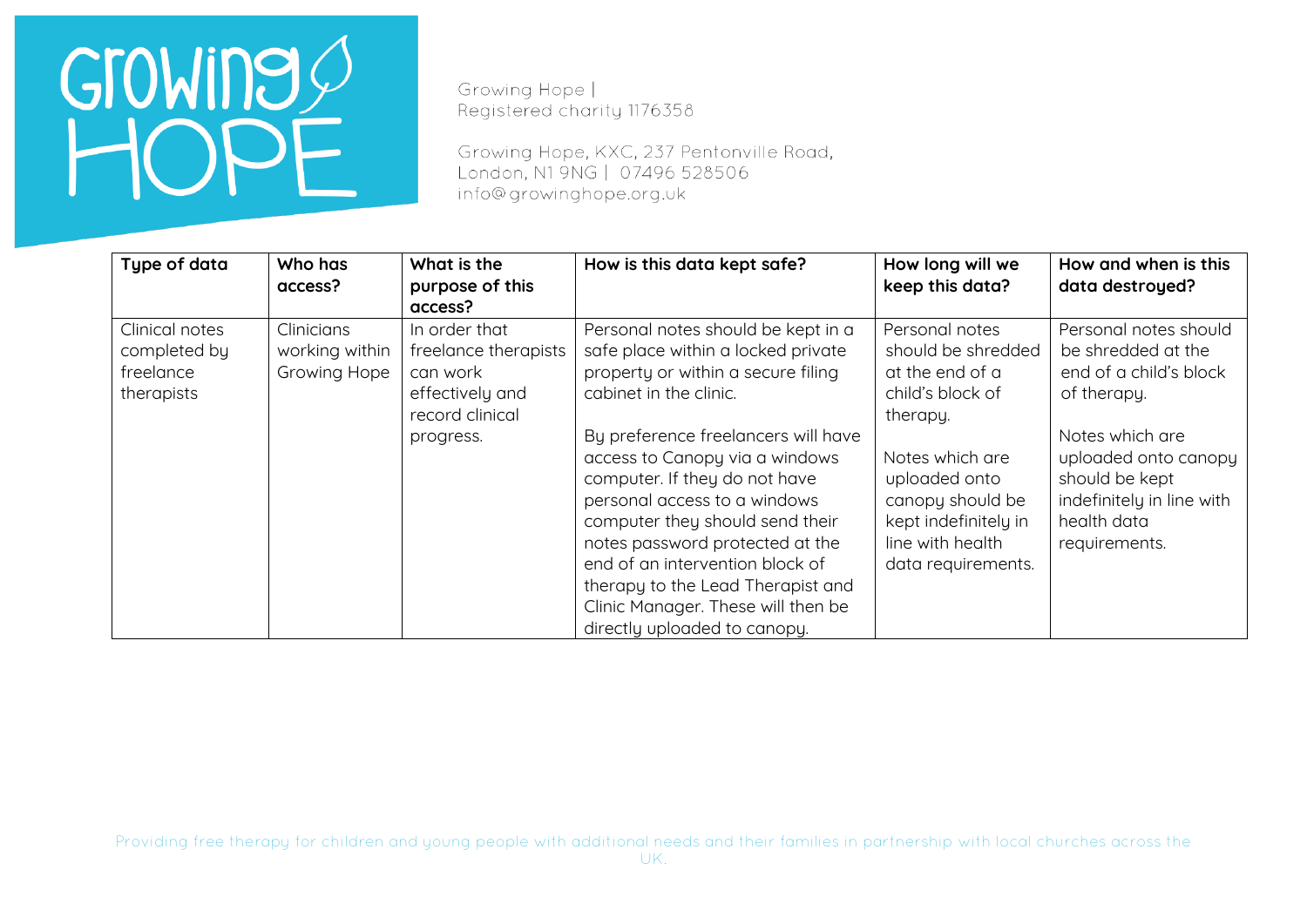Growing Hope | Registered charity 1176358

Growing Hope, KXC, 237 Pentonville Road, London, N1 9NG | 07496 528506 info@growinghope.org.uk

| Client reports, | Clinicians     | In order that clients | All reports, goal sheets,           | Password protected   | At the point of a      |
|-----------------|----------------|-----------------------|-------------------------------------|----------------------|------------------------|
| goal sheets,    | working within | can receive           | appointment letters and advice      | files will be kept   | clinician leaving      |
| appointment     | Growing Hope.  | information about     | should be stored in a personal file | indefinitely as they | Growing Hope their     |
| letters and     |                | their therapy         | on a clinicians password protected  | inform the clients   | computer should be     |
| advice          | Clients and    | provision.            | Growing Hope computer.              | clinical record.     | reset to factory       |
|                 | professionals  |                       |                                     |                      | settings before being  |
|                 | identified by  |                       | Once these documents have been      | Un-protected files   | passed onto another    |
|                 | clients.       |                       | password protected (in the format   | should be deleted    | clinician.             |
|                 |                |                       | Surname20XX) they should be         | when the clinician   |                        |
|                 |                |                       | uploaded to Canopy.                 | ends their           | Reports and client     |
|                 |                |                       |                                     | employment.          | related documents will |
|                 |                |                       | Password protected reports and      |                      | be kept in a password  |
|                 |                |                       | documents can be emailed to         |                      | protected format or    |
|                 |                |                       | individuals outside of the          |                      | securely within the    |
|                 |                |                       | organisation.                       |                      | Canopy system          |
|                 |                |                       |                                     |                      | indefinitely.          |
|                 |                |                       | Soft copies of documents should     |                      |                        |
|                 |                |                       | never be transferred without        |                      |                        |
|                 |                |                       | password protection.                |                      |                        |
|                 |                |                       |                                     |                      |                        |
|                 |                |                       | Where report data is for internal   |                      |                        |
|                 |                |                       | use it can be uploaded onto the     |                      |                        |
|                 |                |                       | Canopy system without a             |                      |                        |
|                 |                |                       | password.                           |                      |                        |
|                 |                |                       |                                     |                      |                        |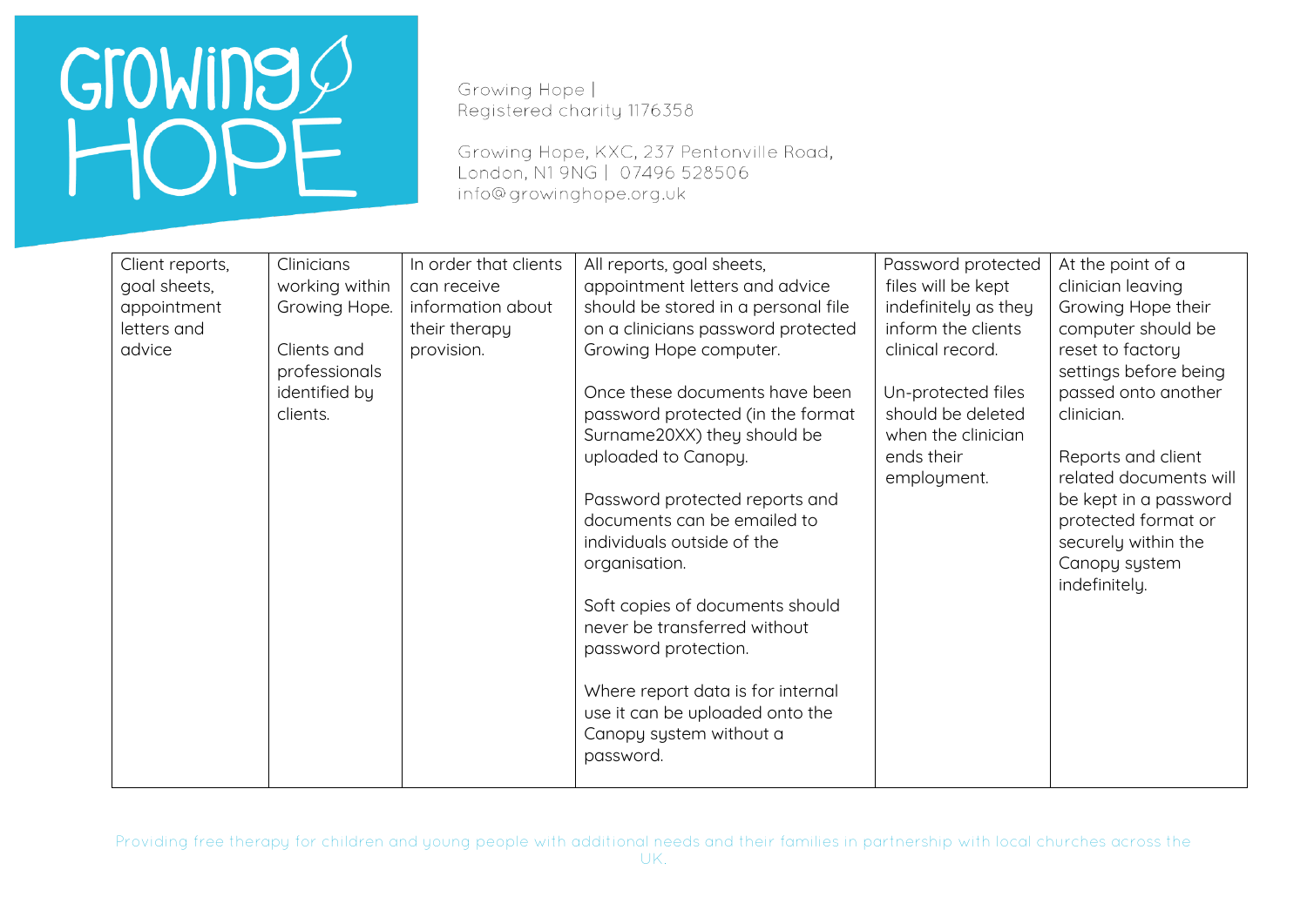

Growing Hope | Registered charity 1176358

Growing Hope, KXC, 237 Pentonville Road, London, N1 9NG | 07496 528506 info@growinghope.org.uk

| Type of data | Who has<br>access? | What is the<br>purpose of this<br>access? | How is this data kept safe?                                                                                                               | How long will we<br>keep this data? | How and when is this<br>data destroyed? |
|--------------|--------------------|-------------------------------------------|-------------------------------------------------------------------------------------------------------------------------------------------|-------------------------------------|-----------------------------------------|
|              |                    |                                           | Clinicians working on a non<br>Growing Hope device should only<br>store data in the 'my drive' section<br>of their GH GoogleDrive folder. |                                     |                                         |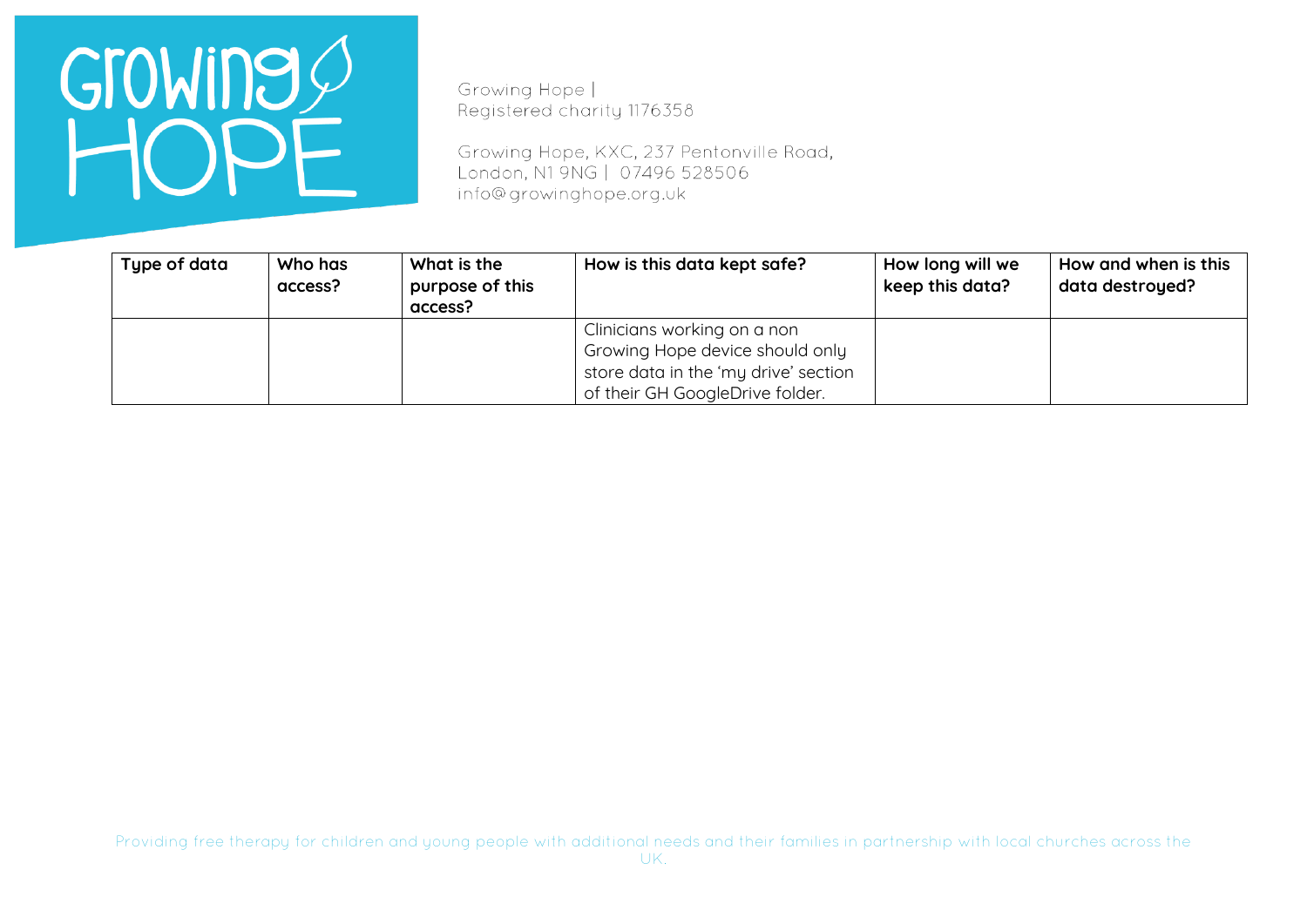Growing Hope | Registered charity 1176358

Growing Hope, KXC, 237 Pentonville Road, London, N1 9NG | 07496 528506 info@growinghope.org.uk

| Type of data                                                                    | Who has<br>access?                                                                      | What is the<br>purpose of this<br>access?                                                              | How is this data kept safe?                                                                                                                                                                                                                                                                                                                               | How long will we<br>keep this data?                     | How and when is this<br>data destroyed?                                                                                                                                                                                                    |
|---------------------------------------------------------------------------------|-----------------------------------------------------------------------------------------|--------------------------------------------------------------------------------------------------------|-----------------------------------------------------------------------------------------------------------------------------------------------------------------------------------------------------------------------------------------------------------------------------------------------------------------------------------------------------------|---------------------------------------------------------|--------------------------------------------------------------------------------------------------------------------------------------------------------------------------------------------------------------------------------------------|
| Client contact<br>numbers and<br>emails used for<br>reminders/<br>communication | Clinicians and<br>administrators<br>specific to<br>families they<br>are working<br>with | To be able to<br>communicate with<br>clients and keep<br>them up to date<br>with what is<br>happening. | Contacts will be stored within the<br>Growing Hope email system or on a<br>Growing Hope phone.<br>If a clinician needs to make a call<br>from a personal phone they should<br>withhold caller ID. If they need to<br>send a text reminder they should<br>do this in collaboration with the<br>Lead Therapist and Clinic Manager<br>from the clinic phone. | Data will be kept<br>whilst working with<br>the client. | Emails will remain on<br>the local clinic system<br>in order that families<br>can remain informed<br>about clinic events.<br>If families ask for their<br>numbers or email<br>contact to be taken of<br>the list these will be<br>deleted. |
|                                                                                 |                                                                                         |                                                                                                        | At no point whilst the child is being<br>seen in clinic should personal<br>numbers be used or exchanged.<br>Should clients become involved<br>members of the church community<br>then personal numbers may be<br>exchanged at an individuals<br>discretion in the capacity of a<br>friend not health care professional.                                   |                                                         | Contacts stored in<br>phones will remain<br>there but will be wiped<br>if the clinician leaves<br>the practice.                                                                                                                            |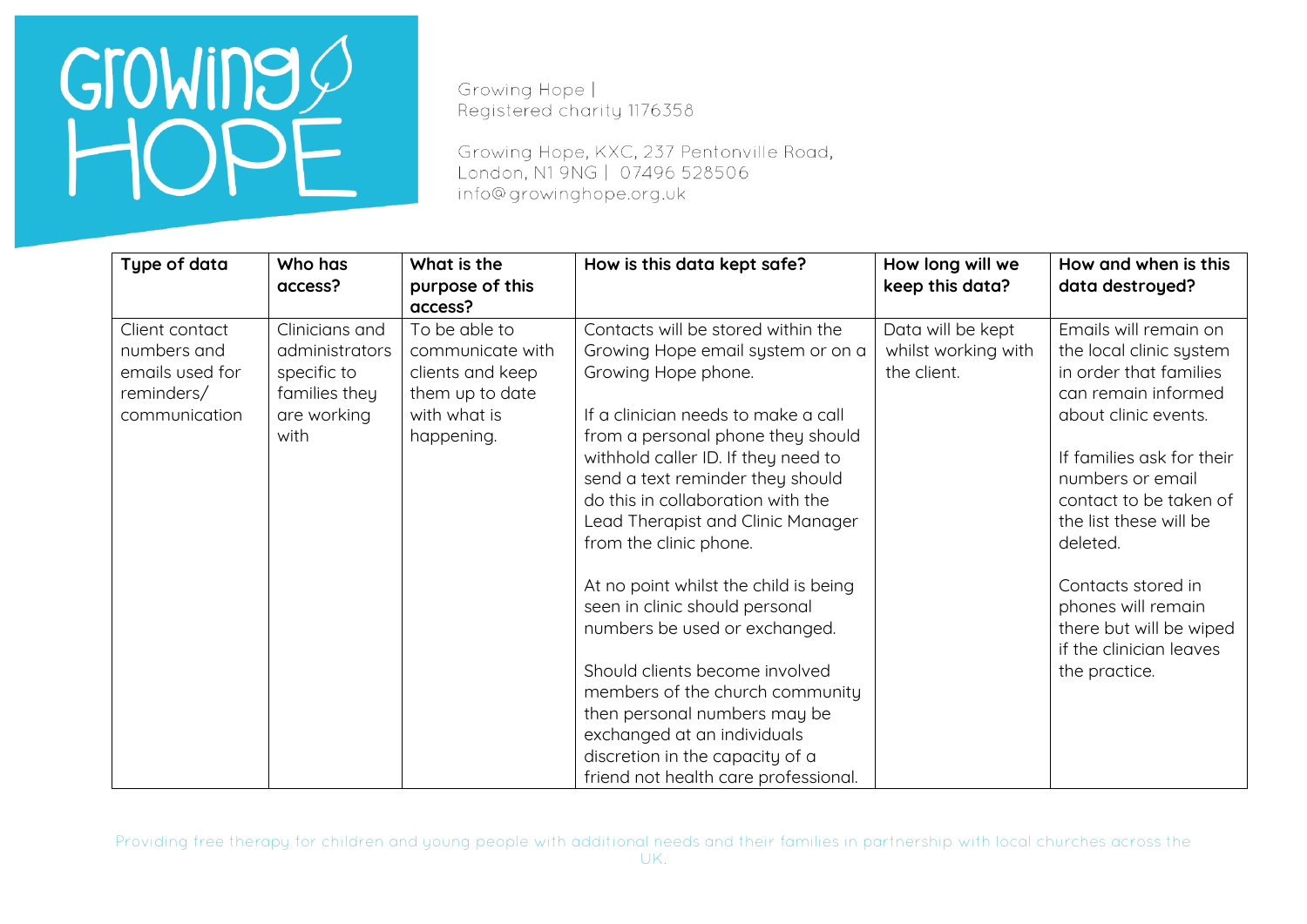Growing Hope | Registered charity 1176358

Growing Hope, KXC, 237 Pentonville Road, London, N1 9NG | 07496 528506 info@growinghope.org.uk

| Type of data                                            | Who has<br>access?                         | What is the<br>purpose of this<br>access?                                                                              | How is this data kept safe?                                                                                                                                                                                                                                                                                                   | How long will we<br>keep this data?                                                                                                                                                                                                                                                                                 | How and when is this<br>data destroyed?                                                                  |
|---------------------------------------------------------|--------------------------------------------|------------------------------------------------------------------------------------------------------------------------|-------------------------------------------------------------------------------------------------------------------------------------------------------------------------------------------------------------------------------------------------------------------------------------------------------------------------------|---------------------------------------------------------------------------------------------------------------------------------------------------------------------------------------------------------------------------------------------------------------------------------------------------------------------|----------------------------------------------------------------------------------------------------------|
| Supporter bank<br>details from<br>paper giving<br>forms | Finance<br>trustee<br>Finance<br>volunteer | To be able to input<br>bank details into<br>the online direct<br>debit system and<br>keep a record of<br>who is giving | This data will be kept in a folder in<br>the 'my drive' section of the finance<br>trustees Growing Hope login. This<br>will only be shared with the finance<br>volunteer if they input this data in.<br>Until the data can be recorded on<br>the spreadsheet paper based<br>forms will be kept in a locked filing<br>cabinet. | One master<br>spreadsheet which<br>is password<br>protected will be<br>kept indefinitely in<br>order to make sure<br>that donors can be<br>tracked and<br>thanked where<br>appropriate.<br>Spreadsheets used<br>for uploading data<br>into the CAF regular<br>giving system will<br>be deleted<br>following upload. | Paper giving forms will<br>be shredded as soon<br>as they have been<br>inputted onto the<br>spreadsheet. |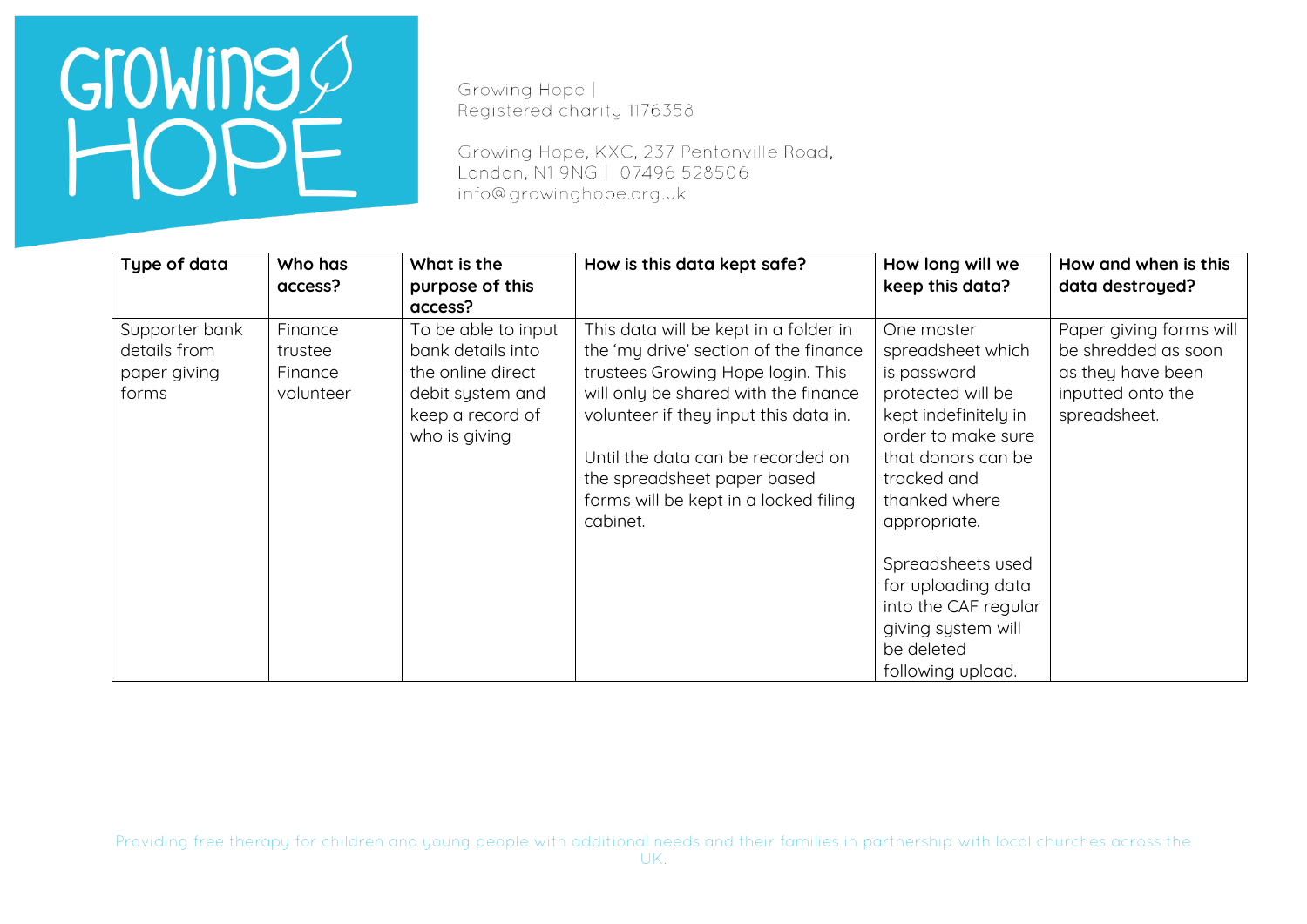Growing Hope | Registered charity 1176358

Growing Hope, KXC, 237 Pentonville Road, London, N1 9NG | 07496 528506 info@growinghope.org.uk

| Type of data                                                         | Who has<br>access?                         | What is the<br>purpose of this<br>access?            | How is this data kept safe?                                                                                                                                                                                                                                                                                                                                                                   | How long will we<br>keep this data?                                                                                                                              | How and when is this<br>data destroyed?                                                                                                                       |
|----------------------------------------------------------------------|--------------------------------------------|------------------------------------------------------|-----------------------------------------------------------------------------------------------------------------------------------------------------------------------------------------------------------------------------------------------------------------------------------------------------------------------------------------------------------------------------------------------|------------------------------------------------------------------------------------------------------------------------------------------------------------------|---------------------------------------------------------------------------------------------------------------------------------------------------------------|
| Supporter data<br>via online giving<br>(e.g. JustGiving,<br>CAF etc) | Finance<br>trustee<br>Finance<br>volunteer | To be able to track<br>and monitor<br>regular givers | This data will be kept safe within<br>the GDPR policies of the<br>organisation who is managing the<br>data. Individuals will be giving<br>consent by choosing to process<br>their donation through another<br>agency.<br>Where individuals consent to<br>passing on their data to Growing<br>Hope this will be inputted into an<br>existing data system (e.g. mail<br>chimp for mailing list) | Data will be kept<br>indefinitely within<br>the systems and will<br>be deleted inline<br>with the policy of<br>the system the<br>supporter has<br>signed up via. | Data will be kept<br>indefinitely within the<br>systems and will be<br>deleted inline with the<br>policy of the system<br>the supporter has<br>signed up via. |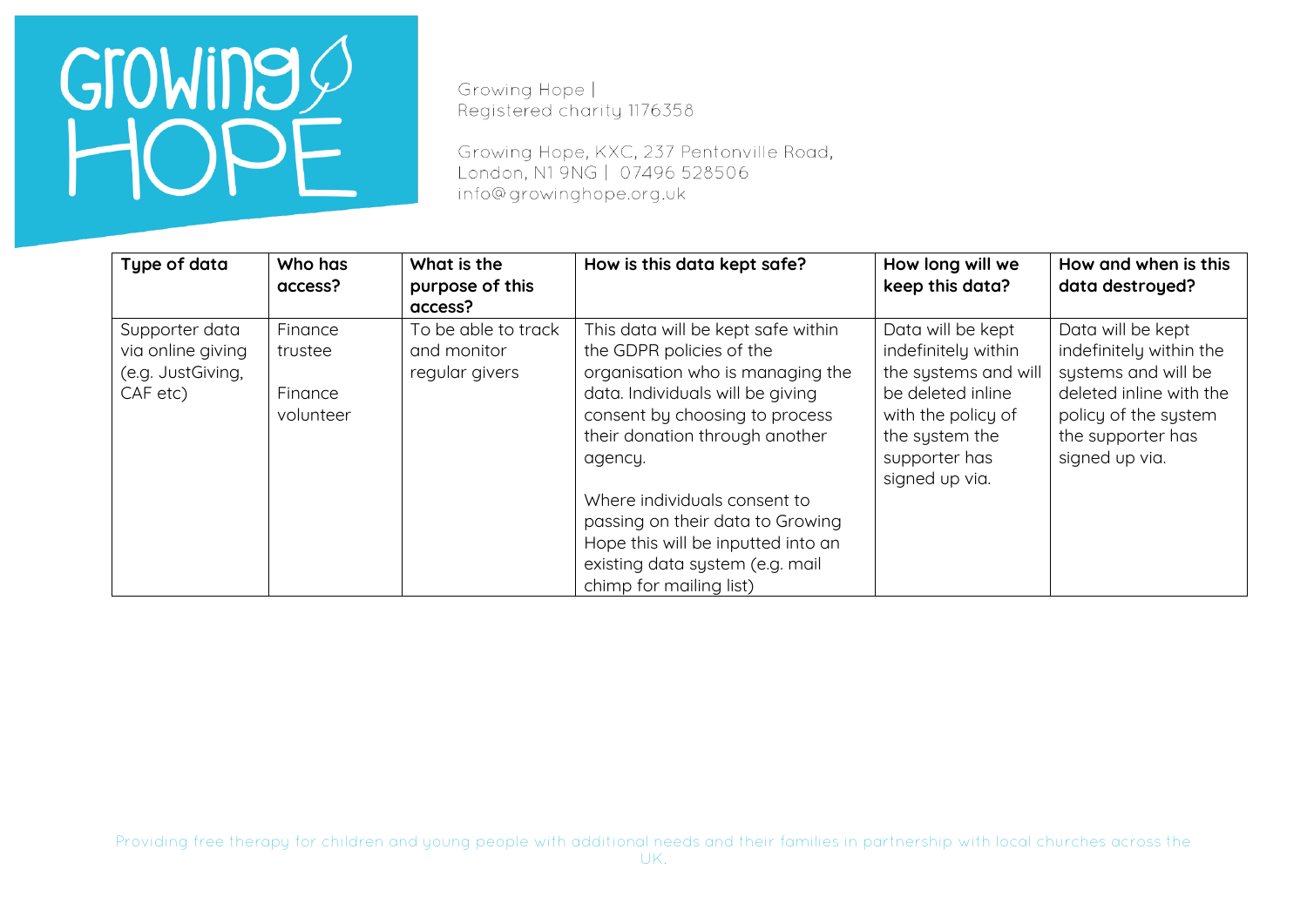Growing Hope | Registered charity 1176358

Growing Hope, KXC, 237 Pentonville Road, London, N1 9NG | 07496 528506 info@growinghope.org.uk

| Supporter data    | Finance       | In order that the    | Login to the bank system is only      | Banking               | Should the bank         |
|-------------------|---------------|----------------------|---------------------------------------|-----------------------|-------------------------|
| via bank          | trustee       | finance trustee can  | given to individuals as agreed when   | information is kept   | account be closed or    |
| statement-        |               | manage the           | the bank account is initially set up. | indefinitely in order | transferred one         |
| names and         | Lead          | finances of the      | All data is held securely within the  | to keep a record of   | electronic password     |
| records of giving | Therapist and | organisation they    | banking system in line with the       | the charities         | protected copy will be  |
|                   | Clinic        | have access to the   | banks data protection policy.         | financial position.   | kept by the charity     |
|                   | Manager       | bank account.        |                                       |                       | trustees in order to be |
|                   |               |                      | Downloaded statements used for        |                       | able to review          |
|                   |               | In order that the    | processing finances will be kept      |                       | finances.               |
|                   |               | Lead Therapist and   | within the 'my drive' section of the  |                       |                         |
|                   |               | Clinic Manager can   | finance trustees Growing Hope         |                       | If the finance trustee  |
|                   |               | make purchases in    | login. These should only be used for  |                       | changes their Growing   |
|                   |               | line with the budget | budgeting and processing              |                       | Hope account will be    |
|                   |               | agreed using a       | purposes.                             |                       | deleted and files       |
|                   |               | Growing Hope card.   |                                       |                       | transferred to the new  |
|                   |               |                      | The bank account is directly linked   |                       | finance trustee. The    |
|                   |               |                      | to the Quickbooks system which        |                       | new trustee will be     |
|                   |               |                      | helps with annual reporting of        |                       | able to access          |
|                   |               |                      | accounts and processing and           |                       | statements via the      |
|                   |               |                      | managing receipts. It is the          |                       | bank account. Budget    |
|                   |               |                      | responsibility of the finance trustee |                       | documents not           |
|                   |               |                      | together with the finance volunteer   |                       | directly related to     |
|                   |               |                      | to keep this up to date.              |                       | actual spends are kept  |
|                   |               |                      |                                       |                       | within the trustee      |
|                   |               |                      |                                       |                       | folder.                 |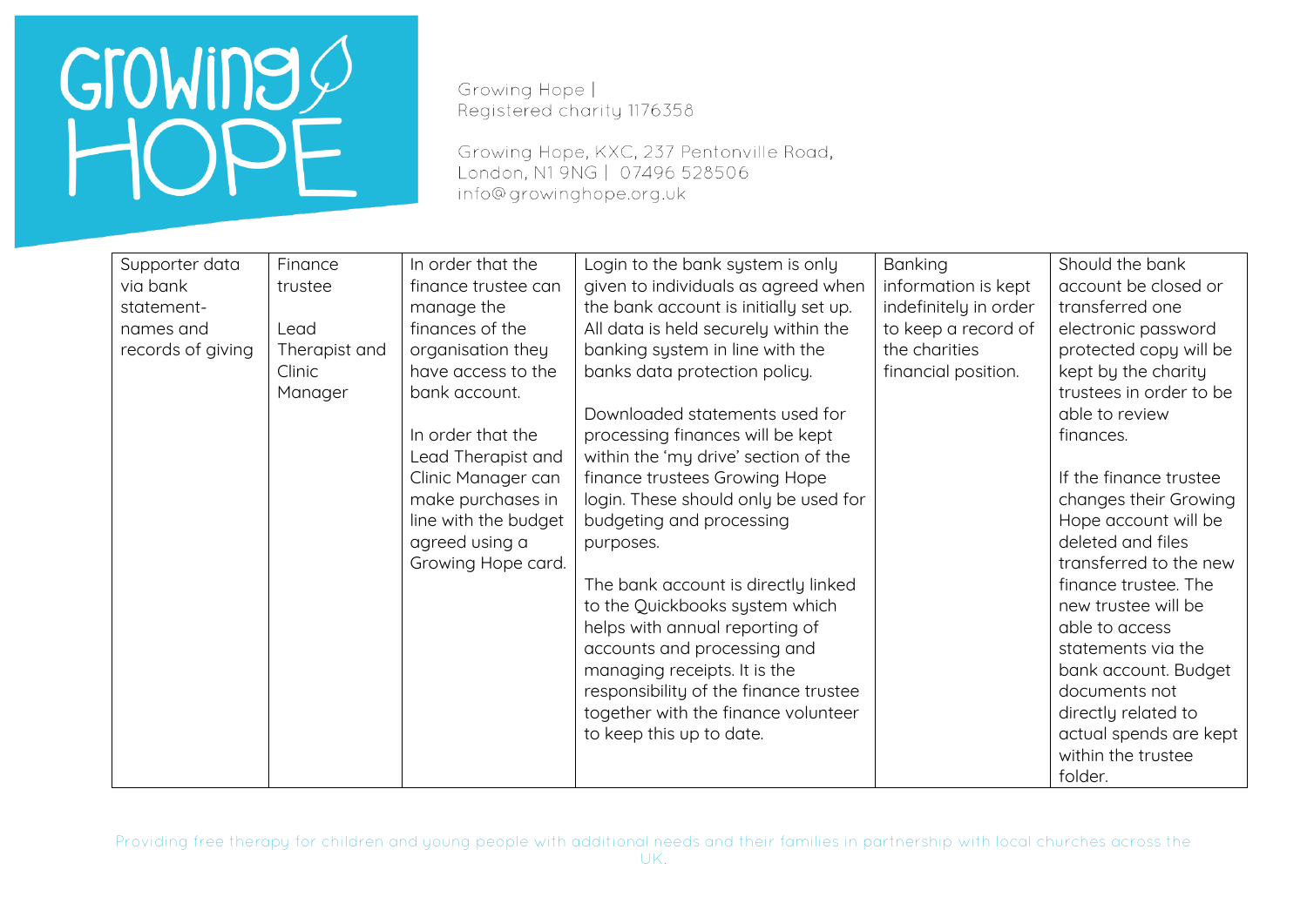Growing Hope | Registered charity 1176358

Growing Hope, KXC, 237 Pentonville Road, London, N1 9NG | 07496 528506 info@growinghope.org.uk

| Type of data                                                             | Who has<br>access?                         | What is the<br>purpose of this<br>access?                                                                                                                                                                                          | How is this data kept safe?                                                                                                                                                                                    | How long will we<br>keep this data?                                               | How and when is this<br>data destroyed?                                                                                                                                                                                             |
|--------------------------------------------------------------------------|--------------------------------------------|------------------------------------------------------------------------------------------------------------------------------------------------------------------------------------------------------------------------------------|----------------------------------------------------------------------------------------------------------------------------------------------------------------------------------------------------------------|-----------------------------------------------------------------------------------|-------------------------------------------------------------------------------------------------------------------------------------------------------------------------------------------------------------------------------------|
|                                                                          |                                            |                                                                                                                                                                                                                                    | Annual reports of the charities<br>finances will not contain any<br>personal data of who has given<br>and how much.                                                                                            |                                                                                   |                                                                                                                                                                                                                                     |
| List of names of<br>supporters giving<br>regularly and<br>giving one off | Local trustees<br>Fundraising<br>committee | In order that<br>trustees and the<br>fundraising<br>committee are<br>aware of who is<br>giving regularly in<br>order that they can<br>be thanked for their<br>support and<br>updated with<br>regards to the<br>charities progress. | This list will be kept in a password<br>protected document only<br>accessible by the local trustees and<br>fundraising committee.<br>The document will only contain<br>names (no amounts or other<br>details). | This document will<br>be kept up to date<br>with individuals<br>currently giving. | If individuals stop<br>giving regularly their<br>name will move to the<br>one off giver list. If<br>individuals request<br>their data is removed<br>from the Growing<br>Hope system their<br>name will be deleted<br>from the list. |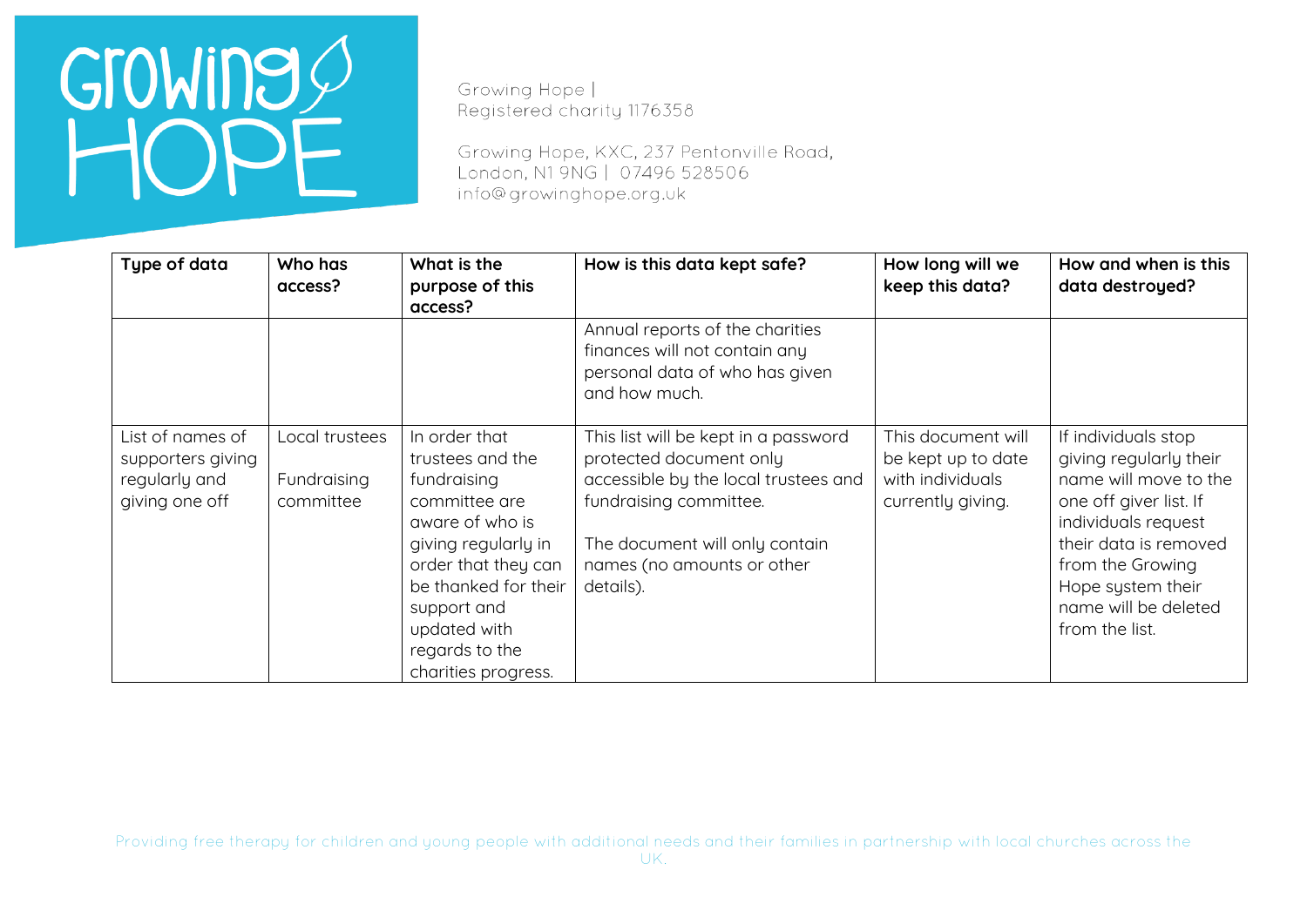Growing Hope | Registered charity 1176358

Growing Hope, KXC, 237 Pentonville Road, London, N1 9NG | 07496 528506 info@growinghope.org.uk

| Type of data                                                              | Who has<br>access?                                                                                               | What is the<br>purpose of this<br>access?                                                                                                                                                                              | How is this data kept safe?                                                                                                                                                                                                                                           | How long will we<br>keep this data?                                                                       | How and when is this<br>data destroyed?                                                                   |
|---------------------------------------------------------------------------|------------------------------------------------------------------------------------------------------------------|------------------------------------------------------------------------------------------------------------------------------------------------------------------------------------------------------------------------|-----------------------------------------------------------------------------------------------------------------------------------------------------------------------------------------------------------------------------------------------------------------------|-----------------------------------------------------------------------------------------------------------|-----------------------------------------------------------------------------------------------------------|
| Growing Hope<br>financial<br>information<br>including budget<br>summaries | Local trustees<br>Umbrella<br>trustees<br>Lead<br>Therapist and<br>Clinic<br>Manager<br>Fundraising<br>committee | In order that<br>everyone is aware<br>of the budget and<br>the plan for<br>spending in order<br>that this can be<br>managed well and<br>that where there is<br>deficit every effort<br>can be made to<br>rectify this. | The budget will be kept within the<br>trustees folder and circulated at<br>trustees and fundraising committee<br>meetings as and when necessary.<br>Paper copies of the budgets will be<br>kept securely and disposed of by<br>shredding when they have been<br>used. | This will be updated<br>regularly and kept<br>indefinitely in order<br>to track the budget<br>and spends. | This will be updated<br>regularly and kept<br>indefinitely in order to<br>track the budget and<br>spends. |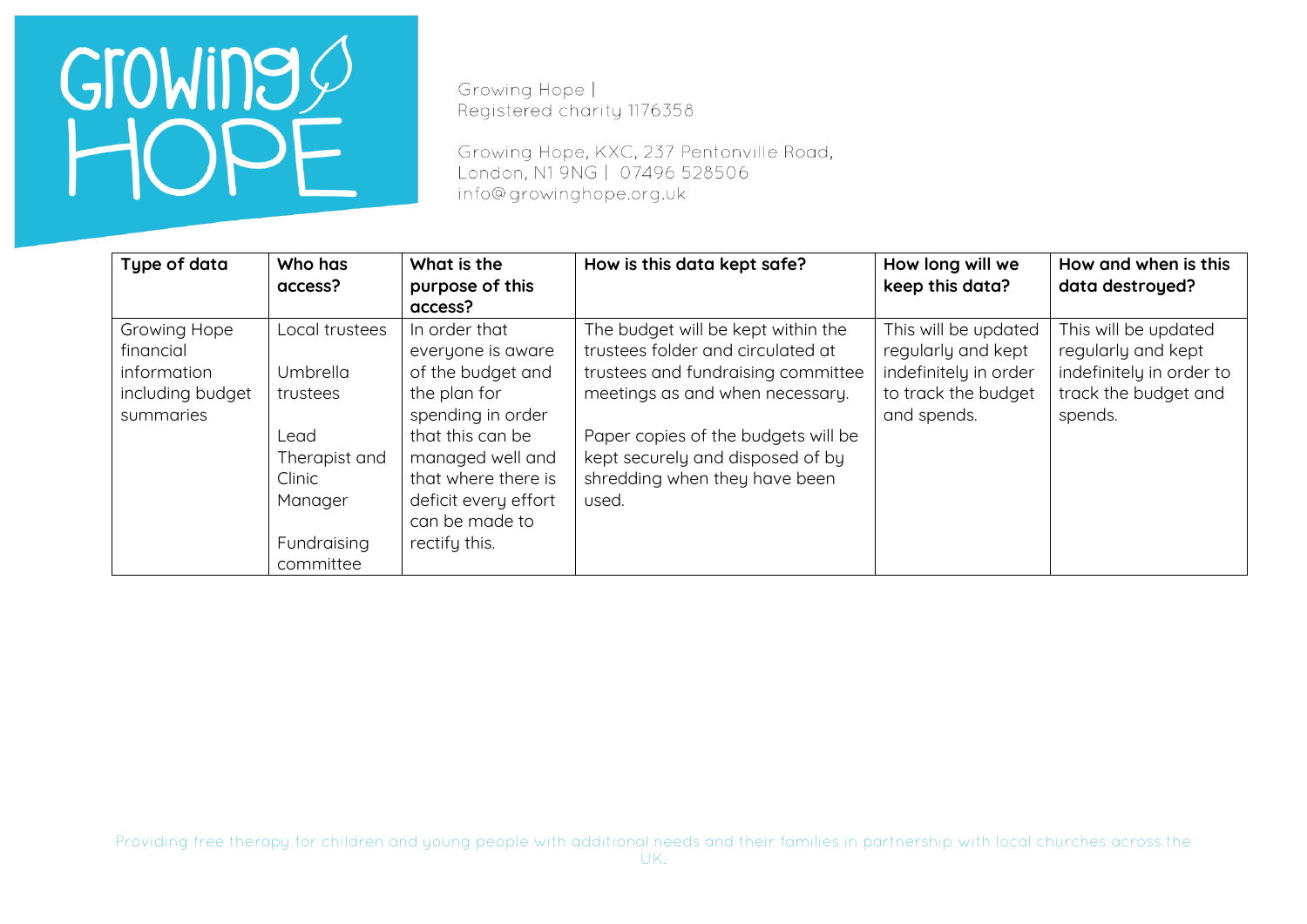Growing Hope | Registered charity 1176358

Growing Hope, KXC, 237 Pentonville Road, London, N1 9NG | 07496 528506 info@growinghope.org.uk

| Type of data                                                                                                   | Who has<br>access? | What is the<br>purpose of this<br>access?                                         | How is this data kept safe?                                                                                                                                                                                                                                                                                                                                                                    | How long will we<br>keep this data?                                                                                           | How and when is this<br>data destroyed?                                                |
|----------------------------------------------------------------------------------------------------------------|--------------------|-----------------------------------------------------------------------------------|------------------------------------------------------------------------------------------------------------------------------------------------------------------------------------------------------------------------------------------------------------------------------------------------------------------------------------------------------------------------------------------------|-------------------------------------------------------------------------------------------------------------------------------|----------------------------------------------------------------------------------------|
| Login details for<br>general use<br>accounts e.g.<br>solopress, CAF,<br>Just giving,<br>Charity<br>commission. | Local trustees     | In order that access<br>to accounts is<br>possible and can<br>happen efficiently. | The password document will be<br>password protected with a<br>password known only to the<br>trustees. This will enable the<br>trustees to access the information<br>that they need to.<br>Where information is sensitive and<br>should not be shared (e.g. bank<br>login) trustees will keep their own<br>password document within the 'my<br>drive' section of their growing hope<br>account. | Indefinitely in order<br>that accounts can<br>be accessed.<br>This would be<br>deleted if the<br>charity ceases to<br>exists. | Information will be<br>updated and deleted<br>electronically as and<br>when necessary. |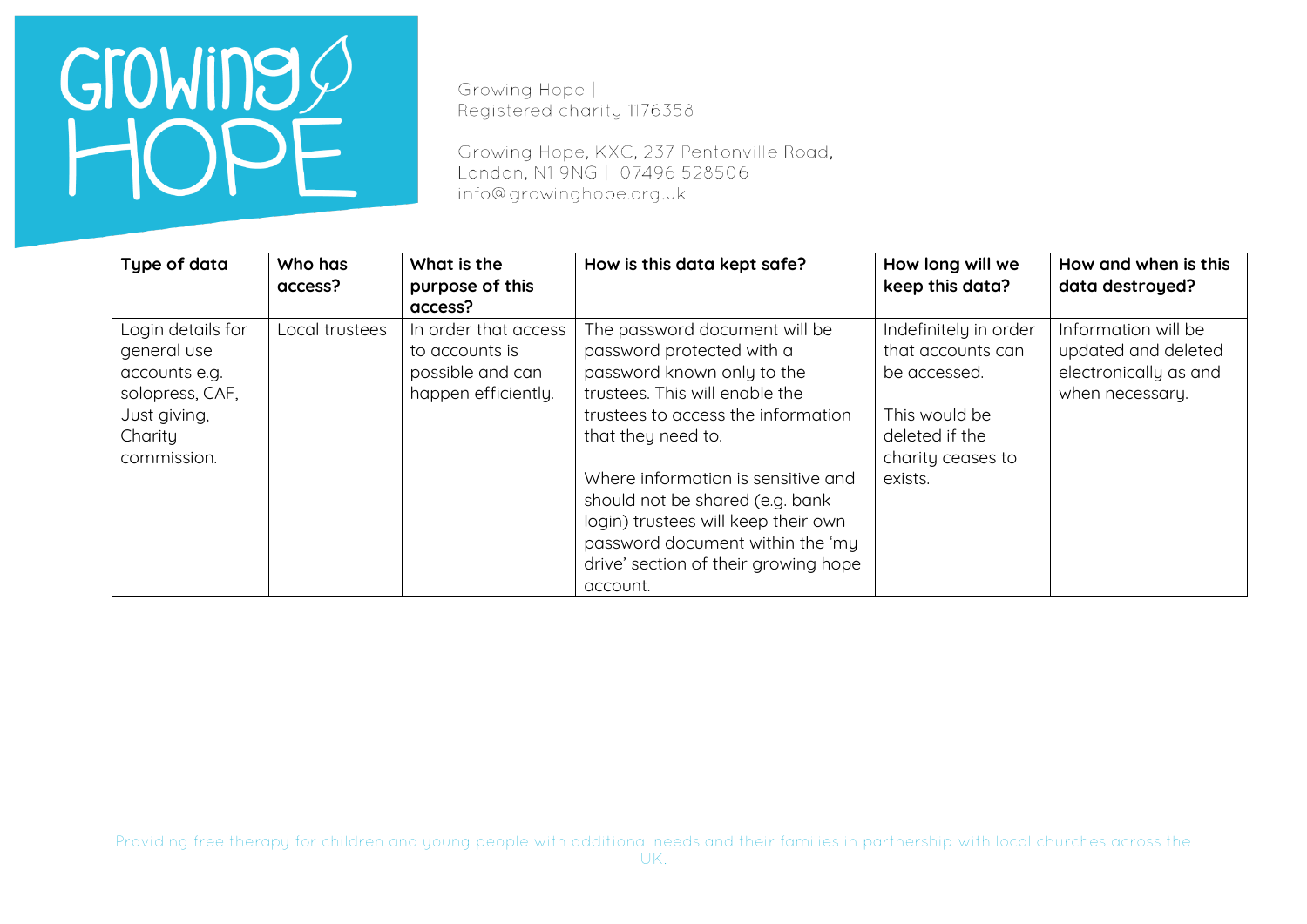Growing Hope | Registered charity 1176358

Growing Hope, KXC, 237 Pentonville Road, London, N1 9NG | 07496 528506 info@growinghope.org.uk

| Gift aid forms | <b>Umbrella</b> | In order that gift | The online gift aid form will be      | Indefinitely in order | N/A |
|----------------|-----------------|--------------------|---------------------------------------|-----------------------|-----|
| and gift aid   | finance         | aid can be         | completed by individuals and sent     | that we can track     |     |
| spreadsheets   | trustee         | processed and      | to the                                | the finances and      |     |
|                |                 | managed.           | accounts@growinghope.org.uk           | gift aid.             |     |
|                | Finance         |                    | email address. This will then be      |                       |     |
|                | trustee         |                    | forwarded onto the relevant local     |                       |     |
|                |                 |                    | finance trustee.                      |                       |     |
|                | Finance         |                    |                                       |                       |     |
|                | volunteer       |                    | Gift Aid forms will be kept in a      |                       |     |
|                |                 |                    | folder in the 'My Drive' of the       |                       |     |
|                |                 |                    | finance trustee which will only be    |                       |     |
|                |                 |                    | shared with the finance volunteer.    |                       |     |
|                |                 |                    |                                       |                       |     |
|                |                 |                    | Gift aid emails (generated from       |                       |     |
|                |                 |                    | inviduals inputting their information |                       |     |
|                |                 |                    | through the website) and photos of    |                       |     |
|                |                 |                    | paper based gift aid forms will be    |                       |     |
|                |                 |                    | uploaded into this folder.            |                       |     |
|                |                 |                    | Spreadsheets of the gift aid forms    |                       |     |
|                |                 |                    | uploaded onto the government          |                       |     |
|                |                 |                    | website will be stored within this    |                       |     |
|                |                 |                    | folder.                               |                       |     |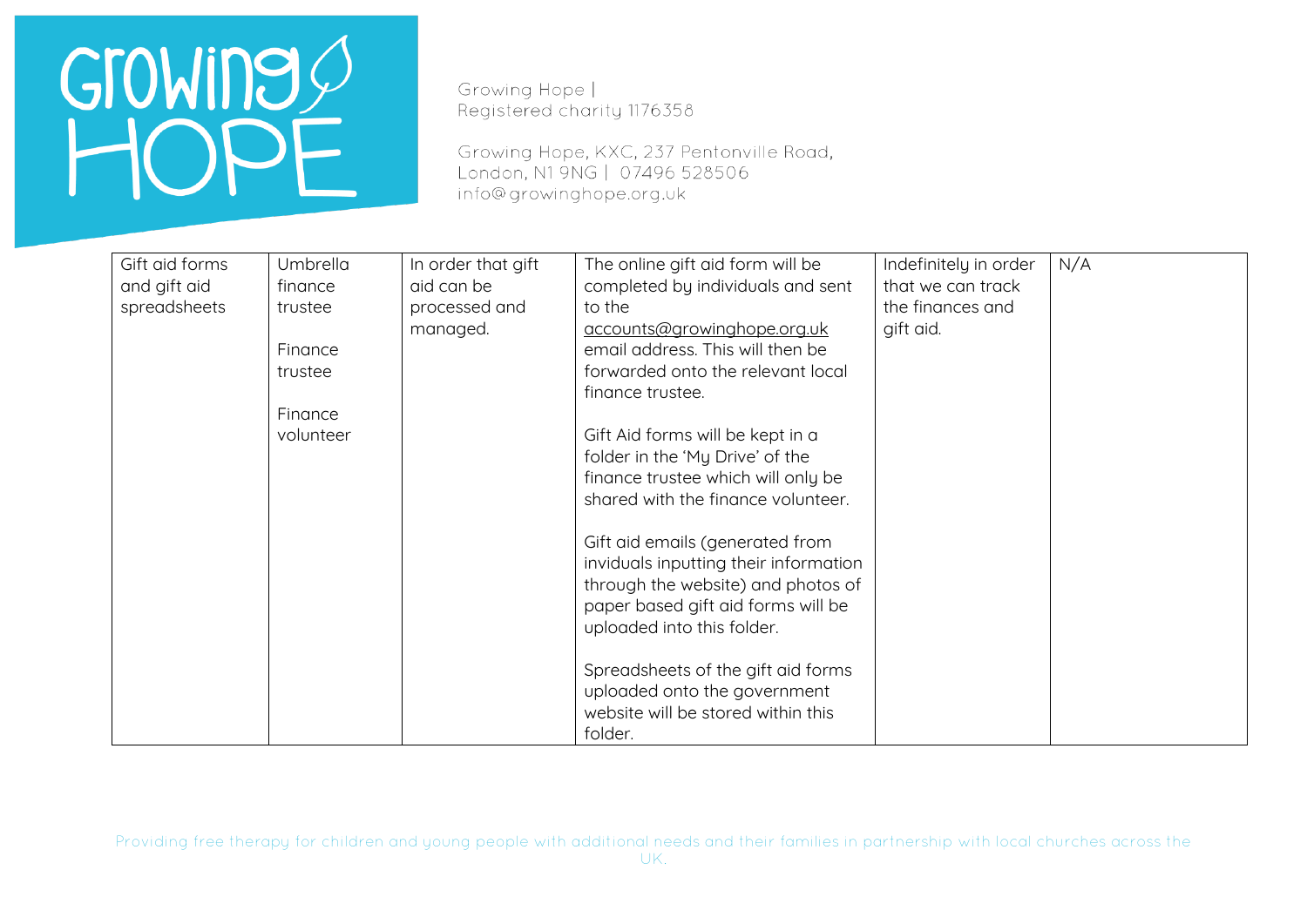Growing Hope | Registered charity 1176358

Growing Hope, KXC, 237 Pentonville Road, London, N1 9NG | 07496 528506 info@growinghope.org.uk

| Type of data                          | Who has<br>access?                                                                       | What is the<br>purpose of this<br>access?                                                                          | How is this data kept safe?                                                                                                                                                                                                                                                                                                  | How long will we<br>keep this data?     | How and when is this<br>data destroyed?                                                                                                                                                                                                     |
|---------------------------------------|------------------------------------------------------------------------------------------|--------------------------------------------------------------------------------------------------------------------|------------------------------------------------------------------------------------------------------------------------------------------------------------------------------------------------------------------------------------------------------------------------------------------------------------------------------|-----------------------------------------|---------------------------------------------------------------------------------------------------------------------------------------------------------------------------------------------------------------------------------------------|
| Growing Hope<br>supporter<br>database | Umbrella<br>trustees and<br>any<br>employees or<br>freelancers<br>working on<br>mailing. | In order that we<br>have a national<br>database we can<br>send newsletter<br>information and<br>communications to. | This is collated through opt-in at<br>www.growinghope.org.uk/get-<br>involved<br>The data is stored on mailchimp<br>and then used by the trustees to<br>send out mailings<br>Where individuals sign up by paper<br>forms these will be stored in a<br>locked filing cabinet until they can<br>be added to the online system. | This data will be<br>kept indefinitely. | Individuals are able to<br>unsubscribe<br>themselves in order to<br>opt out of receiving<br>communications from<br>Growing Hope.<br>Paper based sign ups<br>will be shredded as<br>soon as they have<br>been added to the<br>online system. |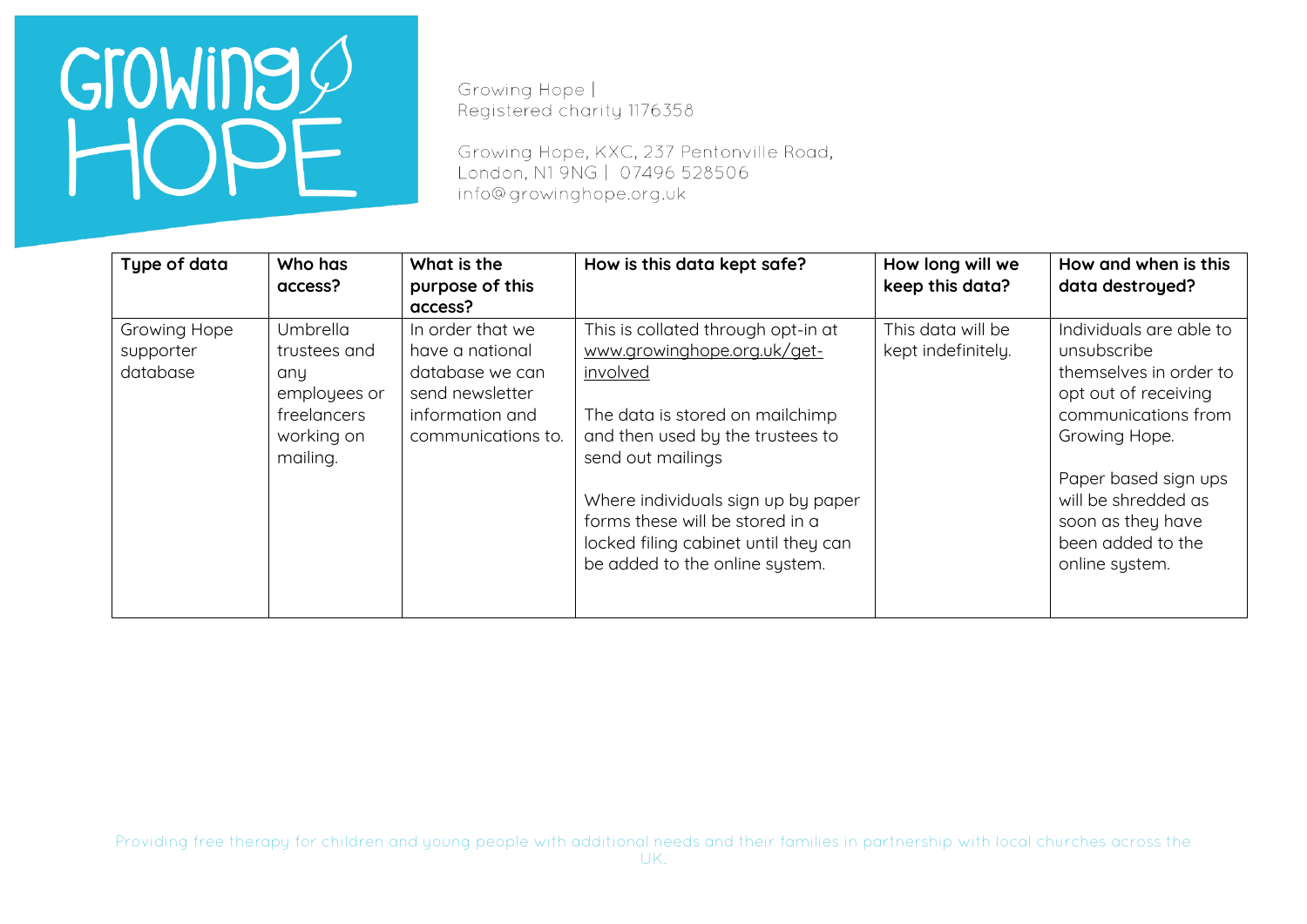Growing Hope | Registered charity 1176358

Growing Hope, KXC, 237 Pentonville Road, London, N1 9NG | 07496 528506 info@growinghope.org.uk

| Other data          | Trustees and | The trustee folders                       | Every individual will have a Growing  | Ongoing (non- | Deleted from drive |
|---------------------|--------------|-------------------------------------------|---------------------------------------|---------------|--------------------|
| relevant to         | clinicians   | for each clinic will                      | Hope login to GoogleDrive.            | personal)     | when no longer     |
| <b>Growing Hope</b> |              | contain information                       |                                       |               | relevant           |
| clinics (without    |              | about running the                         | Trustees will have access to the      |               |                    |
| any personal        |              | charity.                                  | Growing Hope local Trustee file       |               |                    |
| data)               |              |                                           | (also accessible by the Umbrella      |               |                    |
|                     |              | The clinic folder for<br>each clinic will | trustees).                            |               |                    |
|                     |              | include the master                        | Clinicians will have access to the    |               |                    |
|                     |              | file for the canopy                       | Growing Hope local Clinic file        |               |                    |
|                     |              | software and any                          | (which will contain the encrypted     |               |                    |
|                     |              | information                               | directory to Canopy client data).     |               |                    |
|                     |              | relevant to clinic.                       |                                       |               |                    |
|                     |              |                                           | Individuals can keep personal files   |               |                    |
|                     |              |                                           | in relation to the charity in the 'my |               |                    |
|                     |              |                                           | drive' section of their GoogleDrive   |               |                    |
|                     |              |                                           | or saved within the harddrive of a    |               |                    |
|                     |              |                                           | Growing Hope computer which is        |               |                    |
|                     |              |                                           | password protected.                   |               |                    |
|                     |              |                                           | Employees should be vigilant when     |               |                    |
|                     |              |                                           | transporting their laptops and        |               |                    |
|                     |              |                                           | make sure that these are kept         |               |                    |
|                     |              |                                           | securely and not left unattended in   |               |                    |
|                     |              |                                           | vehicles.                             |               |                    |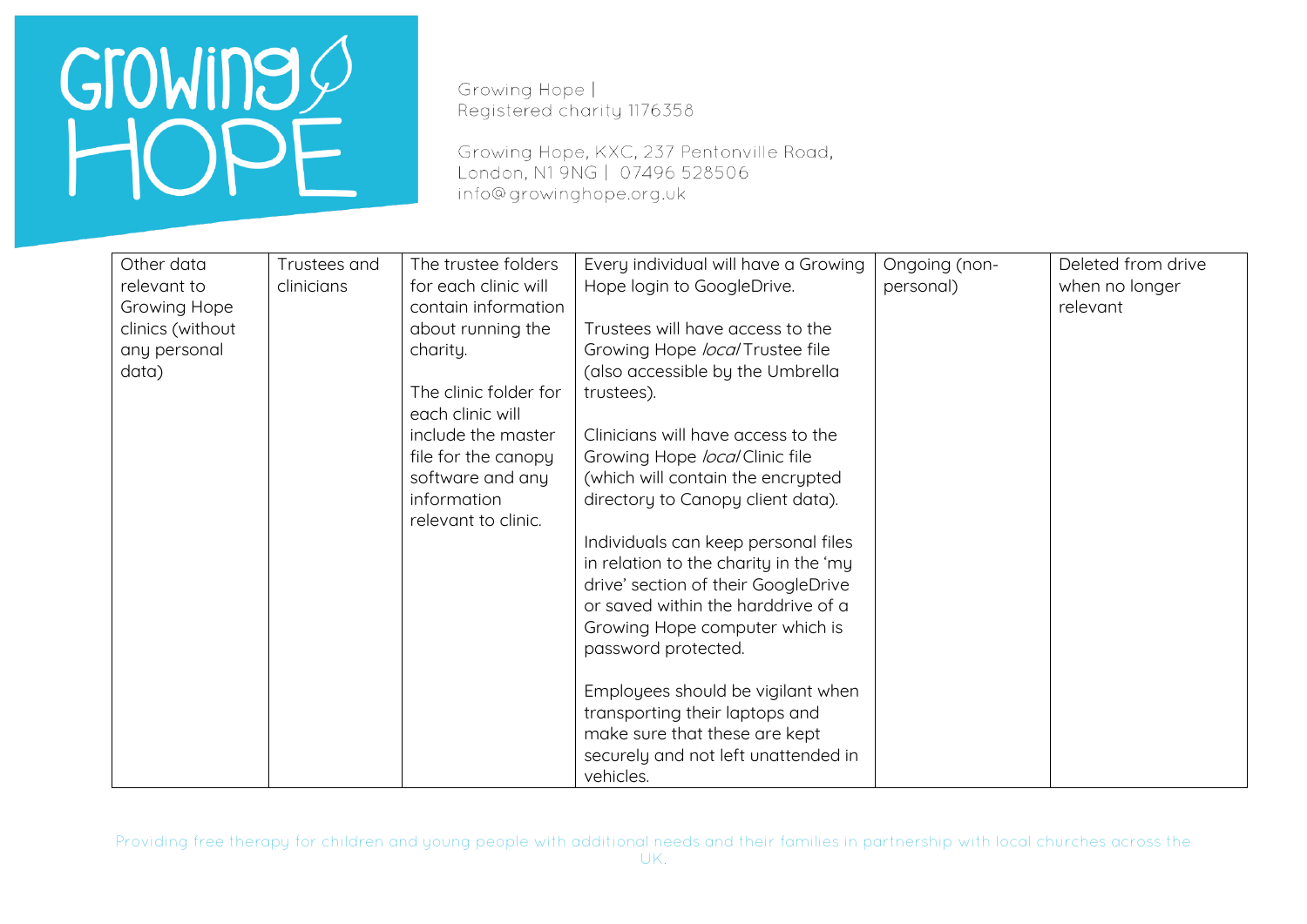Growing Hope | Registered charity 1176358

Growing Hope, KXC, 237 Pentonville Road, London, N1 9NG | 07496 528506 info@growinghope.org.uk

| Type of data                                                                       | Who has<br>access?                        | What is the<br>purpose of this<br>access?                                                                                                                                                     | How is this data kept safe?                                                                                                                                           | How long will we<br>keep this data?                                                                                                                   | How and when is this<br>data destroyed?  |
|------------------------------------------------------------------------------------|-------------------------------------------|-----------------------------------------------------------------------------------------------------------------------------------------------------------------------------------------------|-----------------------------------------------------------------------------------------------------------------------------------------------------------------------|-------------------------------------------------------------------------------------------------------------------------------------------------------|------------------------------------------|
| Shared email<br>accounts<br>(e.g. info@<br>accounts@<br>local@ email<br>addresses) | Relevant<br>trustees or<br>administrators | In order that<br>queries specific to<br>an area of the<br>charity or a whole<br>team can be picked<br>up more quickly<br>and efficiently and<br>information can be<br>shared more<br>readily. | The password of each general<br>email account is only to be shared<br>on a need to know basis.<br>Any personal data will be sent in a<br>password protected document. | Personal<br>communications via<br>email will be stored<br>within the email<br>system in order<br>that these can be<br>tracked if there is a<br>query. | Archived as prompted<br>by email system. |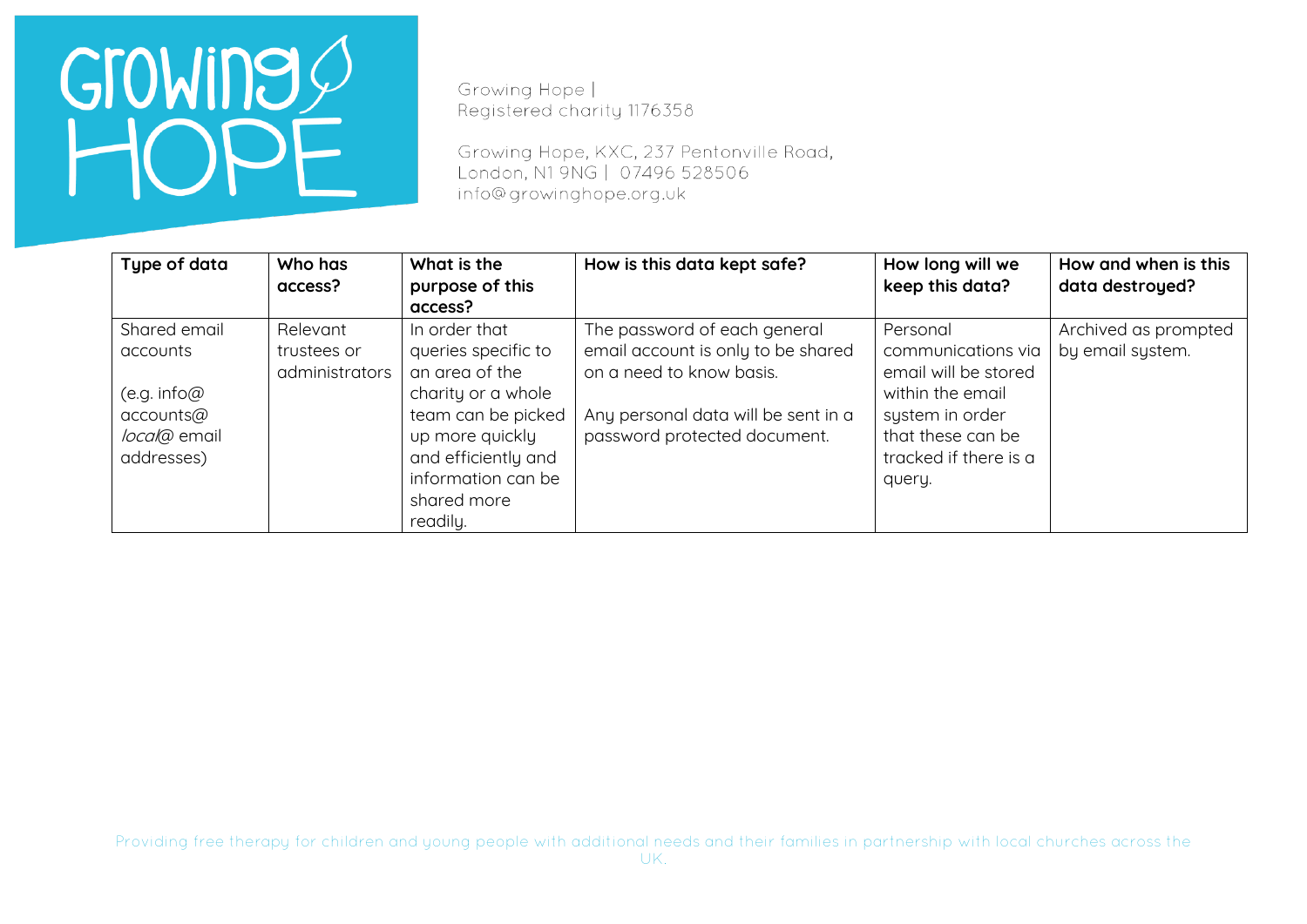Growing Hope | Registered charity 1176358

Growing Hope, KXC, 237 Pentonville Road, London, N1 9NG | 07496 528506 info@growinghope.org.uk

| Type of data                                   | Who has<br>access?                                                    | What is the<br>purpose of this<br>access?                                                            | How is this data kept safe?                                                                                                                                                                                                                                                                                                                                                                                                                                                                                                 | How long will we<br>keep this data?                                                                                       | How and when is this<br>data destroyed?                                                                    |
|------------------------------------------------|-----------------------------------------------------------------------|------------------------------------------------------------------------------------------------------|-----------------------------------------------------------------------------------------------------------------------------------------------------------------------------------------------------------------------------------------------------------------------------------------------------------------------------------------------------------------------------------------------------------------------------------------------------------------------------------------------------------------------------|---------------------------------------------------------------------------------------------------------------------------|------------------------------------------------------------------------------------------------------------|
| Post received into<br>clinic and posted<br>out | Lead<br>Therapist and<br>Clinic Manger<br>or appropriate<br>clinician | To share<br>information directly<br>with other<br>organisations in<br>relation to a child's<br>care. | Letters received by a clinician will<br>be scanned and added to canopy<br>and then shredded at the earliest<br>opportunity. Until then they are to<br>be kept in a locked cabinet.<br>Letters posted should be printed<br>only on a needs basis and should<br>be shredded if they are not sent.<br>They should be posted within 24hrs<br>of printing.<br>Where reports or sensitive data are<br>printed for giving to families within<br>clinics these should be kept in a<br>locked cabinet until this has taken<br>place. | Personal data will<br>all be stored on<br>canopy indefinitely<br>in order to protect<br>each child's health<br>care data. | Paper copies of letters<br>and reports will be<br>shredded as soon as<br>they are uploaded into<br>canopy. |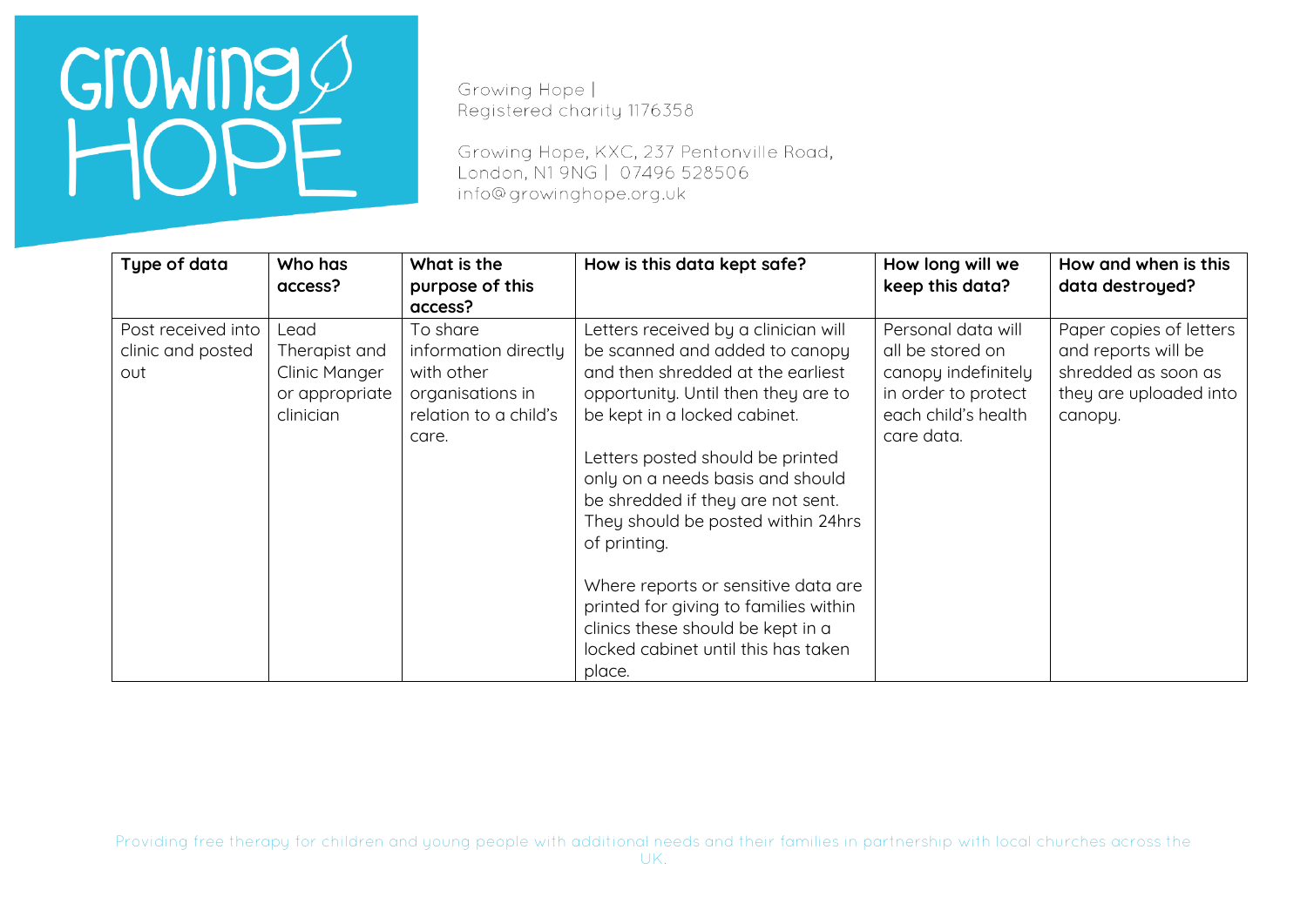Growing Hope | Registered charity 1176358

Growing Hope, KXC, 237 Pentonville Road, London, N1 9NG | 07496 528506 info@growinghope.org.uk

| Photographs and    | Clinicians   | In order that when  | Photos and videos should only be       | Data will be kept    | Photos and videos will   |
|--------------------|--------------|---------------------|----------------------------------------|----------------------|--------------------------|
| videos of          |              | consent is given by | taken when there is written            | indefinitely on      | be kept indefinitely on  |
| individuals within | Trustees     | parents and         | informed consent on the consent        | social media         | social media and         |
| clinic             |              | children, we can    | form completed at the time of the      | channels.            | within GoogleDrive       |
|                    | Umbrella     | use these photos    | assessment and with informed           |                      | folders in order that    |
|                    | Trustees     | and videos to       | consent at the time of taking the      | Photos which have    | the story of clinics can |
|                    |              | promote Growing     | photo or video.                        | informed consent     | be tracked across the    |
|                    | Social media | Hope.               |                                        | will be sent         | years.                   |
|                    | officer      |                     | Whatsapp (which encrypts data)         | internally through a |                          |
|                    |              | Promotion may be    | will be used to pass on photos and     | Growing Hope         |                          |
|                    |              | through Twitter,    | stories to the Social media officer    | email address in     |                          |
|                    |              | Instagram,          | and newsletter writing trustee in      | order that they can  |                          |
|                    |              | Facebook, flyers,   | order that these can be added in to    | be saved within the  |                          |
|                    |              | the website,        | the Growing Hope story and used        | umbrella trustees    |                          |
|                    |              | newsletter,         | as appropriate.                        | team drive and       |                          |
|                    |              | presentations and   |                                        | used for design.     |                          |
|                    |              | other channels.     | As families have given consent for     | These photos can     |                          |
|                    |              |                     | these to be shared those going on      | also be stored       |                          |
|                    |              |                     | social media can remain on the         | within the design    |                          |
|                    |              |                     | clinic phone.                          | files of the local   |                          |
|                    |              |                     |                                        | trustees.            |                          |
|                    |              |                     | If a clinician is using a personal not |                      |                          |
|                    |              |                     | Growing Hope phone photos and          |                      |                          |
|                    |              |                     | videos should be sent on and           |                      |                          |
|                    |              |                     | deleted immediately.                   |                      |                          |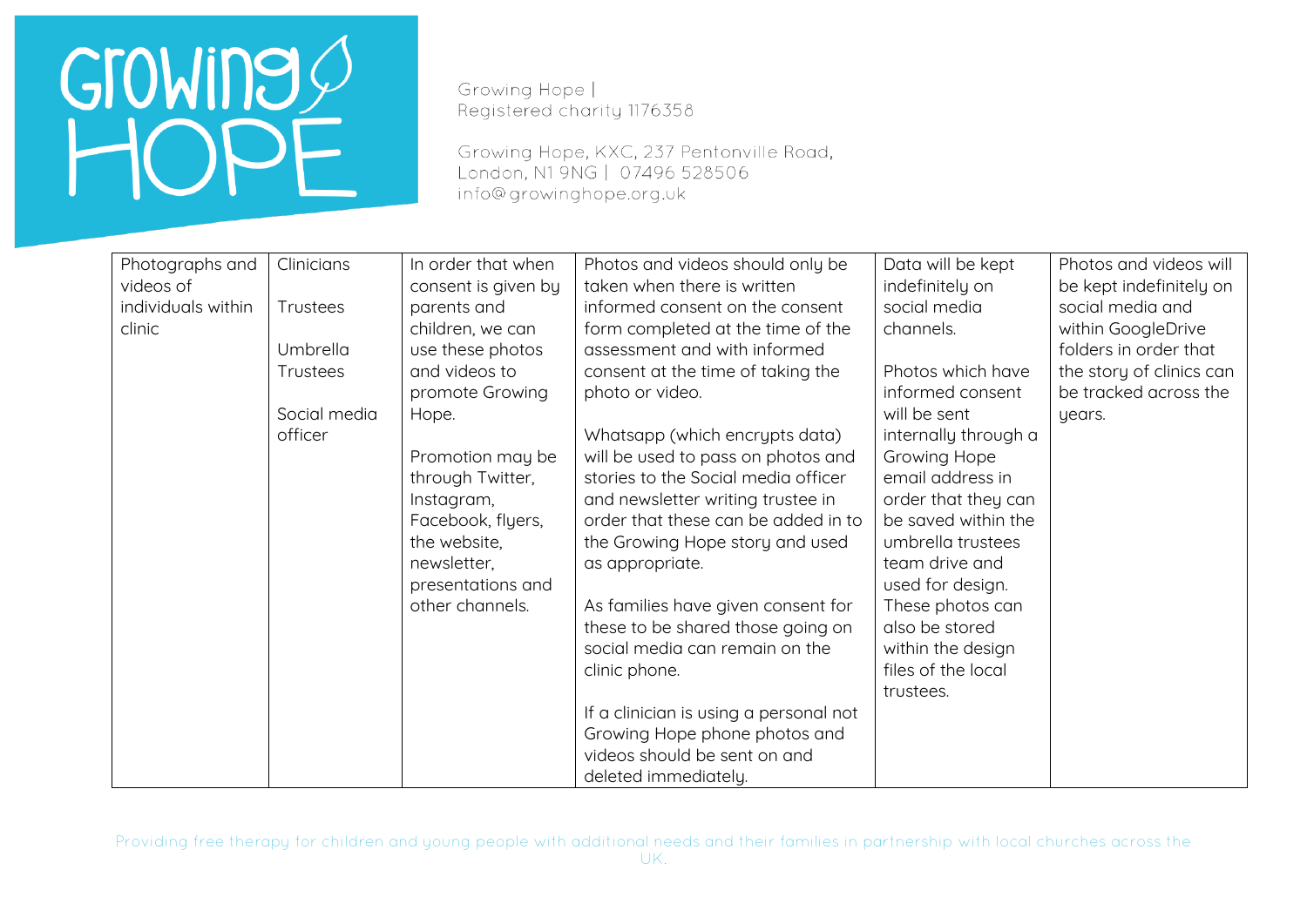Growing Hope | Registered charity 1176358

Growing Hope, KXC, 237 Pentonville Road, London, N1 9NG | 07496 528506 info@growinghope.org.uk

| Type of data                                                     | Who has<br>access?                                                               | What is the<br>purpose of this<br>access?                                                                                                                                                                                                                                                                                                                                                                                                                   | How is this data kept safe?                                                                                                                                                                                                                                                                                                                                                                                                                                             | How long will we<br>keep this data?                                                                                                                                                                                                                                                                                                                        | How and when is this<br>data destroyed?                                                                                                                                             |
|------------------------------------------------------------------|----------------------------------------------------------------------------------|-------------------------------------------------------------------------------------------------------------------------------------------------------------------------------------------------------------------------------------------------------------------------------------------------------------------------------------------------------------------------------------------------------------------------------------------------------------|-------------------------------------------------------------------------------------------------------------------------------------------------------------------------------------------------------------------------------------------------------------------------------------------------------------------------------------------------------------------------------------------------------------------------------------------------------------------------|------------------------------------------------------------------------------------------------------------------------------------------------------------------------------------------------------------------------------------------------------------------------------------------------------------------------------------------------------------|-------------------------------------------------------------------------------------------------------------------------------------------------------------------------------------|
| Photographs and<br>videos from<br>Growing Hope<br>public events. | Clinicians<br>Trustees<br>Umbrella<br><b>Trustees</b><br>Social media<br>officer | In order that we can<br>promote Growing<br>Hope at public events<br>we will have notices<br>which inform<br>individuals that<br>photography and<br>filming will take place.<br>Where an individual is<br>specifically<br>photographed or<br>interviewed they will<br>be asked to complete<br>a consent form.<br>Promotion may be<br>through Twitter,<br>Instagram, Facebook,<br>flyers, the website,<br>newsletter,<br>presentations and<br>other channels. | Whatsapp (which encrypts data)<br>will be used to pass on photos<br>and stories to the Social media<br>officer and newsletter writing<br>trustee in order that these can be<br>added in to the Growing Hope<br>story and used as appropriate.<br>As photos/videos will go on<br>social media they can remain on<br>the clinic phone.<br>If a clinician is using a personal<br>not Growing Hope phone photos<br>and videos should be sent on<br>and deleted immediately. | Data will be kept<br>indefinitely on<br>social media<br>channels.<br>Photos will be sent<br>internally through a<br>growinghope email<br>address in order<br>that they can be<br>saved within the<br>umbrella trustees<br>team drive and<br>used for design.<br>These photos can<br>also be stored<br>within the design<br>files of the local<br>trustees. | Photos and videos will<br>be kept indefinitely on<br>social media and<br>within GoogleDrive<br>folders in order that<br>the story of clinics can<br>be tracked across the<br>years. |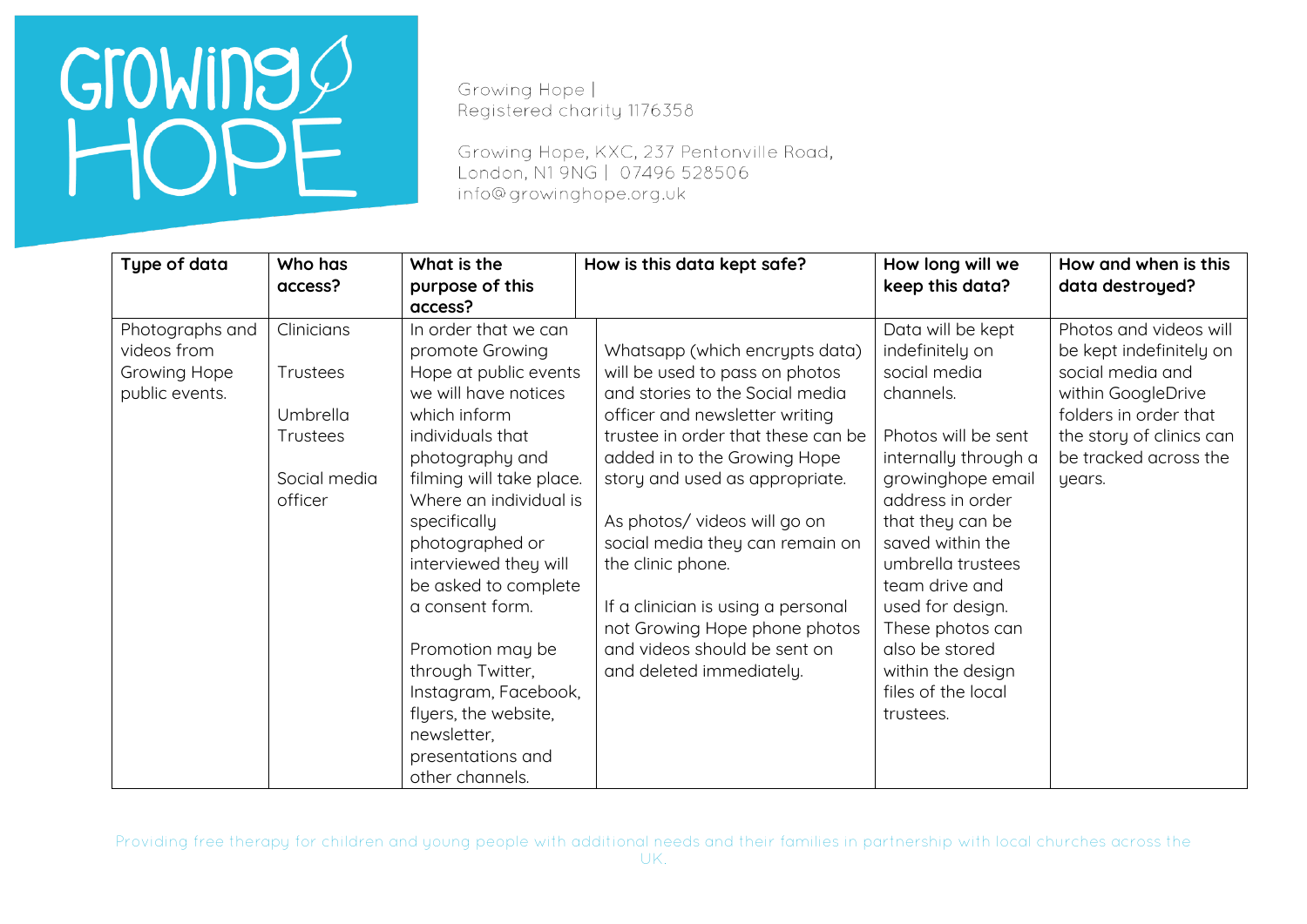Growing Hope | Registered charity 1176358

Growing Hope, KXC, 237 Pentonville Road, London, N1 9NG | 07496 528506 info@growinghope.org.uk

### **Further information about Data systems and storage within Growing Hope**

### **Canopy**

Canopy is the clinic software system which is used to store the majority of personal data which is processed by Growing Hope [\(https://canopyadminsoftware.com/](https://canopyadminsoftware.com/) ). This is an encrypted clinic software in which health professionals can login, input and store data such as client names, carer names, DOB, contact details and clinical notes. The software also stores contact details of other relevant professionals and staff information. The software is used for timetabling and room booking management and this can be configured by the local clinic. Each local clinic will have a master file used for canopy so client data cannot be accessed between local Growing Hope clinics. Canopy encrypts client data so that it cannot be accessed by individuals who do not have a login.

### **Email Accounts**

All Growing Hope volunteers, employees and trustees will be set up with a personal Growing Hope email account [\(firstname.surname@growinghope.org.uk\)](mailto:firstname.surname@growinghope.org.uk) at the point of starting their employment with Growing Hope if they require access to the Growing Hope file system. Their email account will be set up by Growing Hope Umbrella charity and the individual will be required to personalise their password upon setting up the account. This account will then be added to the appropriate Team Drive within the GoogleDrive system.

At no point should personal emails or personal online file sustems be used for Growing Hope purposes.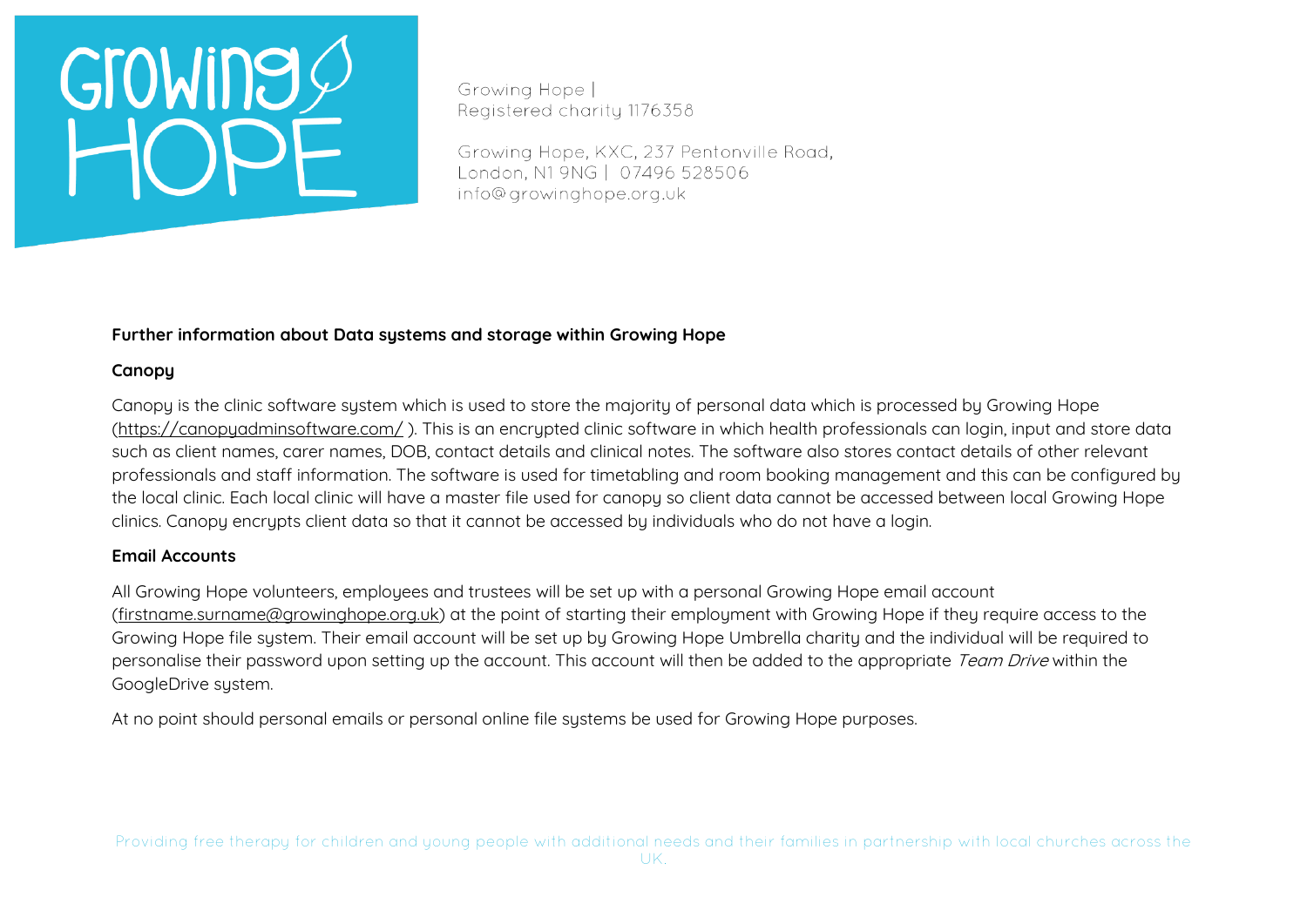Growing Hope | Registered charity 1176358

Growing Hope, KXC, 237 Pentonville Road, London, N1 9NG | 07496 528506 info@growinghope.org.uk

General email addresses such as [accountslocalclincname@growinghope.org.uk](mailto:accountslocalclincname@growinghope.org.uk) or [localclinicname@growinghope.org.uk](mailto:localclinicname@growinghope.org.uk) will be set up when the clinic launches and access will only be given on a needs basis (for example to finance trustee and finance volunteer, administrator and clinic manager).

### **GoogleDrive**

GoogleDrive is used by Growing Hope in order that all organisational files are kept securely in one system. The GoogleDrive is managed centrally by the Growing Hope trustees and is divided into Team Drives. Each Growing Hope local will have one team drive for their general data and files **Growing Hope** local name **Trustees** (only accessed by trustees) and one team drive for their canopy software system client and clinic files **Growing Hope** local name **Clinic** (only accessed by employees and freelancers working with families). In addition to this there is a clinic set up team drive which can be shared within individuals outside of the organisation considering setting up a Growing Hope (this folder does not contain any personal data). We are confident that in line with GDPR guidelines GoogleDrive have done what they can to ensure that files and folders can only be accessed by those granted access within the drive system- this means that each individual working with Growing Hope will have a password protected account which will enable them to access the files appropriate to them.

Trustees may access GoogleDrive through 'Google file stream' which will download files onto their computer. Trustees should therefore make sure that they have a secure login for their computer which is not shared with other individuals.

### **Laptop policy**

Personal data and general information may be stored on Growing Hope laptops which are password protected. Information should not be transferred between laptops or accessed via online storage (other than GoogleDrive) unless absolutely necessary- if this is the case all documents should be password protected or stored on an encrypted device.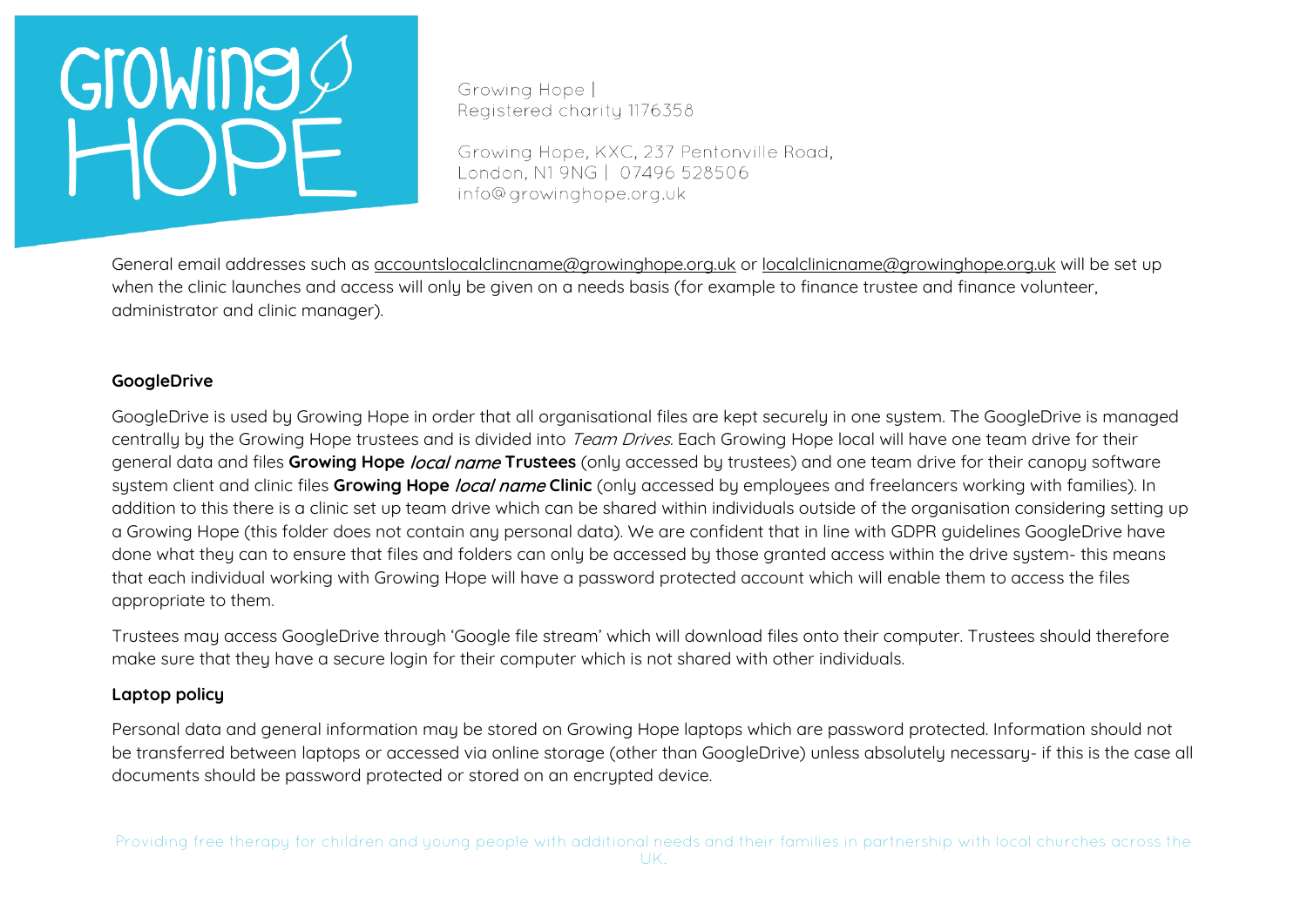Growing Hope | Registered charity 1176358

Growing Hope, KXC, 237 Pentonville Road, London, N1 9NG | 07496 528506 info@growinghope.org.uk

The 'my drive section' should be used for personal Growing Hope files and if files need to be shared with a small number of individuals (rather than all clinicians or all trustees) they should be placed here and specifically shared.

### **Data-stick policy**

Any USB sticks used for personal data must be encrypted.

### **Mobile phone policy**

All clinicians employed by Growing Hope more than 2 days a week will receive a phone that they can use for Growing Hope purposes.

If individuals without a Growing Hope phone are using their personal phone within the clinic setting the following guidelines apply. Any photos taken for social media or in order to scan in and process documents must be upload to Canopy or sent onto the social media team and deleted within 24hrs of being taken. The phone used must be password protected and only used by the individual.

### **GDPR Training**

All Growing Hope employees should undertake an online module to train them in GDPR processes and procedures. All employees, volunteers and trustees should have fully read this policy and signed a non-disclosure agreement.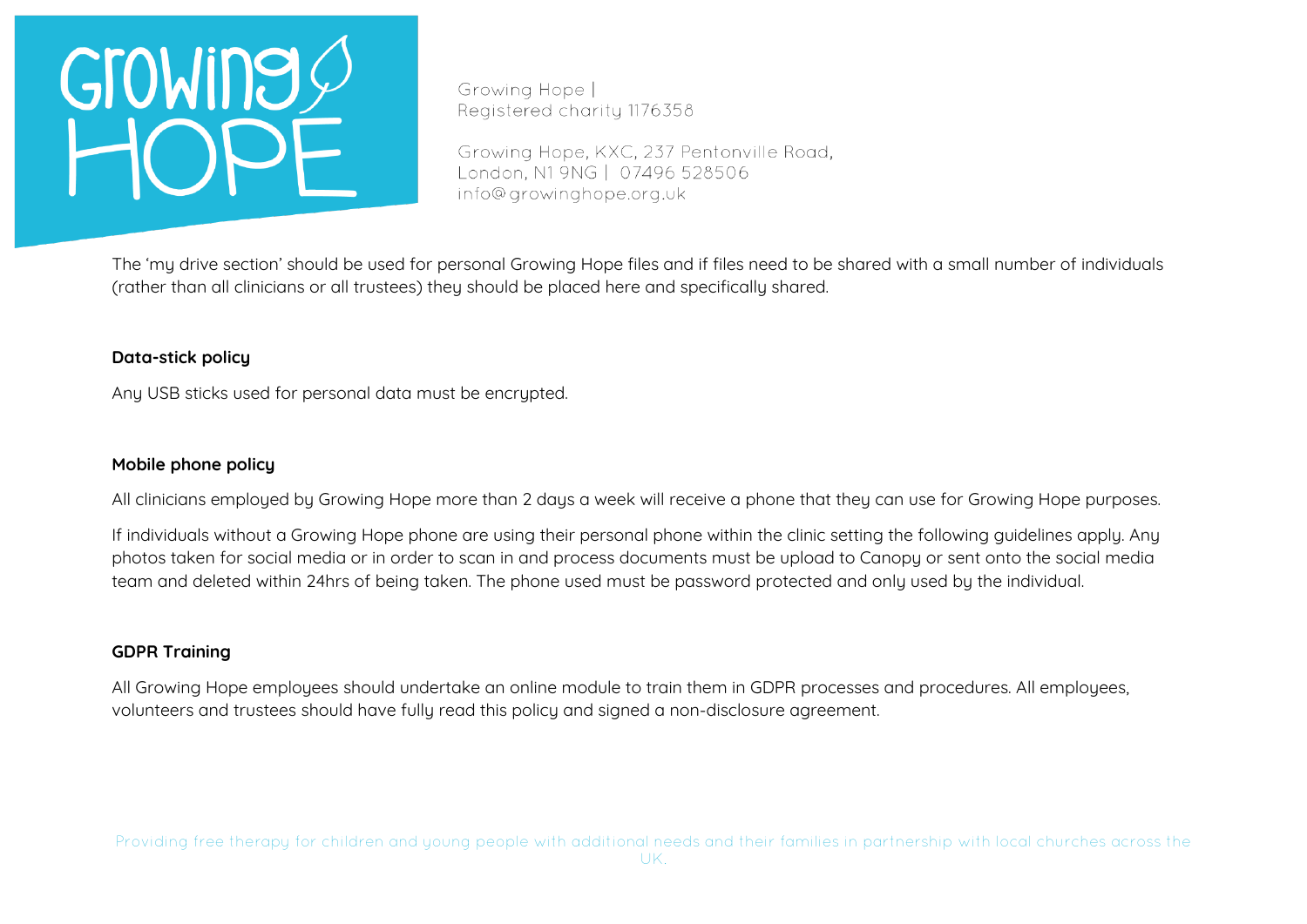Growing Hope | Registered charity 1176358

Growing Hope, KXC, 237 Pentonville Road, London, N1 9NG | 07496 528506 info@growinghope.org.uk

### **Social Media Policy**

Social media posts are to be made by the social media officer contracted through Growing Hope Umbrella. Communication and sharing of information to post will be done through the structures outlined above. Where possible photos and videos used for this social media should only be taken on a Growing Hope phone by a Growing Hope employee. Photos and videos should only ever be taken and used where written and informed consent has been given and expressed consent has also been given at the time of capturing the photo/video.

Under no circumstances are photos of children, young people and adults, names or personal details to be disclosed on a clinician, trustee or volunteers personal social media profile. Social media posts made by Growing Hope (@growinghopeuk) in line with the consent process above can be shared by employees, volunteers and trustees. At public events individuals can use their personal social media to post general photos and videos that do not focus on a certain individual unless they are doing so on the basis of a friend relationship with informed consent.

Photography and videos can be taken of a child, young person or adult for communication purposes with their parents with the child, young person or adult's own phone or ipad (with expressed request and consent from the parent/carer). Volunteers/Trustees/Clinicians are able to be in photos requested by individuals and their families if the volunteer/trustee/clinician consents to this.

### **Data breaches**

Where a breach of personal data occurs this should be reported to the trustees of the charity and the data protection officer (umbrella charity) as soon as the breach is realised. Where the breach presents a high risk to individuals through adversely affecting their rights and freedoms they should be notified and the breach must be reported to the ICO within 72hrs. The most appropriate person to report this will be decided with the input of the data protection officer and local charity trustees.